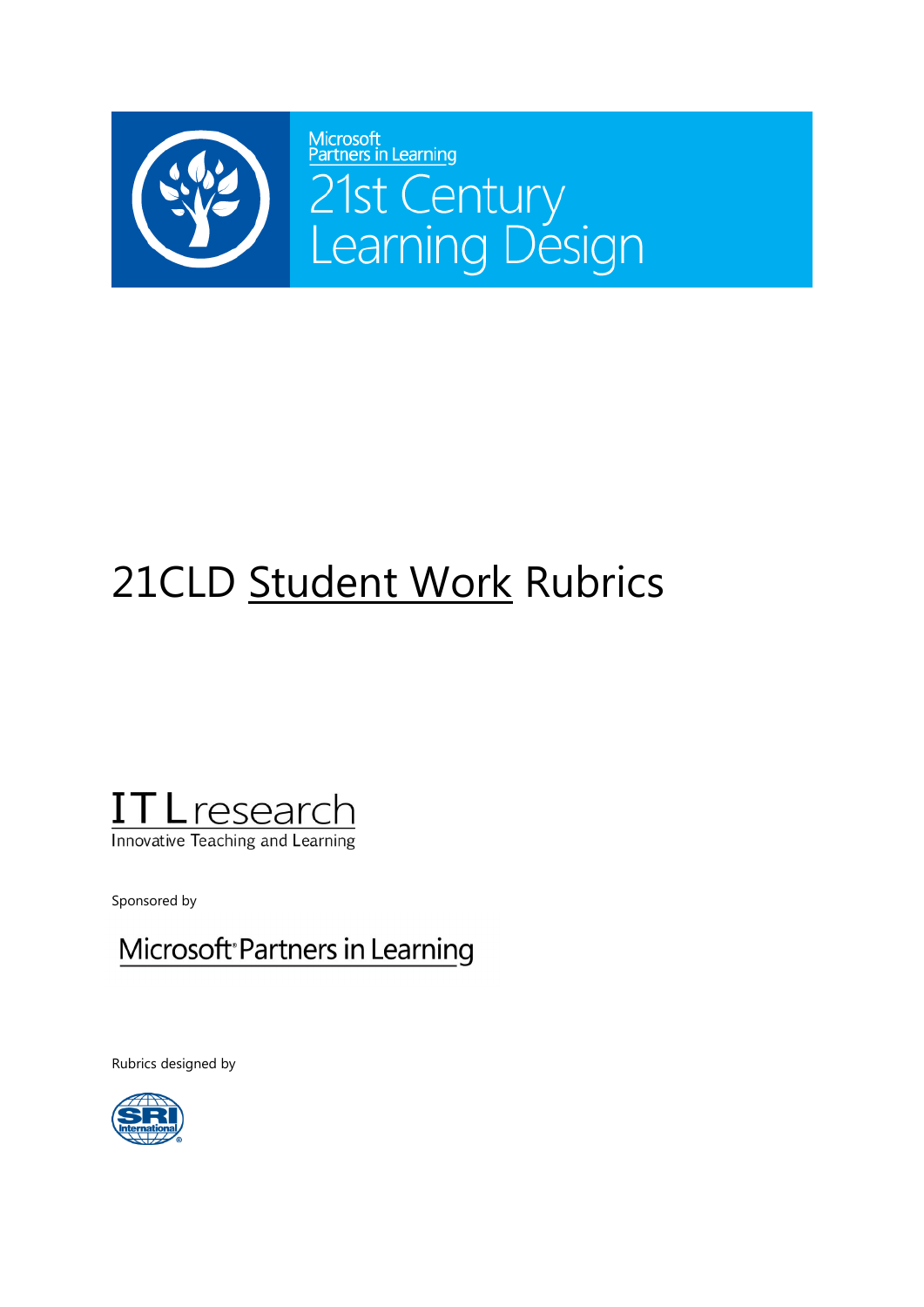## Microsoft<sup>®</sup> Partners in Learning

### **21st Century Student Work Rubrics**

### **Introduction**

Educators globally are working to design new models of learning that better prepare learners The purpose of this guide is to help educators identify and understand the 21st century skills that are demonstrated in students' work products.

**Student work** is what students produce when they complete a learning activity. It can be something they completed in one class period or the results of an extended project that took place both in and outside of school.

This guide describes **six dimensions of students' 21st century learning**, each of which represents an important skill for students for develop:

- $\bullet$  collaboration
- knowledge construction
- self-regulation
- real-world problem-solving and innovation
- use of ICT for learning
- x skilled communication

For each dimension, this guide will help you to determine how strongly the student work demonstrates the related skill. Each dimension has the same structure:

- The **overview** introduces key concepts for that dimension.
- The "**big ideas**" define important attributes of the student work for each dimension.
- The **rubric** uses the big ideas to help you assign a number from 1 to 4, according to how strongly the student work demonstrates the given skill.
- The **flowchart** shows how to choose the best number in each case.

In 21CLD, analysing student work is different from the grading that teachers usually do. When grading, teachers assign a grade based on the overall quality of the work. When assigning a number to student work for a given dimension, teachers should consider *only* the degree to which the student work demonstrates that dimension, *not* the overall quality of the work. Our purpose is to focus on specific elements of 21st century learning.





Microsoft Partners in Learning

[Attribute to Microsoft Corporation](http://www.pil-network.com/)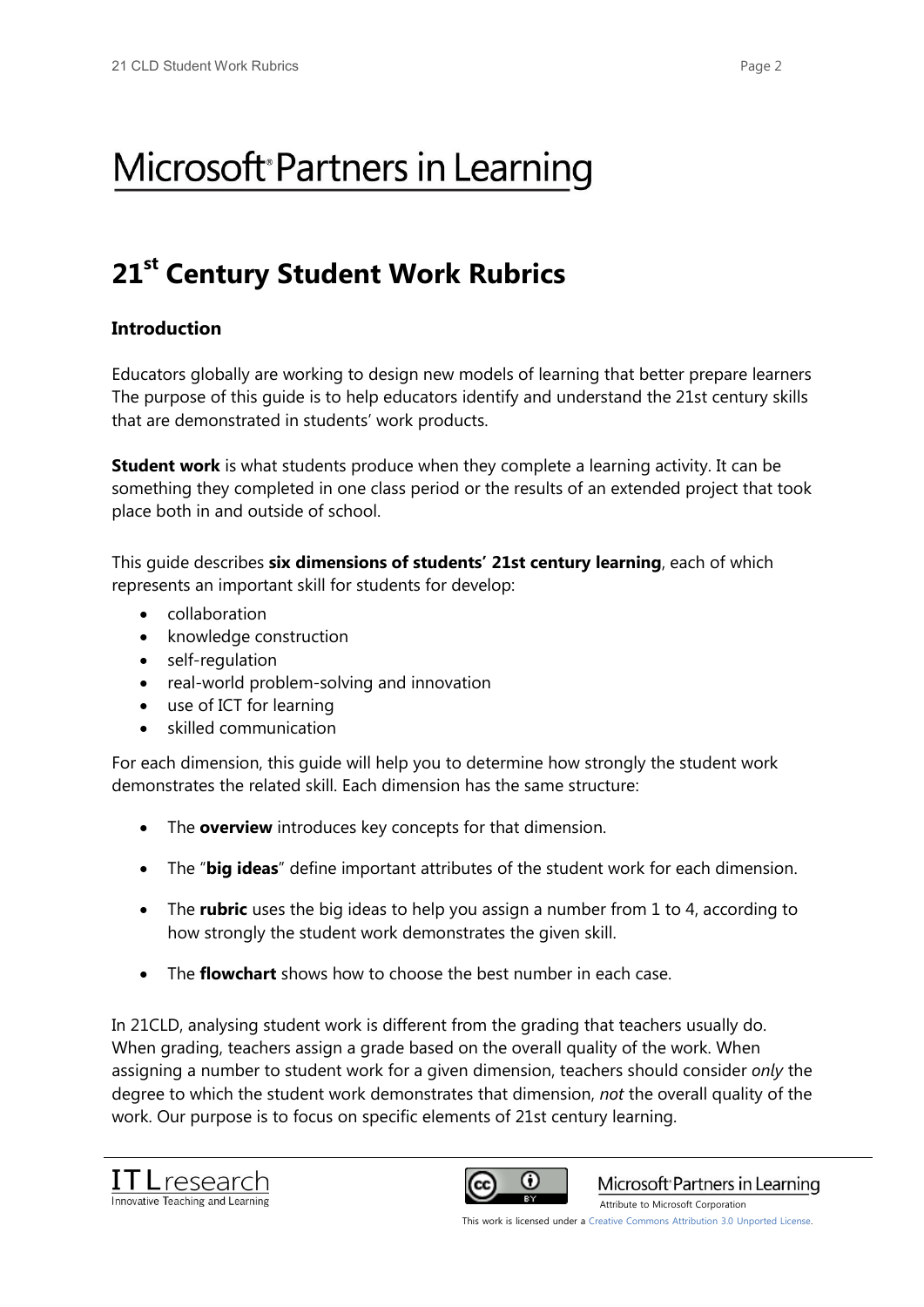## Collaboration

*Did students work together? Did they share responsibility fairly, make substantive decisions together, and create interdependent work products?*

## **Overview**

Increasingly, collaboration is an essential skill for students in school as well as in their future careers in the workplace. The learning activity rubric for collaboration looked at the opportunities and encouragement that the learning activity provides for students to work together and to collaborate more deeply. This student work rubric looks at the collaborative work that is actually taking place in the classroom: are students working together, negotiating their ideas, and sharing the work fairly?

Because the big ideas in this rubric look at the process of collaborative work in the classroom, they cannot be judged solely from student work products. Use of this rubric will require a different view of the classroom. For example, it can be used with any of the following:

- Direct observation of classroom activities by another educator or other in-person observer
- A videotape of students' interactions during the class
- Questionnaires completed by students, asking about how they worked with each other

## Big Ideas

Students are **working together** when they work in **pairs or groups** to:

- discuss an issue
- solve a problem
- create a product





Microsoft Partners in Learning

[Attribute to Microsoft Corporation](http://www.pil-network.com/)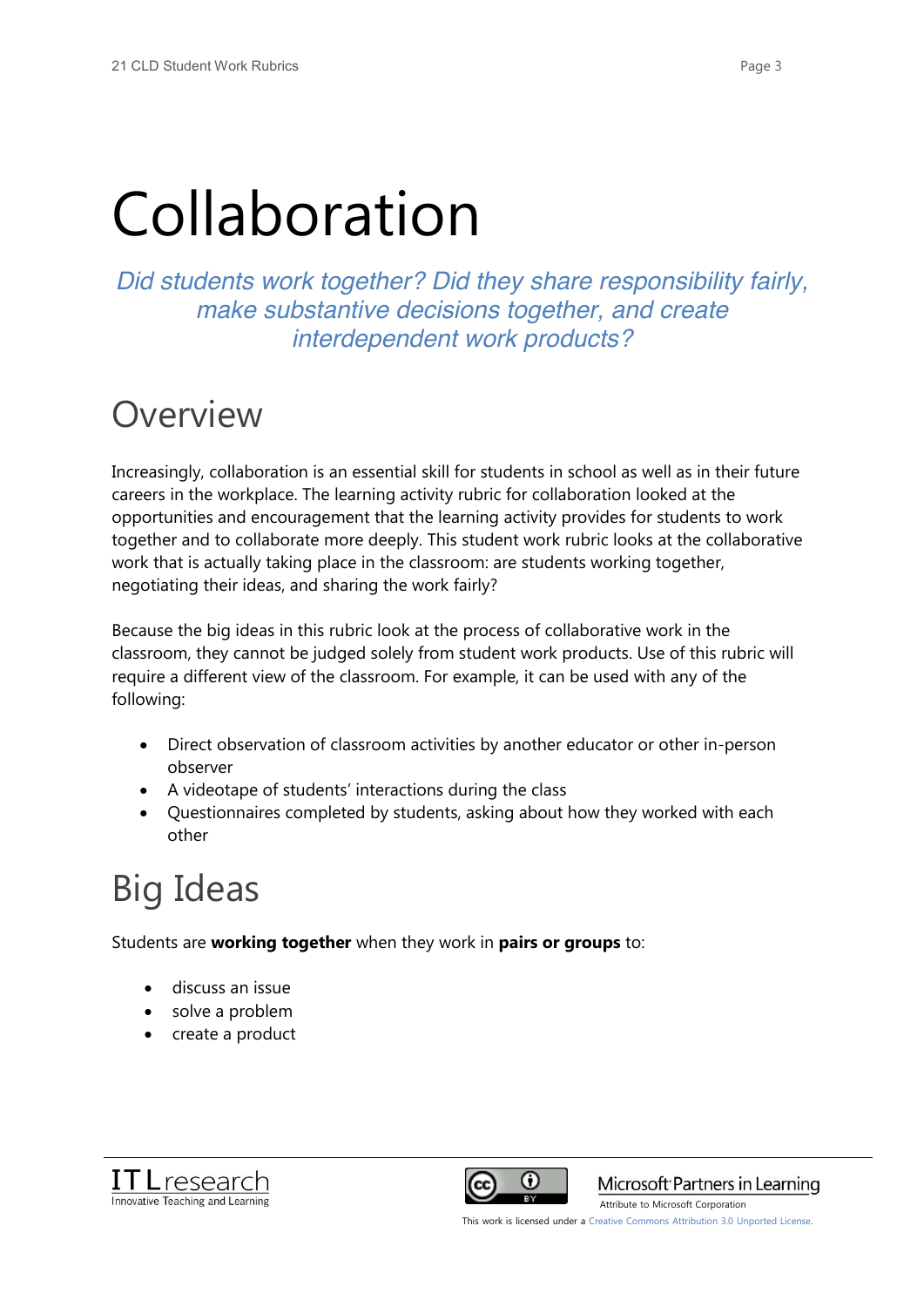Students' work in pairs or groups might also include people from outside the classroom, such as students in other classes or schools, or community members or experts. Students can work together face to face or by using technology to share ideas or resources.

| <b>IS THIS WORKING TOGETHER?</b>                                                   |                                                                                    |
|------------------------------------------------------------------------------------|------------------------------------------------------------------------------------|
| YES:                                                                               | NO:                                                                                |
| Pairs of students gave each other feedback.                                        | Students did their work alone.                                                     |
| A small group discussed an issue together.                                         | The whole class discussed an issue.                                                |
| A student used Skype to interview a student<br>in another town.                    |                                                                                    |
| Students used OneNote to share their story<br>drafts and give each other feedback. | Each student created his/her own story<br>and sent it to the teacher for feedback. |

Students are **sharing responsibility** when they are working in pairs or groups to develop a common product, design, or response. Shared responsibility is more than simply helping each other: students must collectively own the work and be mutually responsible for its outcome.

If the group work involves students or adults from outside the classroom, this qualifies as shared responsibility ONLY if the students and the outside participants are mutually responsible for the outcome of the work.

| <b>IS THIS SHARED RESPONSIBILI</b>          |                                           |
|---------------------------------------------|-------------------------------------------|
| YES:                                        | NO:                                       |
| <b>Students conducted a lab experiment</b>  | Students gave each other feedback.        |
| together. Students had joint responsibility | One student "owned" the work, and the     |
| for carrying out the lab experiment.        | other was only helping.                   |
| A student worked with a peer in another     | A student interviewed a peer in           |
| country via Skype and Microsoft Office      | another country via Skype about the       |
| 365 to develop a joint website. The         | <b>local weather.</b> This is a task that |
| students shared responsibility for the      | students conducted together, but they     |
| development of the website.                 | did not have mutual responsibility for    |
|                                             | any particular outcome.                   |

Students are **sharing responsibility fairly** when all students on a team are engaged in the work, and all are contributing toward the final outcome. If the task gives students shared responsibility but in practice one student is doing all or most of the work, they are **not** sharing the responsibility fairly.





Microsoft Partners in Learning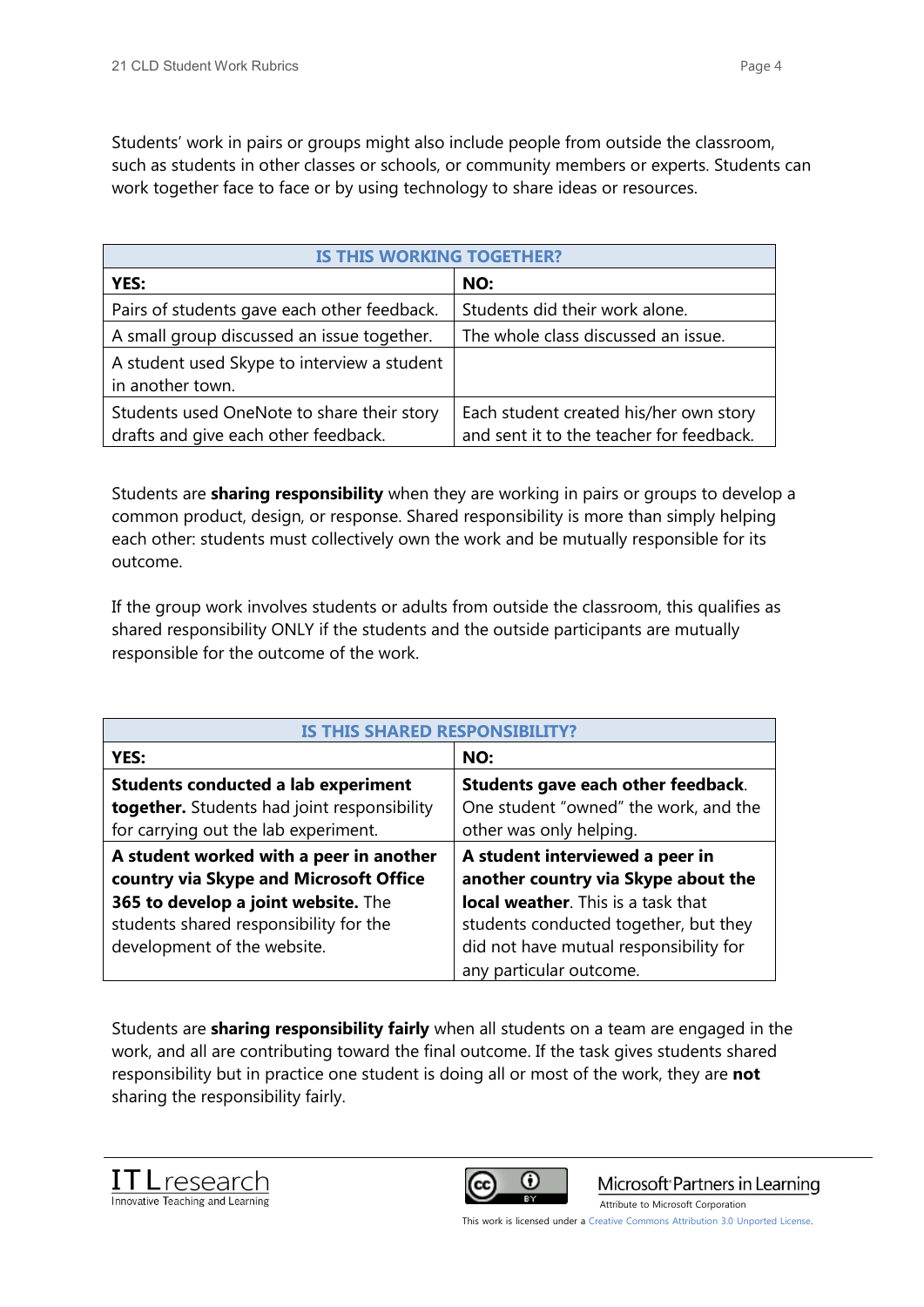| <b>ARE STUDENTS SHARING RESPONSIB</b>                                                                                                                                                                           |                                                                                                                                                                                                               |
|-----------------------------------------------------------------------------------------------------------------------------------------------------------------------------------------------------------------|---------------------------------------------------------------------------------------------------------------------------------------------------------------------------------------------------------------|
| YES:                                                                                                                                                                                                            | NO:                                                                                                                                                                                                           |
| A team of 4 students designed a website<br>about an author. Each of the students<br>contributed the text and visuals related to a<br>different book the author had written.                                     | A team of 4 students designed a<br>website about an author. Two students<br>divided the topics and did most of the<br>website creation, while the other two<br>students were talking about something<br>else. |
| Small groups of students used tablet PCs to<br>complete an activity about diffusion and<br>osmosis. Each group submitted one answer<br>sheet for the entire group, but all students<br>contributed to the work. | Small groups of students used tablet<br>PCs to complete an activity about<br>diffusion.and osmosis. On student did<br>the work of completing the answer<br>sheet for the entire group.                        |

Students are **making substantive decisions** when they are actively resolving important issues that will guide their work. Substantive decisions are decisions that shape the content, process, OR product of students' work:

- **Content:** Students are using their knowledge of an issue to make a decision that affects the academic content of their work together, such as taking a stance on a topic they will then write about, or deciding on the hypothesis they will test.
- **Process:** Students are planning what they will do, when to do it, what tools they will use, or the roles and responsibilities of people on the team.
- **Product:** Students are making fundamental design decisions that affect the nature and usability of their product.

| <b>THESE STUDENTS MAKE SUBSTANTIVE DEC</b>                                          |                                                                                          |
|-------------------------------------------------------------------------------------|------------------------------------------------------------------------------------------|
| <b>YES:</b>                                                                         | NO:                                                                                      |
| Students discussed which capital city to<br>choose for their project, based on what | <b>Students worked together to identify</b><br>capital cities of particular countries in |
| they knew of the political systems of                                               | <b>Europe.</b> This decision does not affect                                             |
| each country. The students negotiated                                               | the rest of their work.                                                                  |
| <b>their ideas.</b> This is a content decision that                                 |                                                                                          |
| will shape their work together.                                                     |                                                                                          |
| Students devised a plan for creating their                                          | <b>Students filmed a video according to</b>                                              |
| music video for international children's                                            | the list of steps the teacher provided.                                                  |
| day. Students discussed who would                                                   | The teacher planned the process of their                                                 |
| direct, shoot, and edit the video; what                                             | work, not the students.                                                                  |





Microsoft Partners in Learning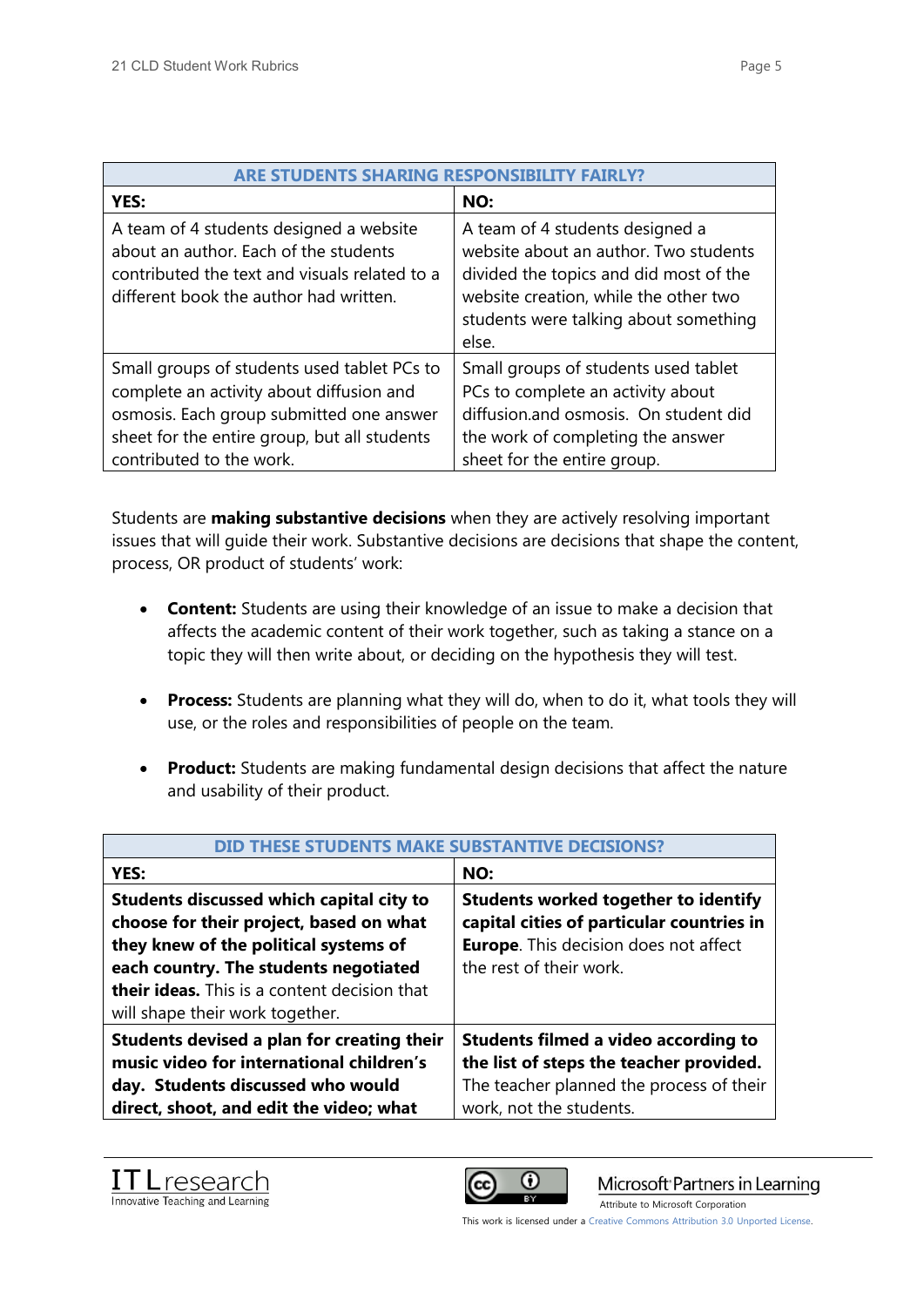| technologies they would use; and the<br>timeline for completing different stages<br>of the work. These decisions are<br>fundamental to the work process for the<br>entire project. |                                       |
|------------------------------------------------------------------------------------------------------------------------------------------------------------------------------------|---------------------------------------|
| <b>Students in science class made</b>                                                                                                                                              | <b>Students in science class made</b> |
| substantive edits to the app they created                                                                                                                                          | aesthetic edits to the app they       |
| about Mendelian genetics: for example,                                                                                                                                             | created about Mendelian genetics:     |
| they changed the parameters that users                                                                                                                                             | for example, they changed the         |
| can set to explore offspring                                                                                                                                                       | background colour and font. These     |
| characteristics. These revisions impact                                                                                                                                            | revisions do not impact the           |
| fundamental features of the product.                                                                                                                                               | fundamental features of the product.  |

Students are making **substantive decisions together** when they interact with one another to jointly arrive at their decision. During this process, students can usually be observed to be sharing ideas, listening to each other, and negotiating and debating if they do not initially agree. They might also decide on a strategy for coming to agreement: they have to convince each other, or they will take a vote and go with the majority opinion, for example.

If students have different opinions and one of the students makes the decision for the entire group without taking the opinions of other students into account, this is NOT considered making substantive decisions together.

| DID STUDENTS MAKE SUBSTANTIVE DECISIONS TOGETHER?                                                                                                                                                                                                                                                                                       |                                                                                                                                                                                                                                                                                                                |
|-----------------------------------------------------------------------------------------------------------------------------------------------------------------------------------------------------------------------------------------------------------------------------------------------------------------------------------------|----------------------------------------------------------------------------------------------------------------------------------------------------------------------------------------------------------------------------------------------------------------------------------------------------------------|
| YES:                                                                                                                                                                                                                                                                                                                                    | NO:                                                                                                                                                                                                                                                                                                            |
| A team of students decided what side of<br>an issue they will argue for in a debate.<br>The students negotiated their ideas. This<br>is a content decision that will shape their<br>work together, and students all contributed<br>to the decision.                                                                                     | A team of students decided what side<br>of an issue they would argue for in a<br>debate. The students disagreed, and<br>one student submitted her own<br>choice as the decision of the group.<br>Students did not make the decision<br>together, and did not have a strategy to<br>resolve their disagreement. |
| A group of students planned how they<br>would conduct the interviews for their<br>oral history project: some students<br>wanted to create a specific protocol to<br>follow, while others wanted to conduct<br>more open-ended interviews. Eventually<br>they decided to create a list of topics to<br>use as a guide, while letting the | A group of students planned how<br>they will conduct the interviews for<br>their oral history project: some<br>students wanted to create a specific<br>protocol to follow; others wanted to<br>conduct more open-ended<br>interviews; and others were<br>disengaged from the conversation.                     |





Microsoft Partners in Learning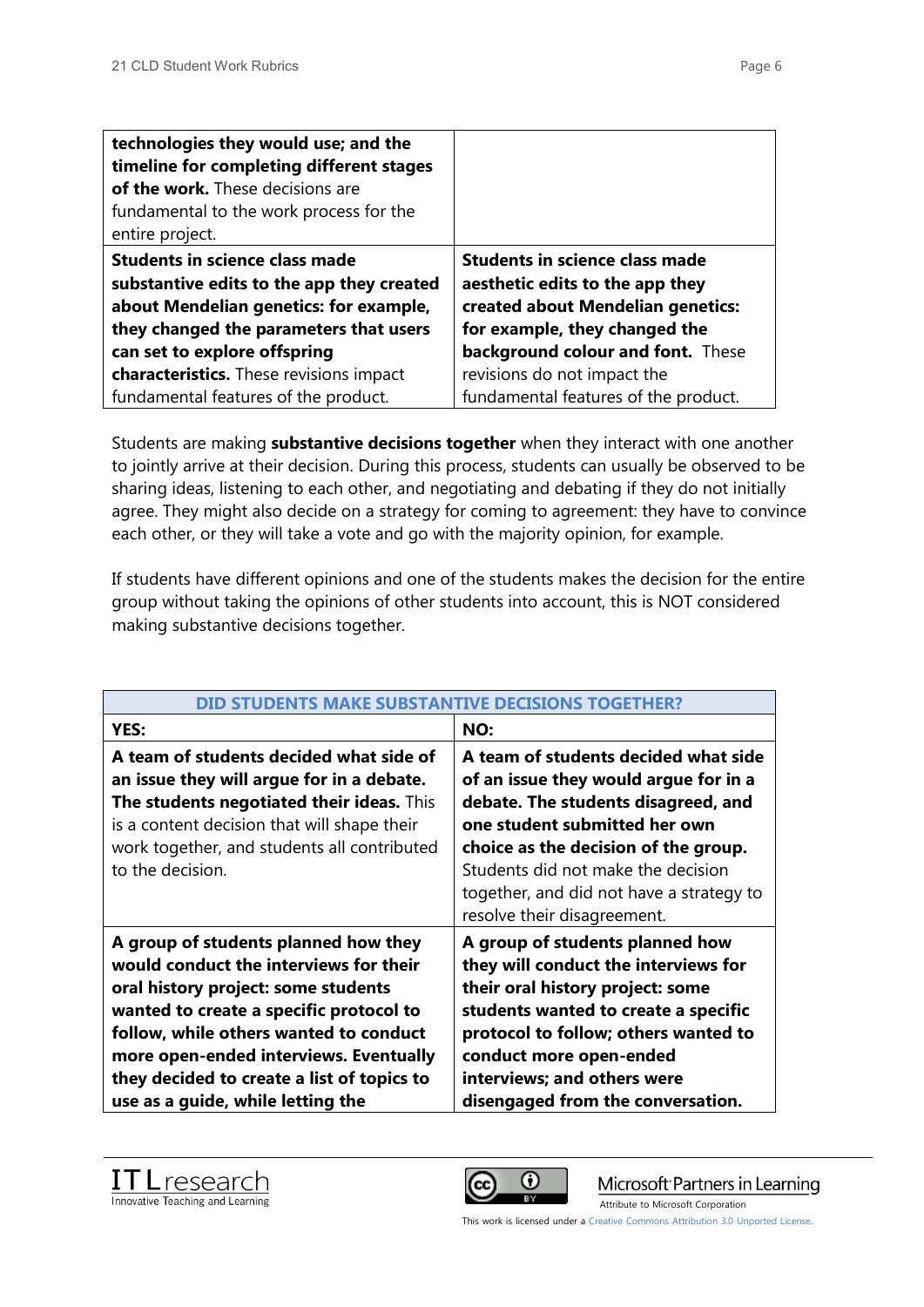| interviews mostly follow their own<br><b>course.</b> This is a substantive decision about<br>their work process, and students arrived at a<br>middle-ground solution to their initial<br>question.                                                                                                                                                                                                                  | Eventually one person made a<br>decision for the whole group.<br>Students did not make the decision<br>together.                                                                                                                                                                                                                                                                                                                             |
|---------------------------------------------------------------------------------------------------------------------------------------------------------------------------------------------------------------------------------------------------------------------------------------------------------------------------------------------------------------------------------------------------------------------|----------------------------------------------------------------------------------------------------------------------------------------------------------------------------------------------------------------------------------------------------------------------------------------------------------------------------------------------------------------------------------------------------------------------------------------------|
| Students decide whether to create an<br>online journal or a physical journal for<br>their next journalism class project. Some<br>students preferred one option, while<br>others preferred the other. They decided<br>to take a vote and go with the majority<br>opinion. This was an important decision<br>about the format of the final product;<br>students developed a plan for arriving at a<br>group decision. | <b>Students decided whether to create</b><br>an online journal or a physical journal<br>for their next journalism class project.<br>Some students preferred one option,<br>while others preferred the other. One<br>student told the teacher they<br>couldn't decide and asked the teacher<br>to decide for them. Students did not<br>make the decision together and did not<br>have a strategy to resolve their<br>disagreement themselves. |

Students' work products are **interdependent** when there is evidence that all students contributed and the work was integrated into a coherent product. If a work product is interdependent, ALL of the following conditions are true:

- 1. *The product contains evidence of contributions from all students in the group.* For example, each student created a particular section of content or contributed to a particular aspect of the product (such as text vs. graphics). There may also be evidence from observing the students' work together than important ideas contributed by each student are incorporated into the final product.
- 2. *Each contribution is essential to the final product.* If one student's contribution is removed, the product would no longer be complete or fully functional.
- *3. Students have integrated their work into a coherent whole.* There is evidence that students have planned together and taken the work of others into account as they developed their own. For example, if each student created a page of a presentation, and the students simply assembled the pages together for the final presentation, this is NOT considered interdependent. The final presentation IS considered interdependent if the students' contributions work together to tell a story or communicate an overarching idea; in this case, there is evidence that students' individual pages were designed as parts of a coherent whole.





Microsoft Partners in Learning

[Attribute to Microsoft Corporation](http://www.pil-network.com/)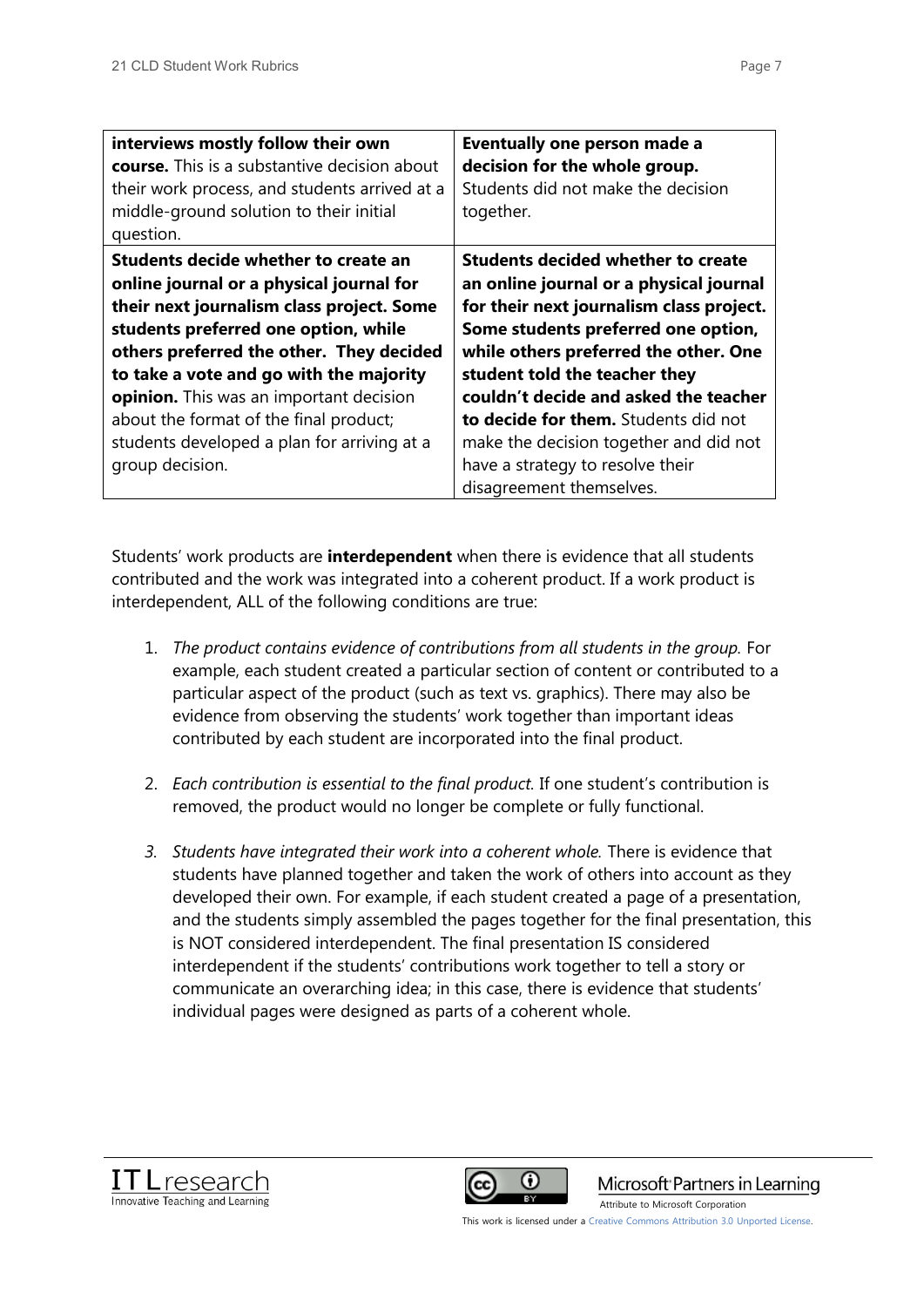$4 =$ 

## Collaboration: Student Work Rubric

- **1** =  $\bullet$  Students are NOT working together in pairs or groups.
- **2 = •** Students ARE **working together** 
	- BUT they are NOT sharing responsibility fairly.
- **3 =** x Students ARE **sharing responsibility fairly**
	- **•** BUT they ARE NOT making substantive decisions together.
	- x Students ARE **sharing responsibility fairly**
		- x AND they ARE **making substantive decisions together**
		- BUT their work product is NOT interdependent.
		- x Students ARE **sharing responsibility fairly**
		- x AND they ARE **making substantive decisions together**
		- x AND their work product IS **interdependent**.





Microsoft Partners in Learning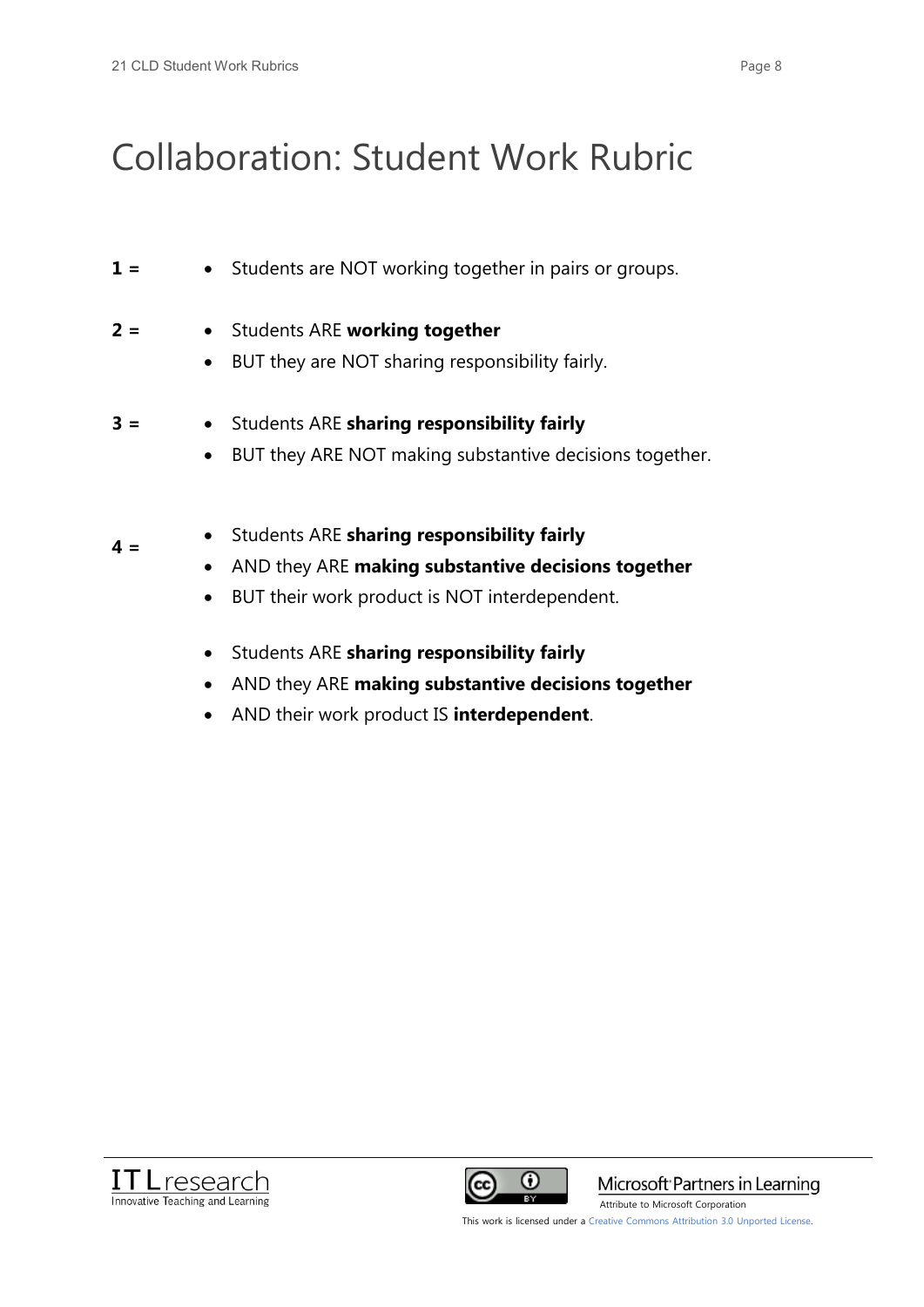### Collaboration: Decision Steps

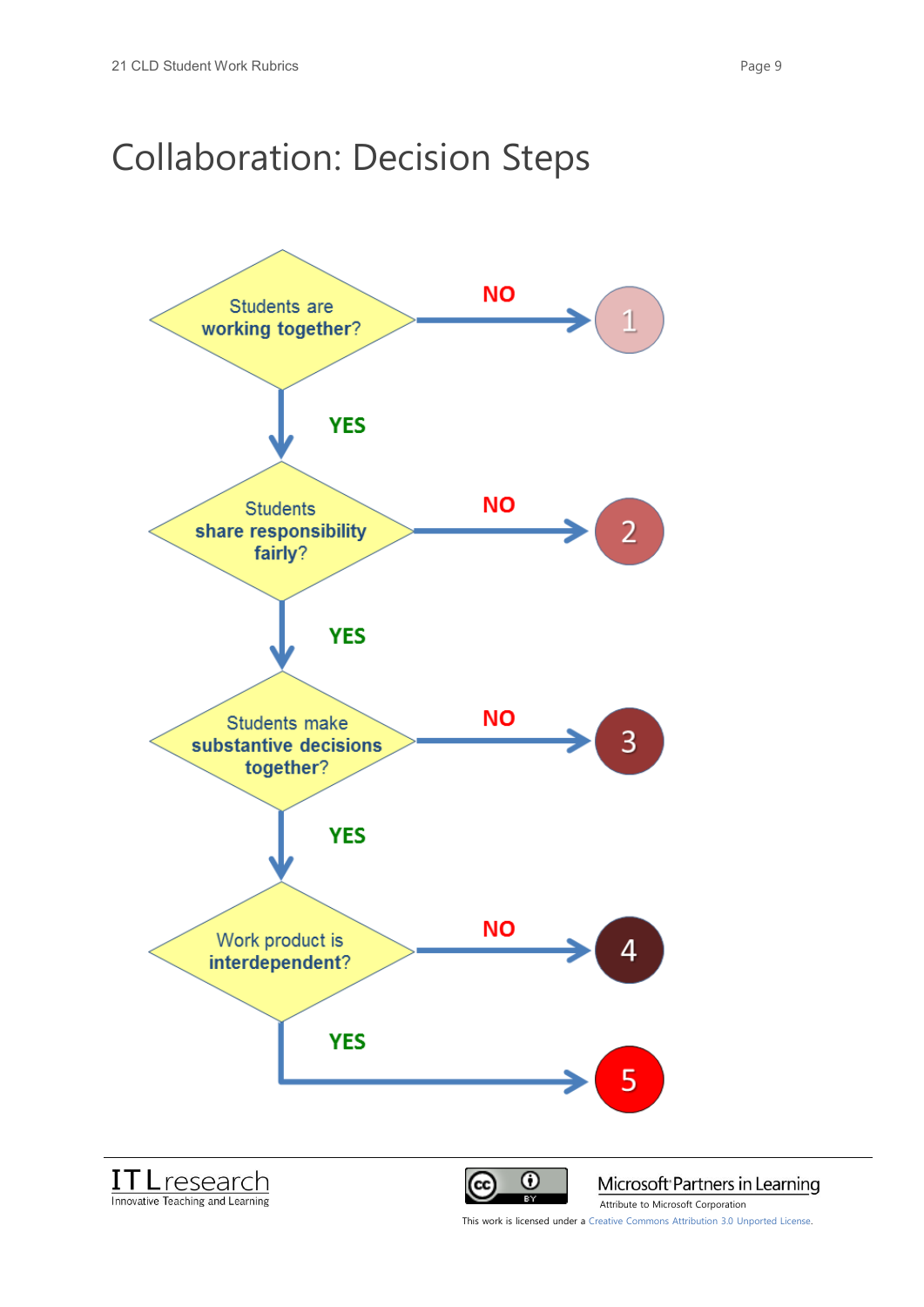## Knowledge Construction

Did the student construct knowledge? Was that knowledge conceptually accurate? Was it applied or interdisciplinary?

## Overview

Students are often given information to learn and reproduce. By contrast, when students **construct knowledge**, they generate ideas and understandings that are *new to them*. Students can do this through **interpretation**, **analysis**, **synthesis**, or **evaluation**.

For this rubric, student work is stronger when the **main effort** involved knowledge construction, and when the work demonstrates **conceptual understanding** appropriate for the student's age.

The strongest student work demonstrates that students **applied** the knowledge they constructed to a different context, and connects information and ideas from **two or more academic disciplines** (for example, integrates ideas from both science and literature).

## Big Ideas

**Knowledge construction** happens when students do more than reproduce what they have learned: they go beyond knowledge reproduction to generate ideas and understandings that are new to them. The skills of knowledge construction are often considered "critical thinking." Students build knowledge when they **interpret**, **analyse**, **synthesize**, or **evaluate** information or ideas.





Microsoft Partners in Learning

This work is licensed under a Creative Commons Attribution 3.0 Unported License.

[Attribute to Microsoft Corporation](http://www.pil-network.com/)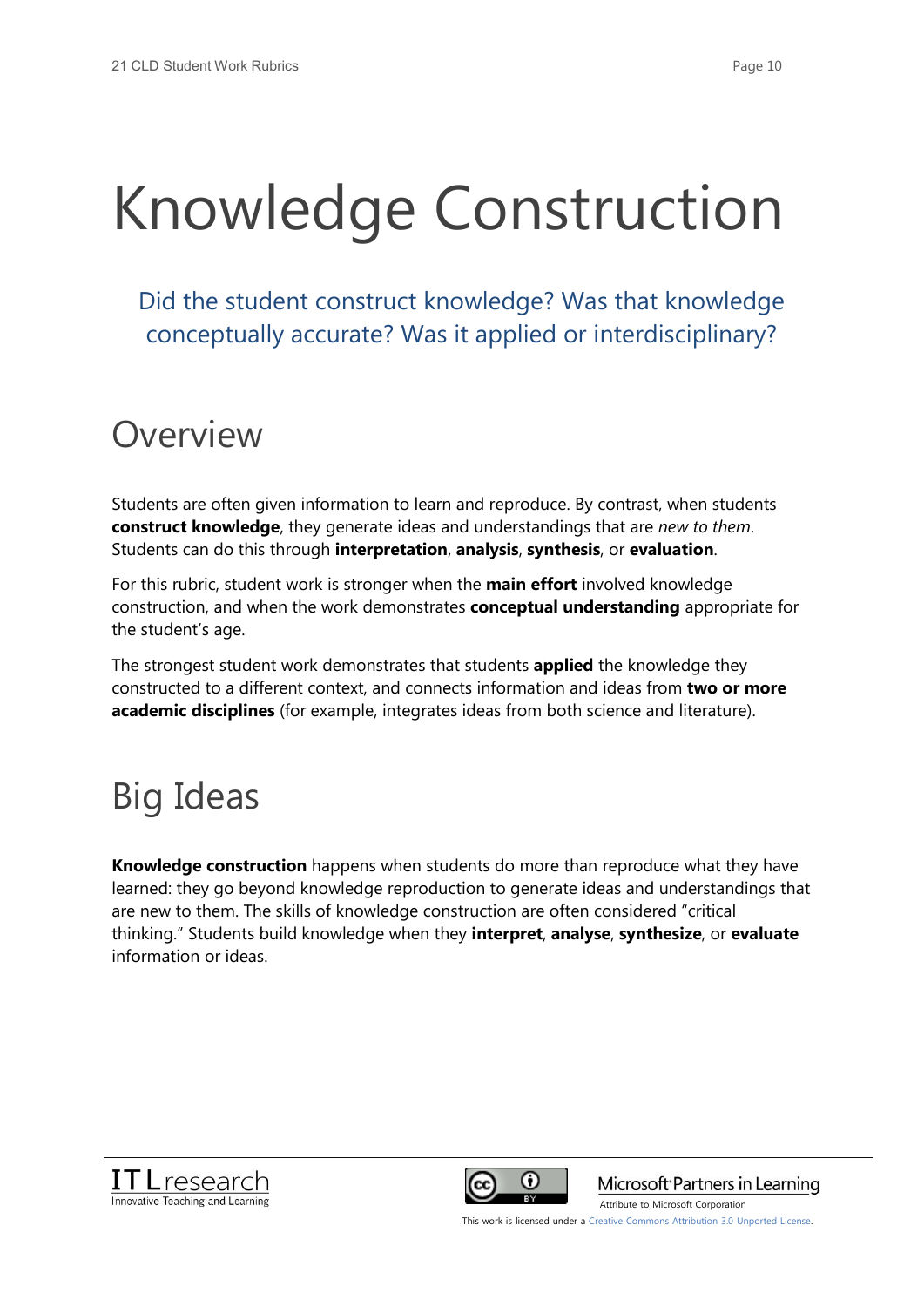- Interpretation means drawing inferences beyond the literal meaning. For example, students might read a description of a historical period and infer why people who lived then behaved the way they did.
- Analysis means identifying the parts of a whole and their relationships to each other. For example, students might investigate local environmental factors to determine which are most likely to affect migrating birds.
- Synthesis means identifying the relationships between two or more ideas. For example, students might be required to compare and contrast perspectives from multiple sources.
- x Evaluation means judging the quality, credibility, or importance of data, ideas, or events. For example, students might read different accounts of an historical event and determine which ones they find most credible.

If students practiced a procedure they already knew, or followed a set of steps they were given, the students WERE NOT constructing knowledge. To determine whether students already knew a certain procedure, consider what is typically expected of students their age. If students devised a procedure themselves, they WERE constructing knowledge.

It is important to note that not all student work involving "research" results in knowledge construction. If students looked up information and then wrote a paper that simply described what they found, students were reproducing knowledge, NOT constructing knowledge—they did not interpret, analyse, synthesize, or evaluate anything.

| IS THIS KNOWLEDGE CONSTRUCTION?                                                                                                                                        |                                                                                                                                                                |
|------------------------------------------------------------------------------------------------------------------------------------------------------------------------|----------------------------------------------------------------------------------------------------------------------------------------------------------------|
| YES:                                                                                                                                                                   | NO:                                                                                                                                                            |
| A student used details in a story to infer the<br>reasons why a character committed a crime.                                                                           | A student's paper described the crime a<br>character committed.                                                                                                |
| Students searched the Internet for<br>information about local activities to help the<br>environment and analysed the information<br>to decide what else could be done. | Students searched the internet for<br>information about local activities to help<br>the environment and gave a<br>presentation to describe what they<br>found. |
| A student's paper compared and contrasted<br>information from multiple sources.                                                                                        | A student's paper describes information<br>they found online or in books.                                                                                      |
| Students compared different explanations<br>for changes in atmospheric pressure to<br>determine which explanations they found<br>credible.                             | Students familiar with the barometer<br>used one to measure atmospheric<br>pressure.                                                                           |
| Students who have not learned about<br>parallel lines examined several different<br>pairs of lines to develop a definition of<br>"parallel."                           | Students used the definition of<br>"parallel" to decide whether several sets<br>of lines were parallel.                                                        |





Microsoft Partners in Learning

This work is licensed under a Creative Commons Attribution 3.0 Unported License.

[Attribute to Microsoft Corporation](http://www.pil-network.com/)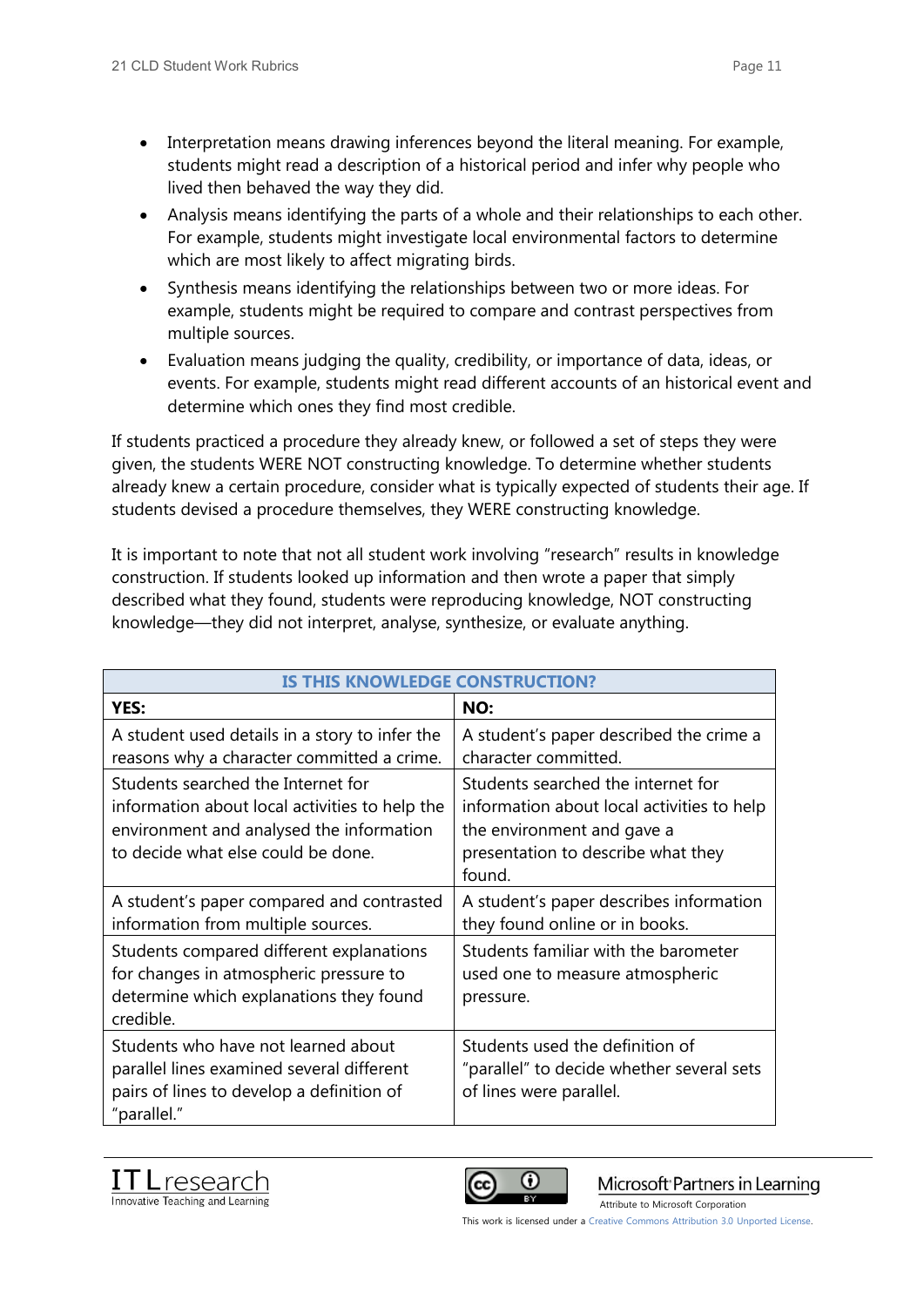The **main effort** is what students spent the most time and effort on. You might have to estimate how much time and effort students spent on different parts of the work if you cannot ask the teacher or review the learning activity.

| IS THE MAIN EFFORT KNOWLEDGE CONSTRUCTION?                                            |                                                                       |
|---------------------------------------------------------------------------------------|-----------------------------------------------------------------------|
| YES:                                                                                  | NO:                                                                   |
| A student made a short list of important<br>details from a story, then wrote an essay | A student made a long list of details<br>from a story, then wrote two |
| using these details as evidence for why a                                             | sentences to describe why a character                                 |
| character committed a crime. The work                                                 | committed a crime. The work implies                                   |
| implies that most of the student's time was                                           | that most of the student's time was                                   |
| spent on analysis.                                                                    | spent listing details (a recall task).                                |

Students demonstrate **conceptual understanding** when they apply a concept to new material *without* major conceptual errors. Consider a student's age when determining the level of understanding demonstrated. In general, older students are expected to demonstrate a more complex understanding of concepts.

| IS THIS CONCEPTUAL UNDERSTAND                                                                                                                                      |                                                                                                                                                      |
|--------------------------------------------------------------------------------------------------------------------------------------------------------------------|------------------------------------------------------------------------------------------------------------------------------------------------------|
| <b>YES:</b>                                                                                                                                                        | NO:                                                                                                                                                  |
| A 10-year-old student's work<br>demonstrates understanding that plants<br>use sunlight to make their food in a<br>process called photosynthesis.                   | A 10-year-old student's work<br>demonstrates understanding that<br>sunlight helps plants grow but not of<br>how that happens.                        |
| In a lab report, a 14-year-old student<br>predicted that when two liquids were<br>mixed, the volume of the mixture would<br>depend on the identity of the liquids. | In a lab report, a 14-year-old student<br>predicted that when two liquids were<br>mixed, the volume would always be<br>the sum of the volumes of the |
| This requires an understanding of atomic<br>structure.                                                                                                             | separate liquids. This demonstrates a<br>lack of understanding of atomic<br>structure.                                                               |

Students apply their knowledge when they use the knowledge they have constructed to support another knowledge construction task in a new context. For example, students in a physics class might construct knowledge about heat principles from a study of the Earth's inner core, and then apply what they learned to investigate the environment of Jupiter. Students in language class might write a persuasive essay for an academic audience and then apply the knowledge they constructed about audience-focused writing to reposition





Microsoft Partners in Learning **BY** [Attribute to Microsoft Corporation](http://www.pil-network.com/)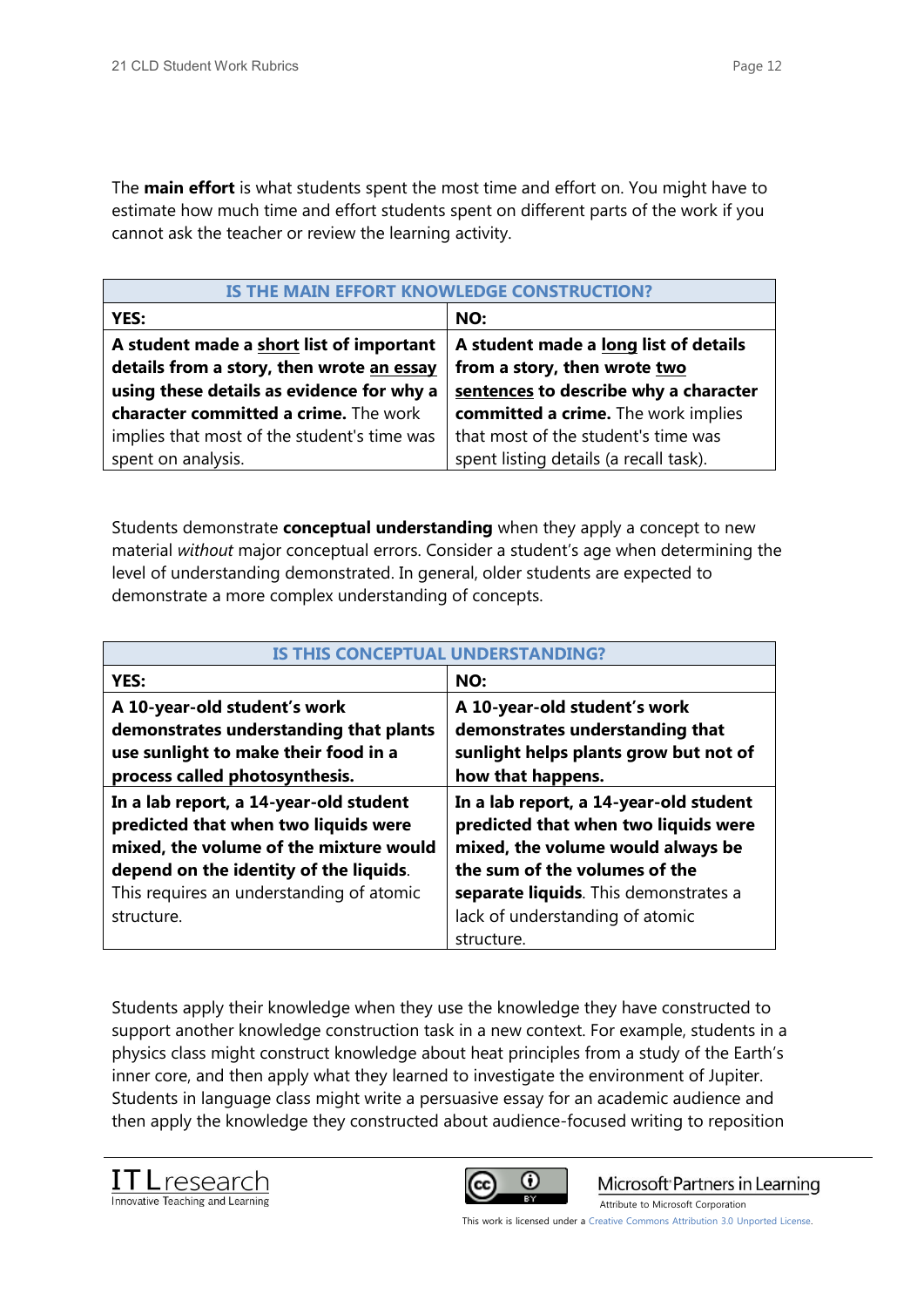the same content for a public newspaper article. In each case, the second knowledge construction task deepens students' understanding of core principles because they must abstract what they learned and look at it from a different perspective in order to apply it in a different situation.

To be considered an application of knowledge in a new context, it is not enough for the two contexts to differ only in surface features. Students cannot have responded to the new situation simply by applying the same formula. The work must demonstrate that students used interpretation, analysis, synthesis, or evaluation to decide how to use what they have learned in this new context.

| <b>DID STUDENTS APPLY THEIR KNOWLEDGE?</b>  |                                             |
|---------------------------------------------|---------------------------------------------|
| YES:                                        | NO:                                         |
| <b>Students analyzed demographic</b>        | <b>Students analyzed demographic</b>        |
| statistics from their hometown and then     | statistics from their hometown and          |
| used their understanding of population      | then analyzed demographic statistics        |
| trends to develop a plan for an             | from a second location of their choice.     |
| upcoming housing development project.       | Students did not apply their knowledge      |
| Students applied their knowledge from       | from analyzing demographic statistics to    |
| analyzing demographic statistics in order   | any new activity; they simply repeated      |
| to develop a housing plan; this step        | the same activity with a different dataset. |
| required further analysis.                  |                                             |
| <b>Students examined photos enlarged at</b> | Students examined photos enlarged at        |
| different sizes to develop an               | different sizes to develop an               |
| understanding of similarity and then        | understanding of similarity and then        |
| applied that knowledge to abstract          | described their understanding. Students     |
| geometric shapes, thinking about size       | did not apply their knowledge from          |
| ratios and angles to determine which        | evaluating shapes to any new domain;        |
| shapes are mathematically similar.          | they simply articulated that knowledge.     |
| Students applied their knowledge from       |                                             |
| evaluating shapes to deepen their own       |                                             |
| understanding of mathematical similarity.   |                                             |
| Students in theatre class analyzed the      | Students in theatre class analyzed the      |
| characters in a play to learn about         | characters in a play to learn about         |
| character development; then the             | character development and then wrote        |
| students used Movie Maker to create         | an essay about what they learned.           |
| their own one-act play demonstrating        | Students did not apply their knowledge      |
| character development. Students applied     | from their character analysis to any new    |
| their knowledge from their character        | task; they simply articulated that          |
| analysis to create and develop their own    | knowledge.                                  |
| characters; this step required further      |                                             |
| interpretation and analysis.                |                                             |





Microsoft Partners in Learning **BY** [Attribute to Microsoft Corporation](http://www.pil-network.com/)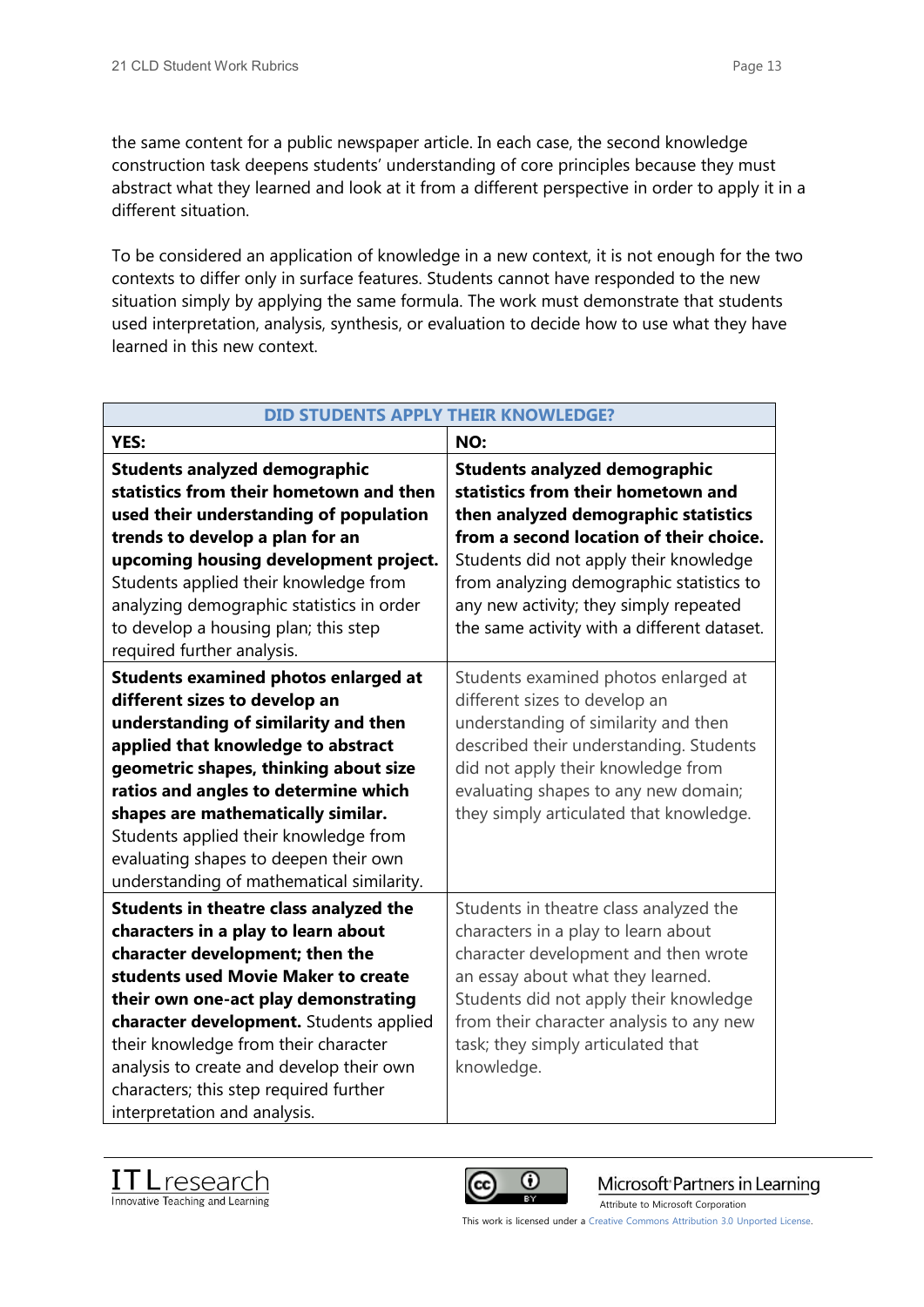| <b>Students designed and executed a</b><br>procedure for testing the qualities of | Students designed and executed a<br>procedure for testing the qualities of the |
|-----------------------------------------------------------------------------------|--------------------------------------------------------------------------------|
| the tap water at their school. Once they                                          | tap water at their school. They tested                                         |
| had accurate data, they used that                                                 | the water and redesigned the procedure                                         |
| information to determine which water                                              | iteratively until they had accurate                                            |
| filtration system would be most                                                   | data. Although students applied their                                          |
| appropriate for the school. Students                                              | knowledge from previous trials to refine                                       |
| applied their knowledge from designing                                            | the procedure, they only applied                                               |
| and conducting water quality tests to                                             | knowledge within a single (repeated)                                           |
| select an appropriate water filtration                                            | context. They deepened their knowledge,                                        |
| system, which required them to look at                                            | but did not extend it to a new type of                                         |
| what they have learned in a new way and                                           | application.                                                                   |
| deepen their knowledge.                                                           |                                                                                |

Interdisciplinary student work involves content, important ideas, or methods from different academic subjects (such as mathematics and music, or language arts and history). Subjects that are typically taught together in your country do not count as interdisciplinary.

For purposes of this rubric, ICT is NOT considered a separate academic subject. ICT is often used as a tool for learning in other subjects. For example, students might build ICT skills when they do online research for a history project. This activity is NOT considered interdisciplinary.





Microsoft Partners in Learning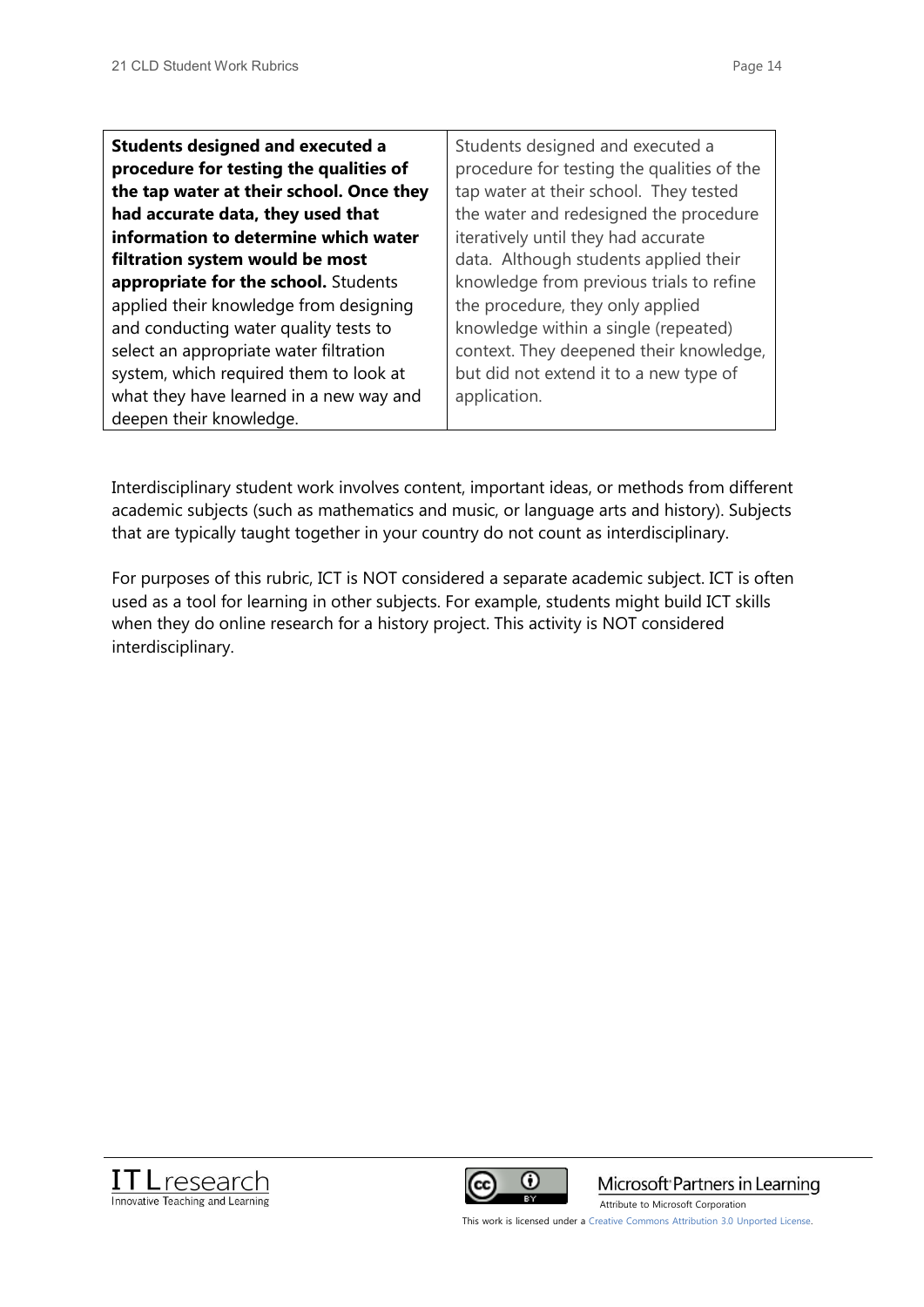## Knowledge Construction: Rubric

- **1 1 b** The student work DOES NOT demonstrate knowledge construction**.** The work shows only that students reproduced information or used familiar procedures.  $\blacksquare$  $\bullet$ **2** • The student work DOES demonstrate knowledge construction. It shows that the student **interpreted, analysed, synthesized,** or **evaluated** information or ideas. **EUT the student's main effort WAS NOT knowledge construction.**  $\bullet$ **3 4 •** The student's **main effort** WAS knowledge construction x BUT the work DOES NOT demonstrate **conceptual understanding.**   $\bullet$ The student's **main effort** WAS knowledge construction • AND the work DOES demonstrate **conceptual understanding** BUT students did not **apply their knowledge** AND the work is NOT **interdisciplinary**.  $\bullet$
- 
- **5** The student's **main effort** WAS knowledge construction
	- x AND the work DOES demonstrate **conceptual understanding**
	- x AND students DID **apply their knowledge**  OR the work IS **interdisciplinary**.



 $\bullet$ 



Microsoft Partners in Learning

 $\bullet$ 

[Attribute to Microsoft Corporation](http://www.pil-network.com/)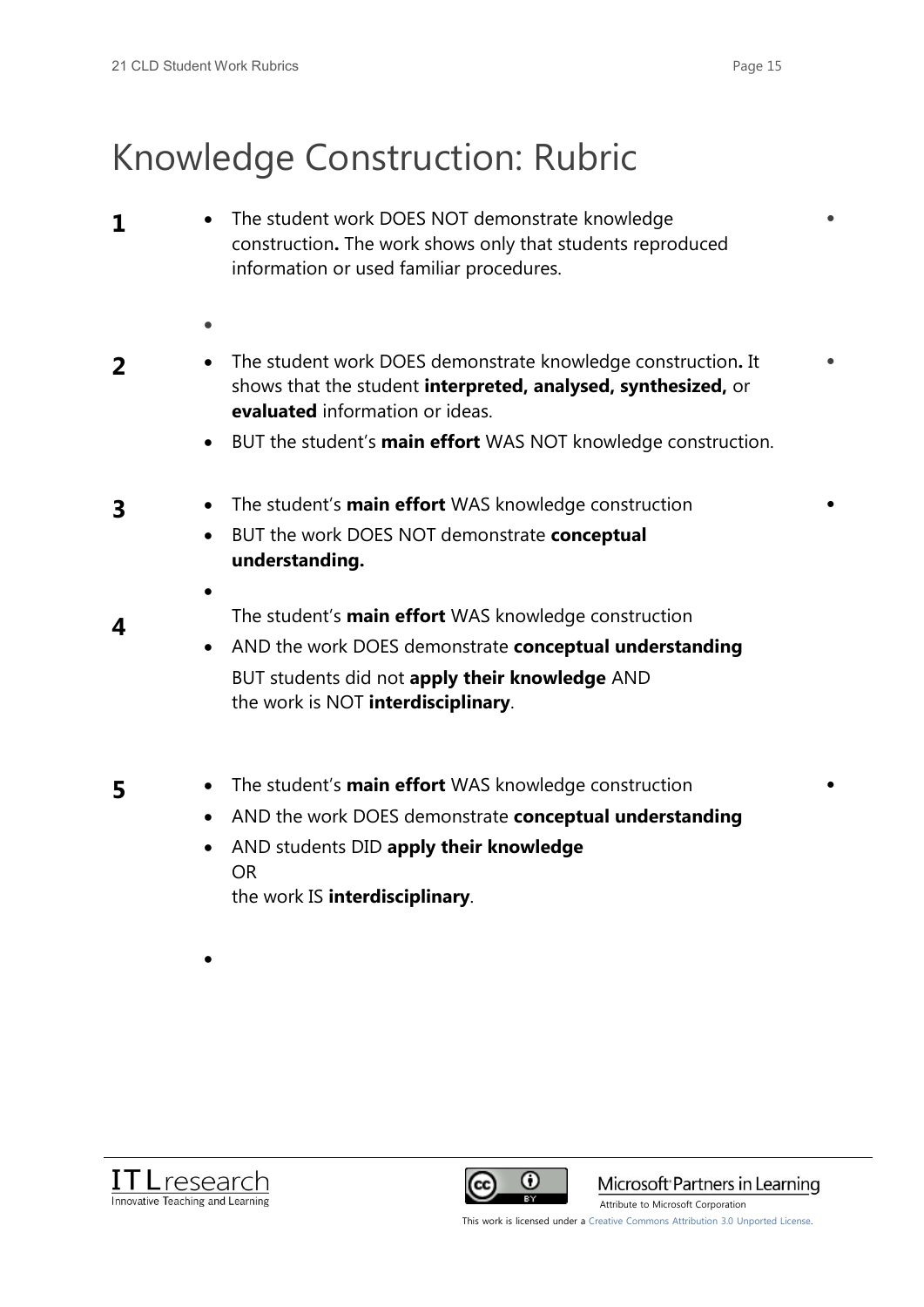## Knowledge Construction: Decision Steps







Microsoft Partners in Learning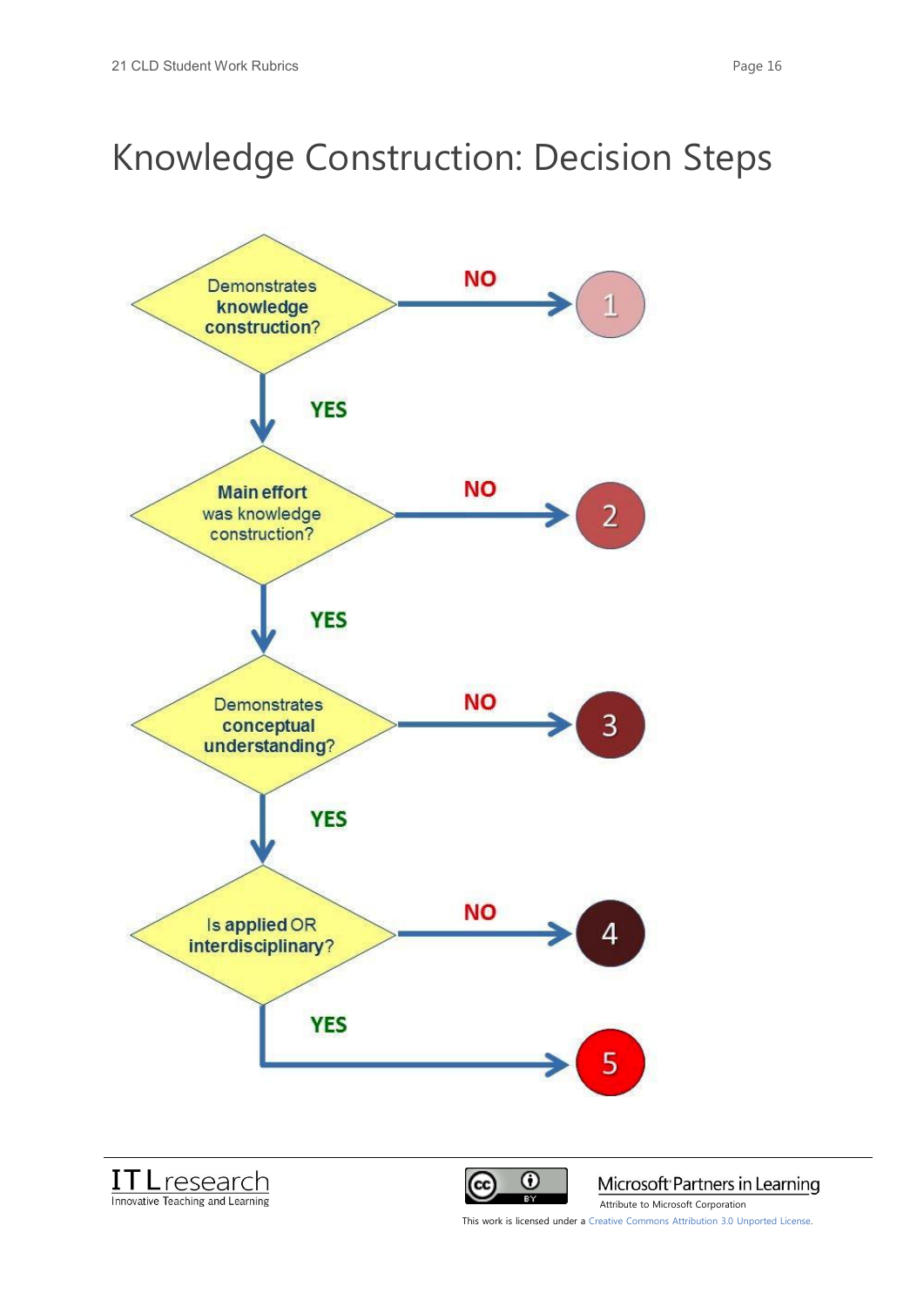## Real-World Problem-Solving and Innovation

Did the student develop a successful solution to a real-world problem? Did the student implement the solution in the real world?

## Overview

In traditional schooling, students produce work that is often unrelated to what they see and do in the world outside school. This rubric examines whether students' work demonstrates **problem-solving** and the use of data or situations from the **real world**. The strongest student work for this rubric demonstrates that the student:

- **did NOT already know** a response or solution to the task
- x developed a **successful solution** to a **real-world problem**
- **innovated** by putting into practice his or her ideas, designs or solutions for others.

## Big Ideas

Student work demonstrates **problem-solving** when it addresses a defined challenge. Work that involved problem-solving shows that students:

- developed a solution to a problem that was new to them OR
- completed a task that they had not been instructed how to do OR
- designed a complex product that met a set of requirements.

For this rubric, student work can demonstrate problem-solving even if the student's solution was already known to scientists or even to older students. For example, if students who had not already learned about buoyancy decided to place different kinds of objects in water to see which would sink and which would float, their work would demonstrate problem-solving.

To count for this rubric, problem-solving must have been the student's **main effort**—the part of the work he or she spent the most time and effort on.





Microsoft Partners in Learning

[Attribute to Microsoft Corporation](http://www.pil-network.com/)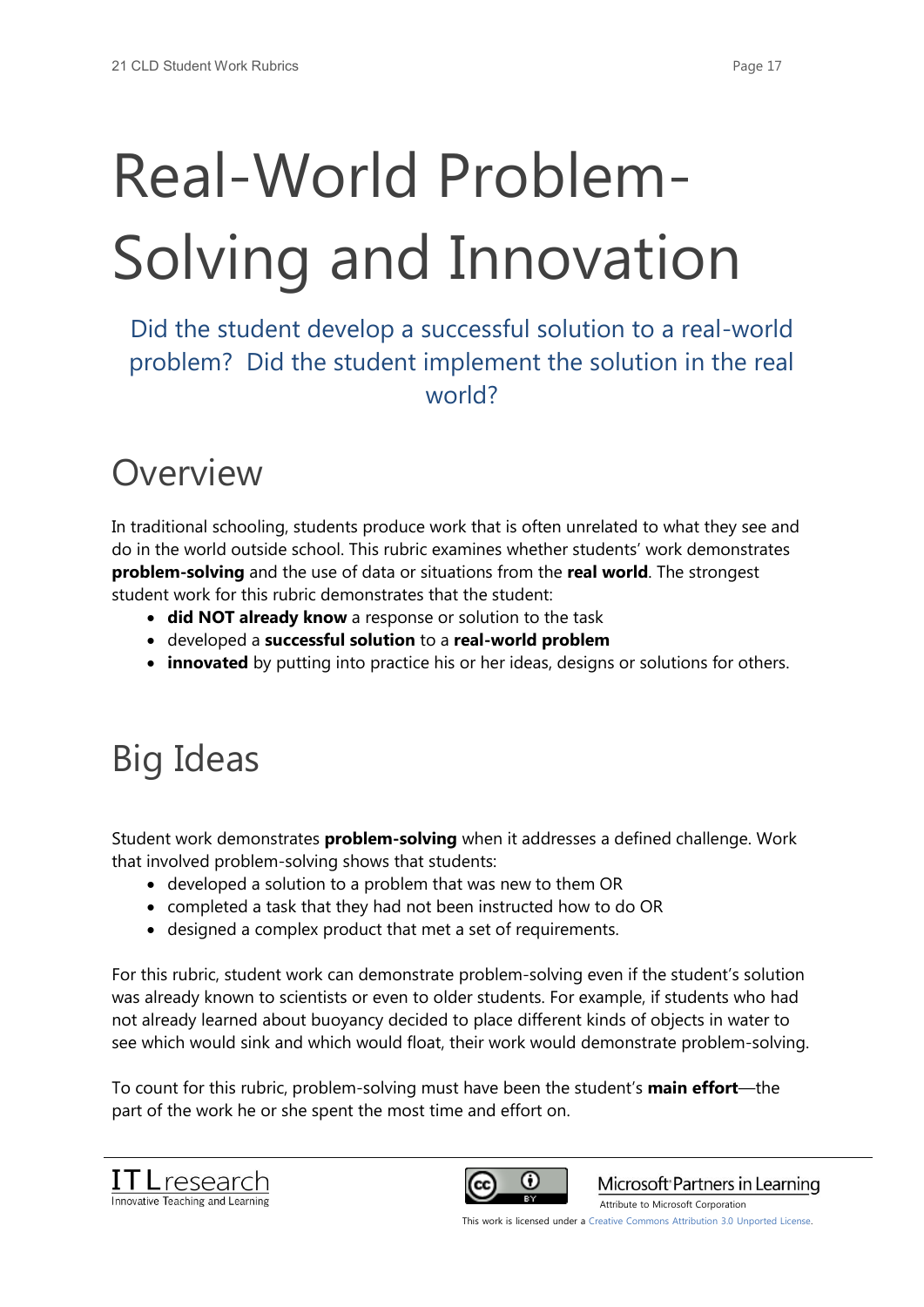| <b>IS THIS PROBLEM-SOLVING?</b>            |                                          |  |
|--------------------------------------------|------------------------------------------|--|
| YES:                                       | NO:                                      |  |
| Students rewrote a story from the          | Students read a story and then took a    |  |
| perspective of a character other than the  | quiz about what they read. Students      |  |
| narrator. Students used the original story | did not have to develop any solutions.   |  |
| but were not instructed how to complete    | They were not addressing a defined       |  |
| this task.                                 | challenge.                               |  |
| Students used a map of a bus route to      | <b>Students learned about pedestrian</b> |  |
| propose where pedestrian crossings         | safety by studying a map showing         |  |
| should be added in a fictional town.       | bus stops and pedestrian crossings.      |  |
| Students were not instructed where to put  | Students were not addressing a defined   |  |
| the crossings.                             | challenge.                               |  |

Solutions to **real-world** problems address authentic situations and needs that exist outside an academic context. Solutions to real-world problems:

- Address problems **experienced by real people**. For example, if students diagnosed an ecological imbalance in a rainforest in Costa Rica, they were working with a situation that affects the real people who live there.
- **Are for a specific, plausible audience** other than the teacher as grader. For example, students' designs for equipment to fit a small city playground could benefit the children of the community.
- Reflect a **specific, explicit context**. For example, a students' plan for an community garden in a public park in their town reflects a specific context; a exercise about which vegetables grow best in which parts of their country does not.
- Involve the **use of actual data** if the student used data—not data developed by a teacher or publisher just for a lesson. Real scientific records of earthquakes or firstperson accounts of an historical event are actual data.

To count for this rubric, the real-world context must be **evident** in the student work—a realworld context that is only implied does NOT count. For example, if a student's writing *could* be of interest to a particular audience but there is no evidence in the work that the student had this audience in mind, the real-world context is not evident.





Microsoft Partners in Learning

[Attribute to Microsoft Corporation](http://www.pil-network.com/)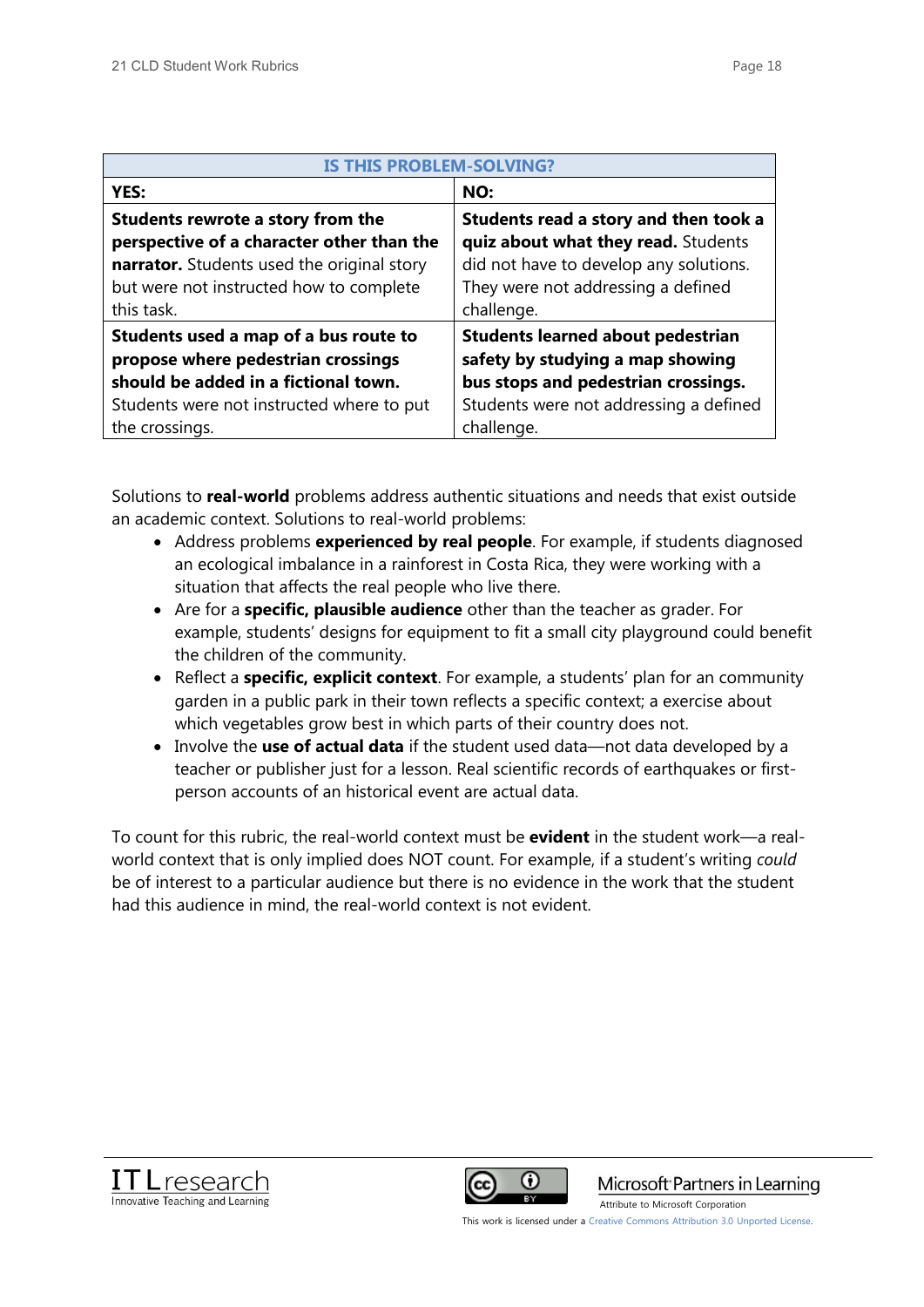| <b>ARE THESE REAL-WORLD PROBI</b>               |                                              |  |
|-------------------------------------------------|----------------------------------------------|--|
| <b>YES:</b>                                     | NO:                                          |  |
| Students rewrote a Shakespeare play for         | Students rewrote a Shakespeare play          |  |
| a teenage audience. Teenagers were the          | in a new rhyme scheme. This had no           |  |
| real, specific audience.                        | specific audience.                           |  |
| Students used their town's bus map to           | Students used a bus map in a                 |  |
| propose where pedestrian crossings              | textbook to propose where                    |  |
| should be added in their town. This had a       | pedestrian crossings should be added         |  |
| specific, explicit context. Students used       | in a fictional town. This did not involve    |  |
| actual data to do this.                         | actual data.                                 |  |
| <b>Students investigated whether growing</b>    | <b>Students investigated the interaction</b> |  |
| plants in their classroom could improve         | between green plants and carbon              |  |
| the air quality. Even though the setting        | dioxide in the air. There is no explicit     |  |
| was the classroom, air quality is a real issue. | context for the students' investigation.     |  |

Real-world problem solutions must also be **successful**: they must meet the requirements of the student's task and have no unrealistic assumptions or obvious mis-statements of fact. Consider the age of the student when determining the success of a solution. For example, 14-year-old students would not be expected to develop a successful solution to fight a drugresistant disease, but their solutions count as successful if they are consistent with scientific principles that they would be expected to know.

Student work demonstrates **innovation** when students' ideas or solutions were **put into practice in the real world**. For example, it counts as innovation if students designed *and built* a community garden on the grounds of their school; it does not count if they just designed the garden.

If students did not have the authority to implement their own ideas, it counts as innovation ONLY if the work shows that students conveyed their ideas to people outside the classroom context who *could* implement them. For example, it counts as innovation if students presented their ideas for building a community garden in a public park in their town to a local environmental group or to local officials, but NOT if students designed a community garden for that public park and shared their plans only with their teacher.

Innovation also **benefited people other than the student**; it had value beyond meeting the requirements of a classroom exercise. The townspeople who tended the new garden in the public park and the teenagers who attended the rewritten Shakespeare play benefited from students' efforts, for example.





Microsoft Partners in Learning

[Attribute to Microsoft Corporation](http://www.pil-network.com/)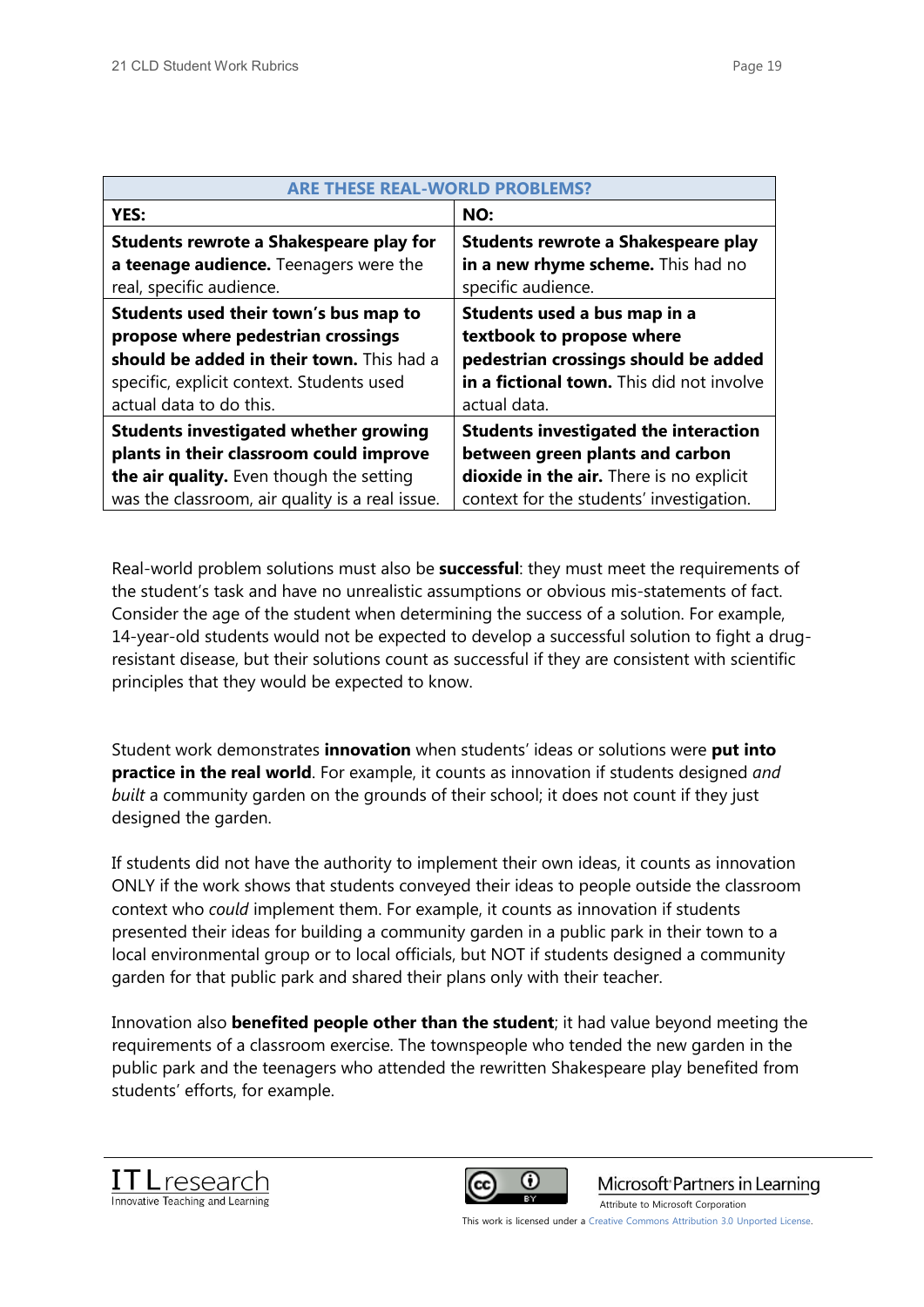It also counts as innovation if students created a project for a science fair or submitted an original poem to a regional poetry contest, for example, because the fair and contest were not teacher-controlled and had real audiences who were interested in and could benefit from the students' work.

| <b>IS THIS INNOVATION?</b>                                                                                                                                                                                                                            |                                                                                                                                                                                                                                       |  |
|-------------------------------------------------------------------------------------------------------------------------------------------------------------------------------------------------------------------------------------------------------|---------------------------------------------------------------------------------------------------------------------------------------------------------------------------------------------------------------------------------------|--|
| YES:                                                                                                                                                                                                                                                  | NO:                                                                                                                                                                                                                                   |  |
| Students rewrote a Shakespeare play for<br>a teenage audience and performed it at a<br>local youth centre. The teenage audience<br>at the youth centre benefited from the<br>students' effort.                                                        | Students rewrote a Shakespeare play<br>for a teenage audience but did not<br>perform it. No one outside the<br>classroom benefited from the students'<br>effort.                                                                      |  |
| Students wrote letters to the town<br>council about their ideas for adding<br>pedestrian crossings in their town AND<br>mailed the letters to council members.<br>Students could not make new pedestrian<br>crossings themselves but the town council | <b>Students wrote letters addressed to</b><br>the town council about improving<br>pedestrian safety BUT only gave the<br>letters to their teacher to grade. The<br>letters did not reach an audience<br>beyond the teacher as grader. |  |
| could implement their ideas.                                                                                                                                                                                                                          |                                                                                                                                                                                                                                       |  |





Microsoft Partners in Learning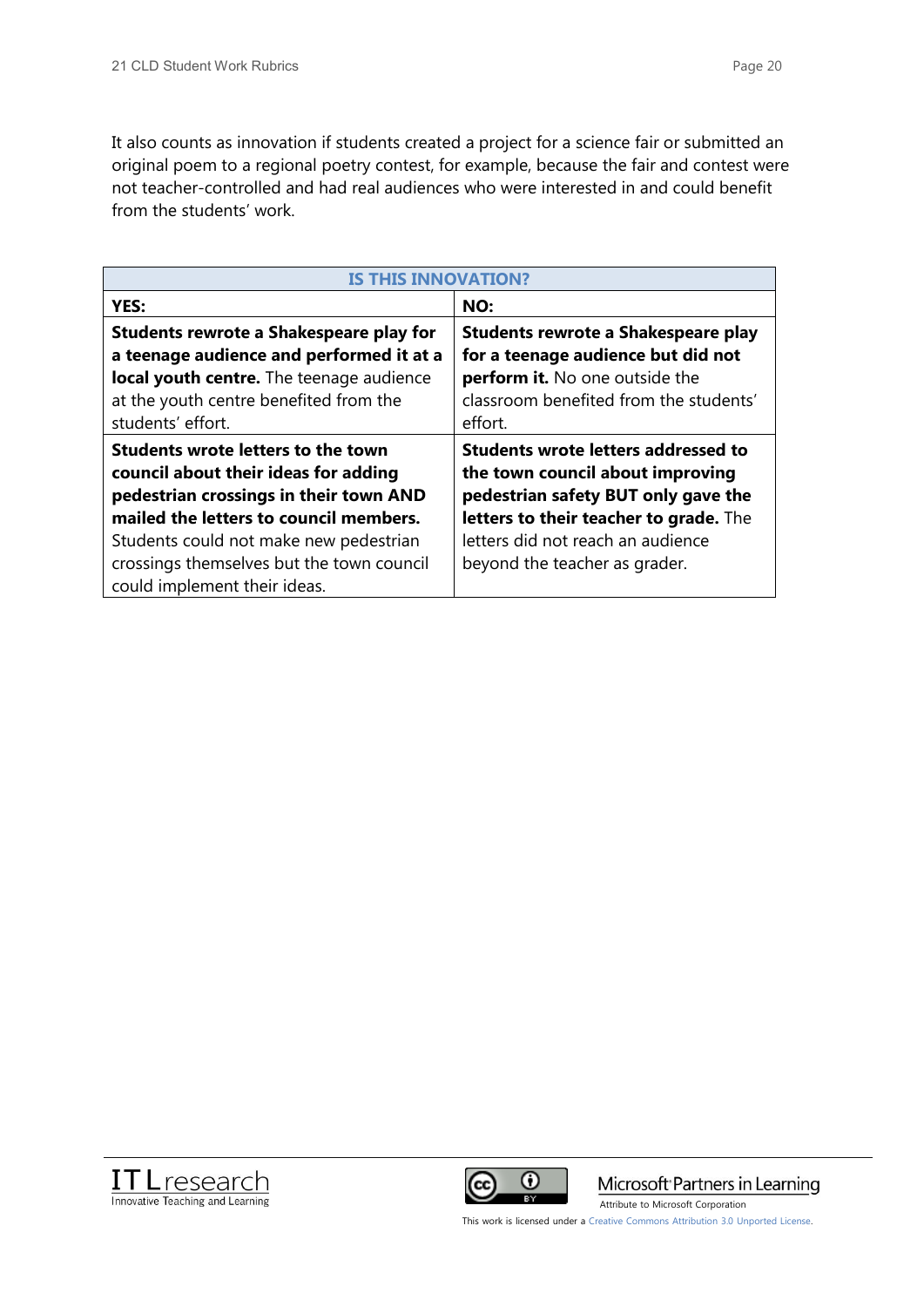## Real-World Problem-Solving and Innovation: Rubric

### **1** • The student's main effort WAS NOT **problem-solving**.

- **2** x The student's main effort WAS **problem-solving**
	- x BUT the solution DID NOT address a **real-world problem** OR

the solution WAS NOT **successful**.

- **3** The student's main effort WAS **problem-solving** 
	- x AND the solution DID address a **real-world problem** AND
		- the solution WAS **successful**
	- x BUT the student DID NOT **innovate**. He or she DID NOT implement a solution in the real world.

- **4** x The student's main effort WAS **problem-solving**
	- x AND the solution DID address a **real-world problem** AND
		- the solution WAS **successful**
	- **•** AND the student DID **innovate**. He or she DID implement a solution in the real world.





Microsoft Partners in Learning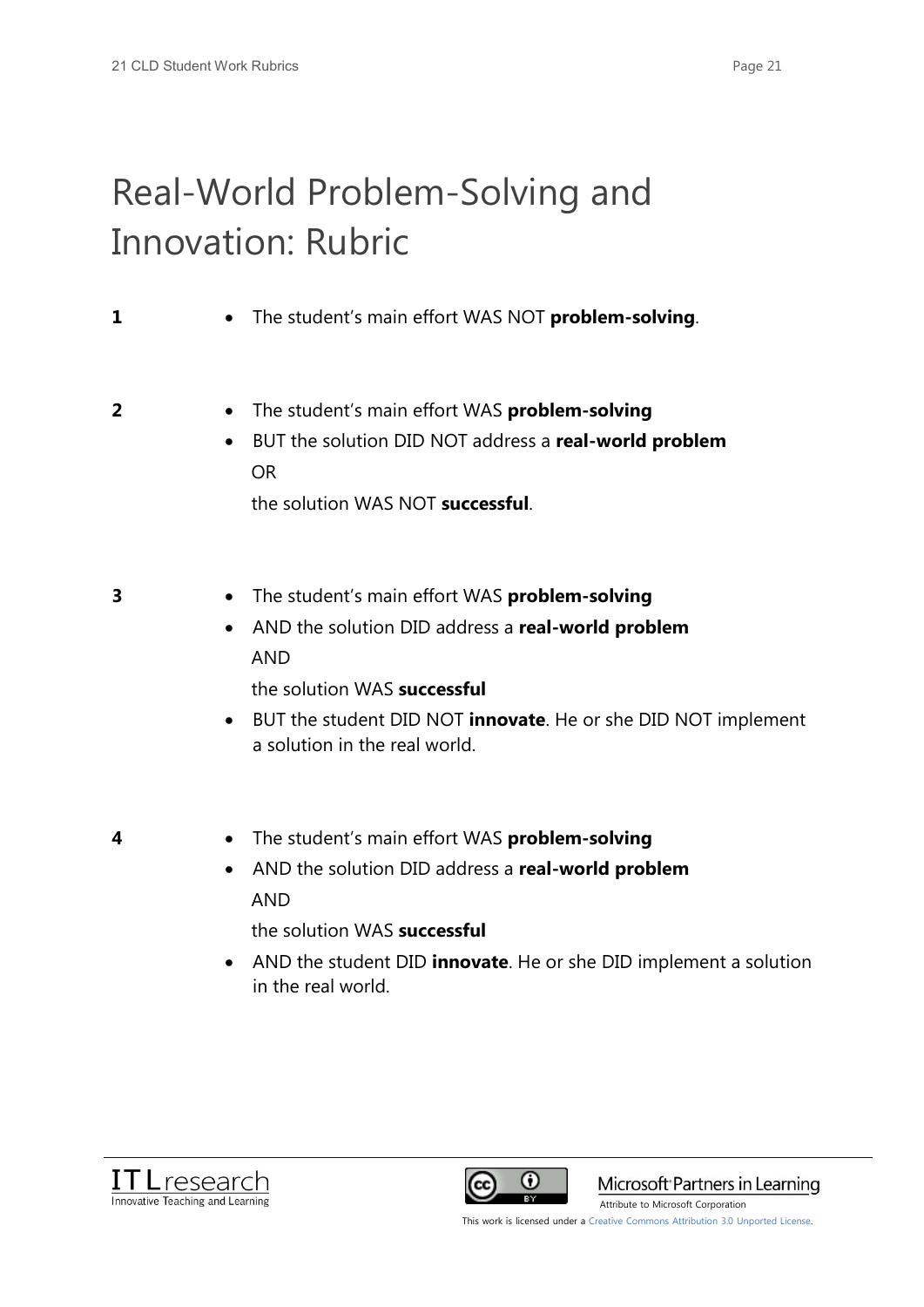## Real-World Problem-Solving and Innovation: Decision Steps







Microsoft Partners in Learning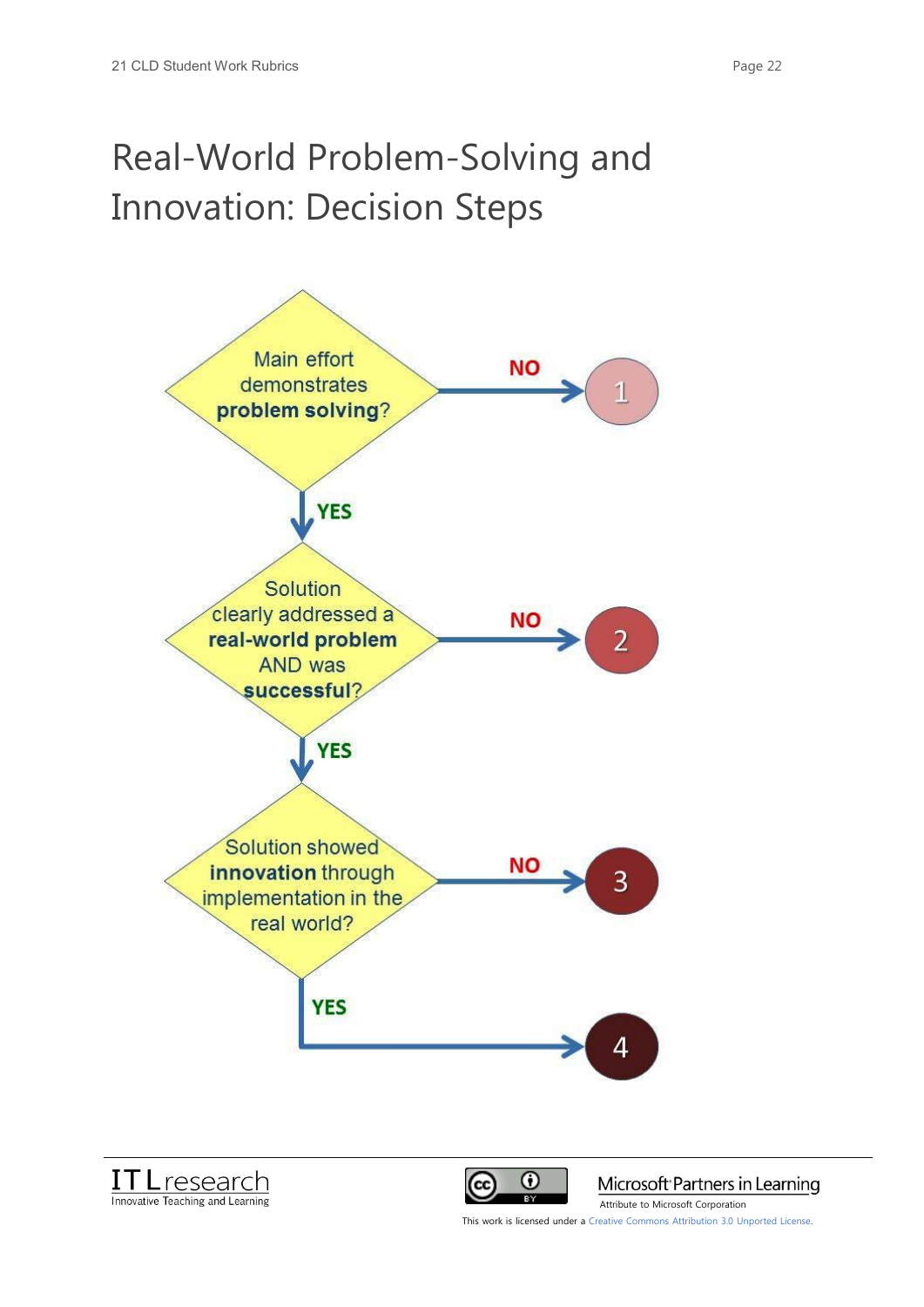# Use of ICT for Learning

Were students passive consumers of ICT, active users, or designers of an ICT product for an authentic audience?

### Overview

We live in a connected world with unprecedented access to a vast array of digital information and experiences. The use of technology continues to transform how we live and work. On-going adoption of new advances in ICT has become more essential to both lifelong learning and life-long earning. In today's globalized, knowledge-based economies, individuals increasingly need skills not only to intelligently consume information and ideas, but also to design and create *new* information and ideas using ICT.

While ICT is becoming increasingly common in classrooms and learning environments, it is often used to present or consume information rather than to fundamentally transform learning experiences. This rubric examines *how* students use ICT— and whether it is used in more powerful ways to construct knowledge or to design knowledge-based products.

In this rubric, the term "ICT" encompasses the full range of available digital tools, both hardware (computers and related electronic devices such as tablets and notebooks, ereaders, smart phones, personal digital assistants, camcorders, graphing calculators, and electronic whiteboards) and software (including everything from an Internet browser and multimedia development tools to engineering applications, social media, and collaborative editing platforms).

ICT is a powerful tool to promote and support a wide range of  $21<sup>st</sup>$  century skills, including all other 21CLD rubrics. For example, ICT can help students to collaborate in ways that were not possible before, or to communicate through new mediums of expression. In this rubric we focus on the interaction of ICT use with two rubrics in particular: knowledge construction and real-world problem-solving and innovation. These are not the only important ways that ICT can support innovative teaching and learning, but they represent particularly powerful uses.





Microsoft Partners in Learning

[Attribute to Microsoft Corporation](http://www.pil-network.com/)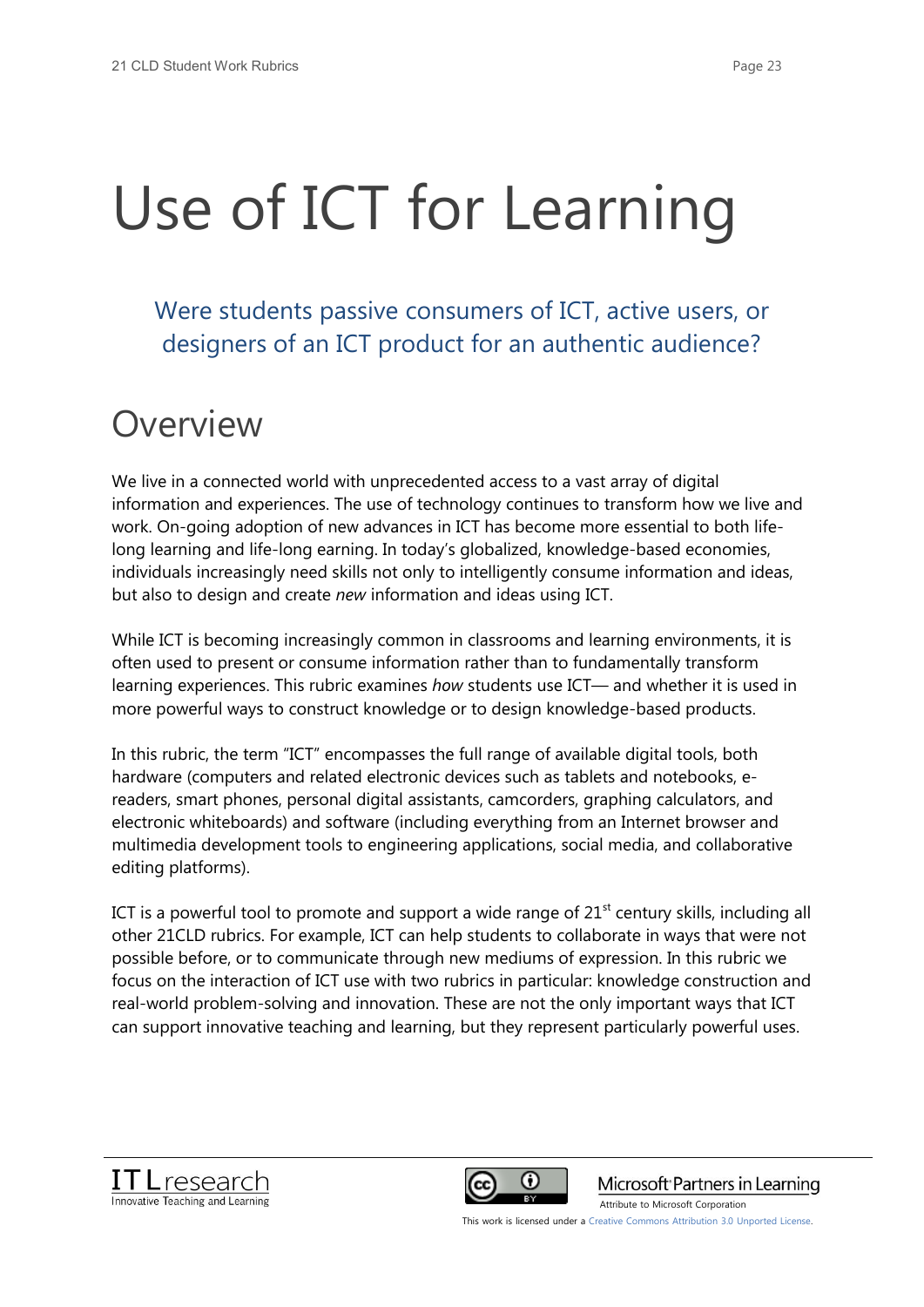## Big Ideas

**Student use of ICT** happens when students use ICT directly to complete all or part of the learning activity. The teacher's use of ICT to present materials to students does not count as student use: it is important that students have control over the ICT use themselves. Some teachers' use of ICT can enhance their teaching significantly: for example, teachers can show simulations that make difficult content easier for students to visualize. However, this rubric focuses only on whether the *students* used ICT actively in their learning. There must be evidence of that student ICT use either in the work product itself or in the process that led to the work product.

| <b>IS THIS STUDENT USE?</b>                                                                          |                                                                                                                         |  |
|------------------------------------------------------------------------------------------------------|-------------------------------------------------------------------------------------------------------------------------|--|
| YES:                                                                                                 | NO:                                                                                                                     |  |
| A student used Excel spreadsheet software<br>to complete a math learning activity.                   | A student used a worksheet printed by<br>the teacher to complete a math learning<br>activity.                           |  |
| Students learned about cell replication by<br>using a software simulation to explore the<br>process. | Students learned about cell replication<br>by watching the teacher demonstrate a<br>software simulation of the process. |  |
| A student wrote a report using a word<br>processing program, with edits tracked by<br>the student.   | A student wrote a report by hand, and<br>the teacher emailed suggested edits.                                           |  |

**Knowledge construction** occurs when students generate ideas and understandings that are *new to them*, through **interpretation, analysis, synthesis,** or **evaluation**. This rubric examines whether the student work demonstrates that students used ICT in ways that **supported knowledge construction,** either directly or indirectly.

ICT **supports knowledge construction** when:

- Students use ICT directly for the knowledge-construction part of a learning activity. For example, students use a computer to analyze scientific information.
- x Students use ICT to indirectly support knowledge construction, by using ICT to complete one step of an activity, and then using information from that step in the knowledge-construction part of the activity. For example, students wrote a paper that summarized their analysis of current events on Twitter. Even if students conducted their analysis and wrote their paper offline, the information they found on Twitter supported their analysis, so we say that ICT use supported knowledge construction.





Microsoft Partners in Learning

[Attribute to Microsoft Corporation](http://www.pil-network.com/)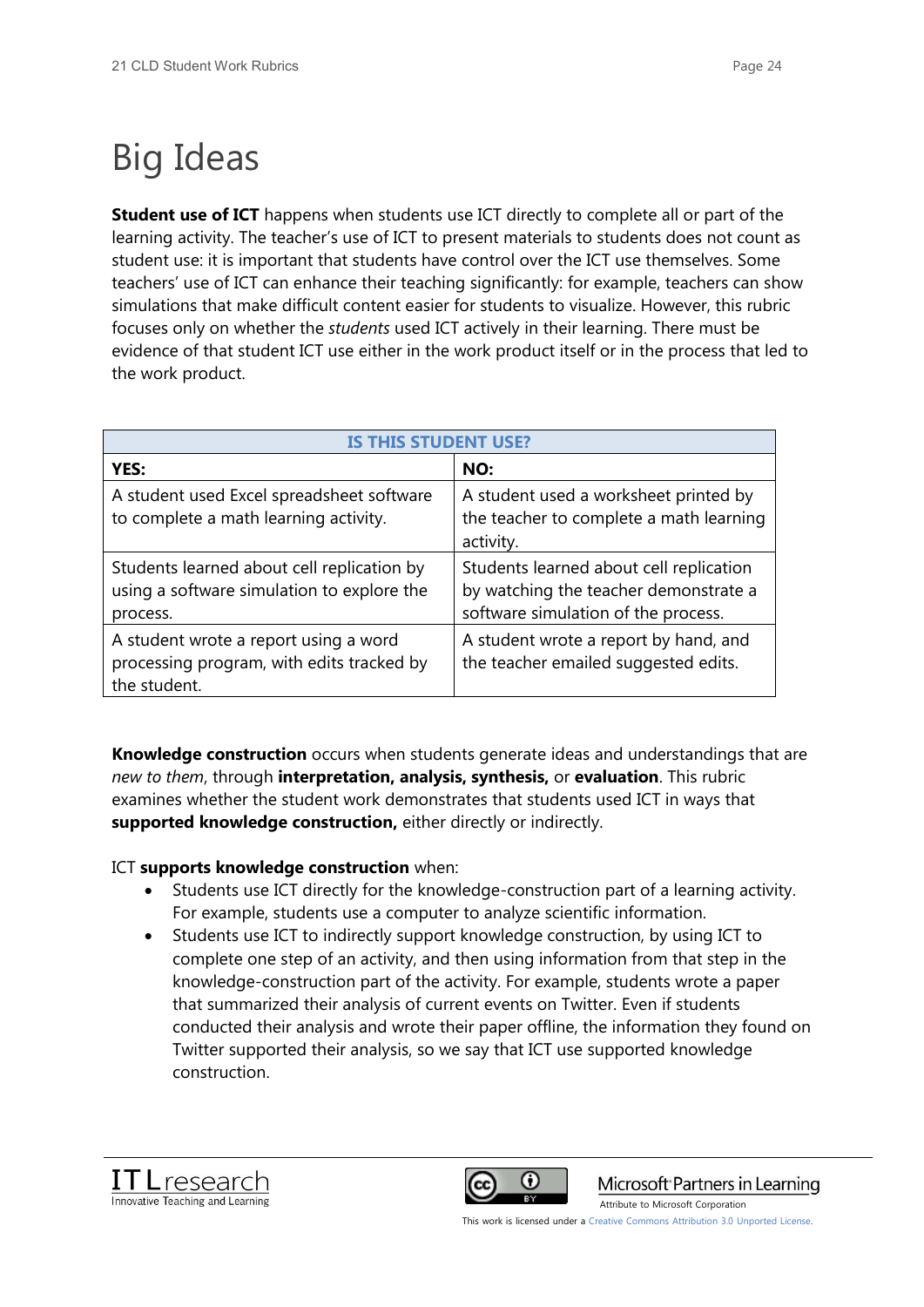The knowledge construction supported by ICT must be about the learning goals of the activity: learning to use the ICT does not qualify. For example, students might learn about PowerPoint as they create a presentation for history class. But to be considered knowledge construction using ICT, it is essential that the use of PowerPoint helped them to deepen their interpretation, analysis, synthesis, or evaluation of historical ideas, not just to deepen their knowledge on how to use the tool.

Evaluation of Internet resources related to the learning goals is also considered knowledge construction. Students may be learning to become intelligent, ethical users of Internet resources rather than passive consumers of the information. For example, students might have found several sources on a topic and evaluated their credibility before they selected which information to rely on.

| DID STUDENTS CONSTRUCT KNOWLEDGE SUPPORTED BY ICT?                                                                                                                                                                                                                                              |                                                                                                                                           |  |
|-------------------------------------------------------------------------------------------------------------------------------------------------------------------------------------------------------------------------------------------------------------------------------------------------|-------------------------------------------------------------------------------------------------------------------------------------------|--|
| YES:                                                                                                                                                                                                                                                                                            | NO:                                                                                                                                       |  |
| Students used StickySorter to create<br>interconnected plot and character diagrams<br>for the novel they read in literature class.                                                                                                                                                              | Students used StickySorter to create a<br>list of the characters in the novel they<br>read in literature class                            |  |
| A student used AutoCollage to create a<br>composite image that reflects the style and<br>influences of an artist of his choice.                                                                                                                                                                 | A student used AutoCollage to create a<br>composite image of art works by an<br>artist of his choice.                                     |  |
| A student used Songsmith to create a song<br>that uses "ifthen" construction in her<br>foreign language class.                                                                                                                                                                                  | A student used Songsmith to create a<br>song reciting the months of the year in<br>her foreign language class.                            |  |
| A student wrote a lab report explaining her<br>findings from using probe ware to measure<br>heat, weight, and time during a chemical<br>reaction, describing how the weight<br>changed over time as heat increased and<br>hypothesizing about the relationships<br>between the three variables. | A student wrote a lab report listing her<br>heat, weight, and time data points<br>gathered from probe ware during a<br>chemical reaction. |  |
| A student used Triangle Solver to explore<br>the relationship between angles in a<br>triangle and write a hypothesis about angle<br>measurements and triangles.                                                                                                                                 | A student used Triangle Solver to fill in<br>the measurement of the third angle in a<br>series of triangles.                              |  |





Microsoft Partners in Learning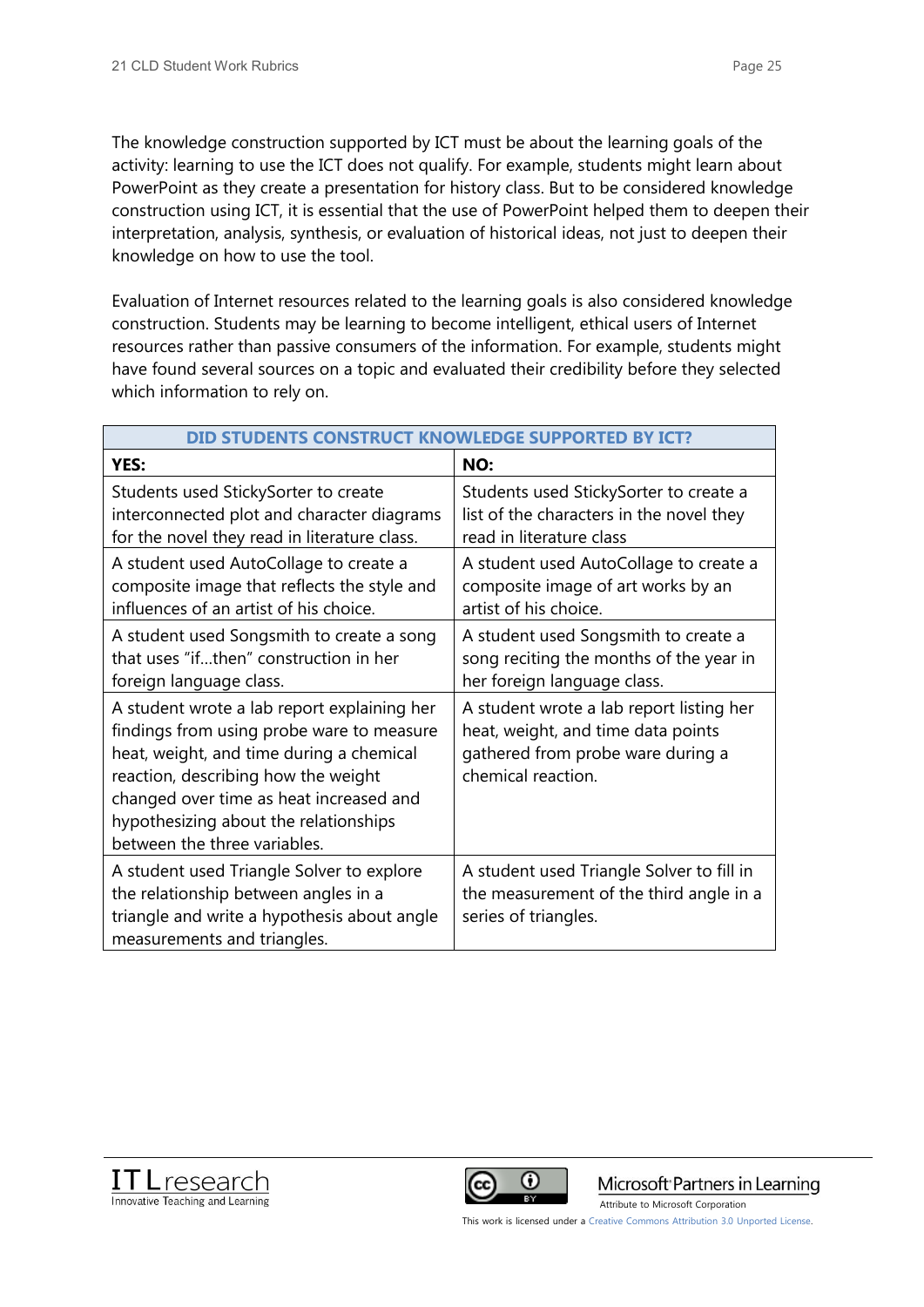**ICT is required for this knowledge construction** when students construct knowledge that would be impossible or impractical without the use of the ICT. For example, students might use email to communicate with students in another country over a period of two weeks to research the impact of a recent drought on their community. In this case, email enabled students to construct knowledge that they could not have constructed without ICT because mailing physical letters would be impractical in this short a time. The use of email was required for constructing this knowledge.

Many knowledge construction activities can also be done without ICT. For example, students may be asked to find information about the beaks of a variety of bird species with different diets and develop categories of different types of beaks. If students used the Internet for this activity, they used ICT to construct knowledge, but ICT was not required: they would have been able to achieve the same learning goals without ICT if they had chosen to go to the library and consult printed books.

| IS ICT REQUIRED FOR THIS KNOWLEDGE CONSTRUCTION?                                                                                                                                                                                                                                 |                                                                                                                                                                                                                                                                                                                         |  |
|----------------------------------------------------------------------------------------------------------------------------------------------------------------------------------------------------------------------------------------------------------------------------------|-------------------------------------------------------------------------------------------------------------------------------------------------------------------------------------------------------------------------------------------------------------------------------------------------------------------------|--|
| YES:                                                                                                                                                                                                                                                                             | NO:                                                                                                                                                                                                                                                                                                                     |  |
| A student wrote a report analysing the<br>different perspectives in three current<br>event articles from international<br>newspapers found on the Internet.<br>In this school, current newspapers from<br>other countries are not available in<br>hardcopy.                      | A student wrote a report analysing<br>the different perspectives in three<br>current event articles from the online<br>version of their local newspaper. The<br>local newspaper is probably available to<br>students in hardcopy.                                                                                       |  |
| A team of students created a process<br>diagram showing how stars form, based<br>on what they learned from a computer-<br>based simulation about star formation.<br>The simulation helped to deepen the<br>students' knowledge about events that<br>cannot be directly observed. | A team of students created a process<br>diagram showing what happens when<br>you mix vinegar and baking soda,<br>based on what they learned from a<br>computer-based simulation about<br>household science. The simulation<br>showed something that the students<br>could have done with physical materials<br>instead. |  |
| A student wrote a narrative explanation                                                                                                                                                                                                                                          | A student wrote a narrative                                                                                                                                                                                                                                                                                             |  |
| of slope, based on what he learned from                                                                                                                                                                                                                                          | explanation of slope, based on what                                                                                                                                                                                                                                                                                     |  |
| exploring a simulation showing graphs                                                                                                                                                                                                                                            | he learned from filling in time,                                                                                                                                                                                                                                                                                        |  |
| of time, distance, and speed. The                                                                                                                                                                                                                                                | distance, and speed in an equation in                                                                                                                                                                                                                                                                                   |  |
| simulation enabled students to explore the                                                                                                                                                                                                                                       | <b>Excel.</b> The Excel calculations could also                                                                                                                                                                                                                                                                         |  |
| concept of slope dynamically, which they                                                                                                                                                                                                                                         | have been done by hand.                                                                                                                                                                                                                                                                                                 |  |
| could not have done without the simulation.                                                                                                                                                                                                                                      |                                                                                                                                                                                                                                                                                                                         |  |





Microsoft Partners in Learning

[Attribute to Microsoft Corporation](http://www.pil-network.com/)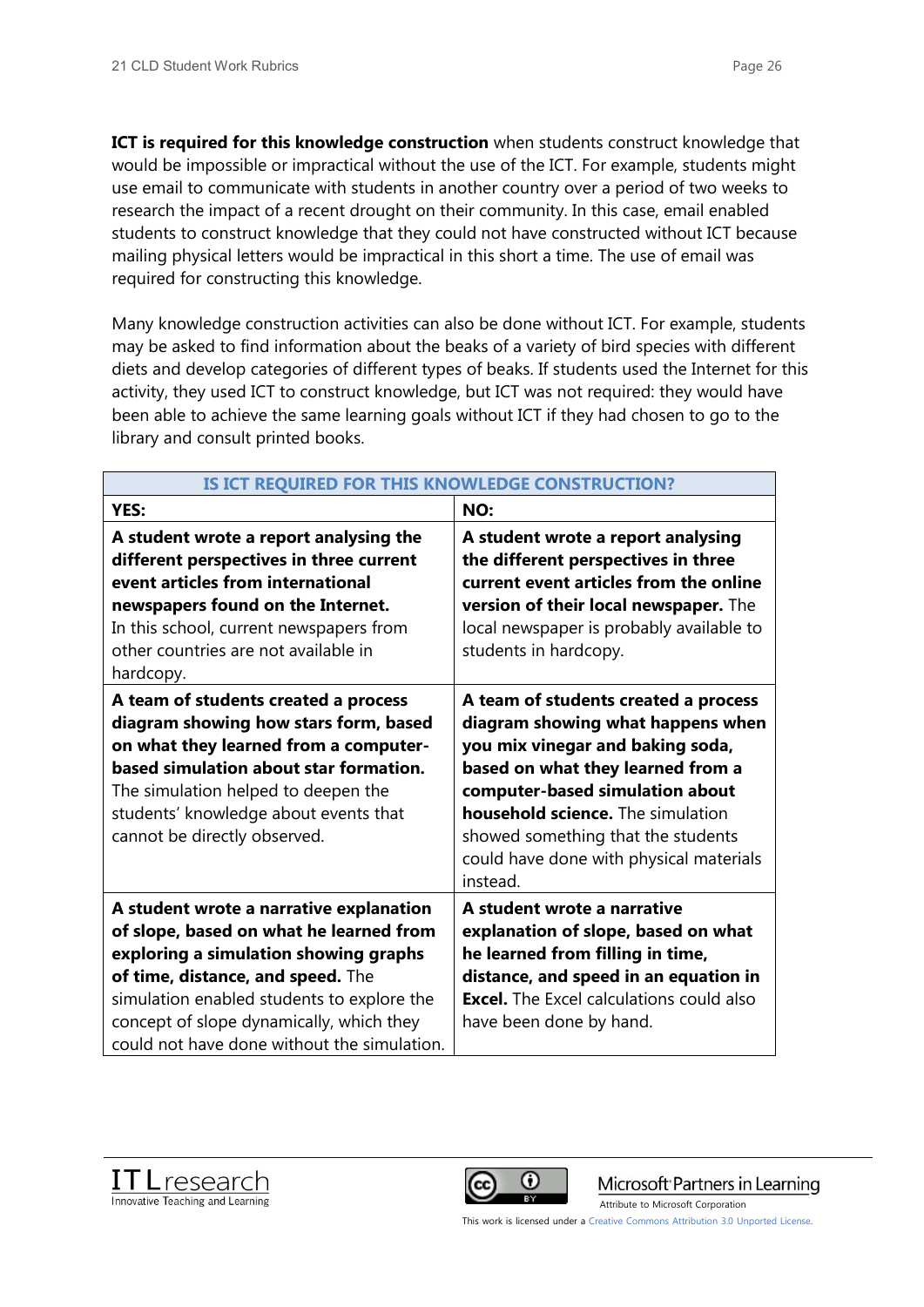| A student created a short video based on   | A student wrote a report in Word    |
|--------------------------------------------|-------------------------------------|
| interviews conducted with older family     | based on interviews conducted with  |
| members about their childhoods. The        | older family members about their    |
| product included video and audio that      | childhoods. The student could also  |
| contributed depth and meaning to the story | write the reports by hand and the   |
| and helped students to conduct deeper      | knowledge construction would remain |
| analysis about what they had learned       | the same.                           |
| through selecting the appropriate clips.   |                                     |

Students are **designers** of ICT products when their work is an **ICT product that others can use.** For example, if students record a podcast and make it available on the Internet, they are creating an ICT product others could use. The product lasts beyond the learning activity and can be used or enjoyed by an outside audience.

When students act as designers, ICT is supporting their real-world problem-solving and innovation. Students must have an authentic audience in mind, such as a community that needs the information their podcast will provide, or younger students who will learn about disease prevention from the simulation students are building. In their design, students must attend to the needs and preferences of that audience. Ideally, but not necessarily, the product might actually be used by the intended audience. Students who create a product with no particular audience in mind do not qualify as designers under this definition. To qualify for this idea, **students' attention to the audience must be evident in their product**.





Microsoft Partners in Learning

[Attribute to Microsoft Corporation](http://www.pil-network.com/)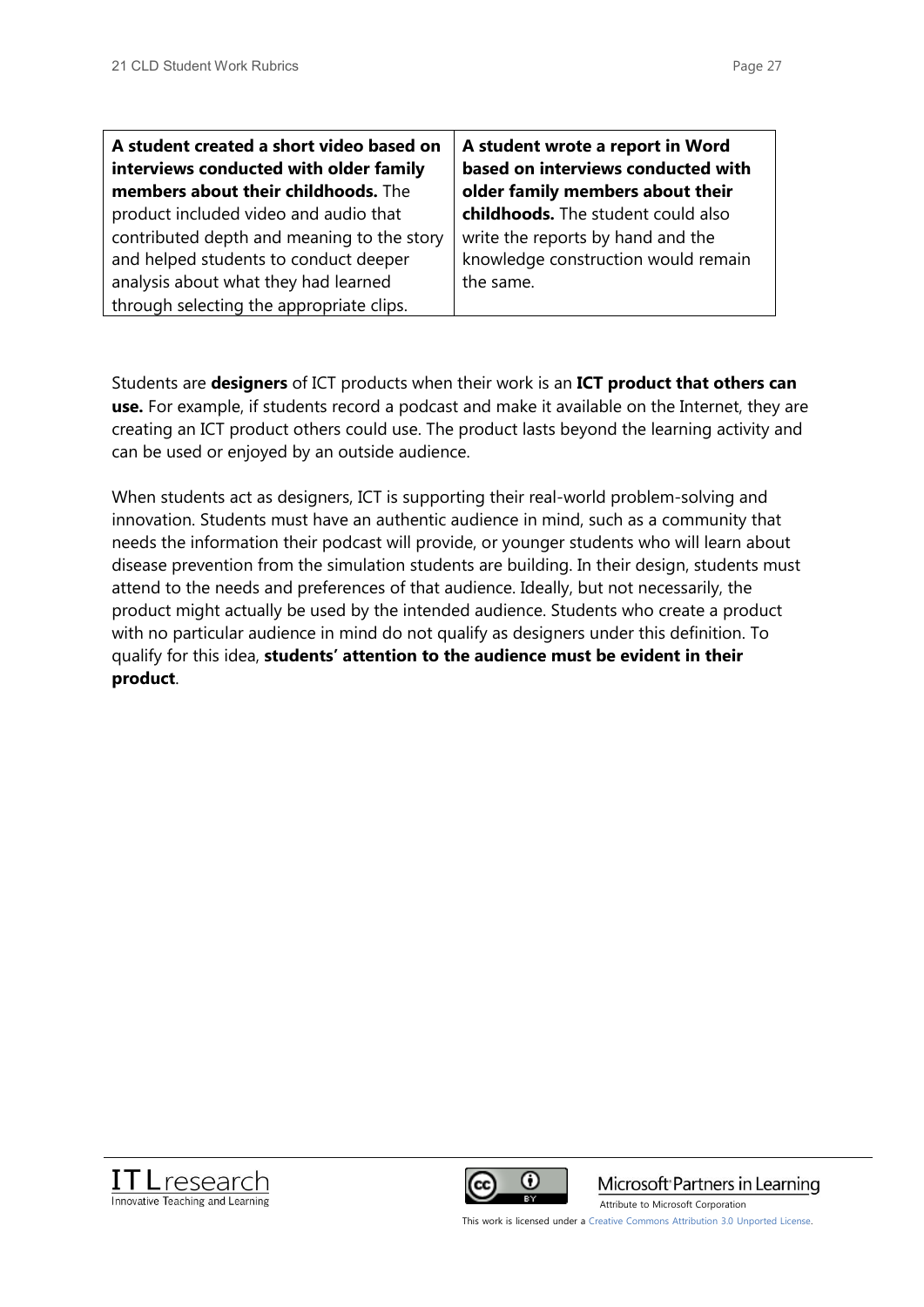| IS ATTENTION TO AUDIENCE EVIDENT IN STUDENTS' ICT PRODUCT?                                                                                                                             |                                                                                                                                                                                                                                                       |                                                                                                                                                                                                           |
|----------------------------------------------------------------------------------------------------------------------------------------------------------------------------------------|-------------------------------------------------------------------------------------------------------------------------------------------------------------------------------------------------------------------------------------------------------|-----------------------------------------------------------------------------------------------------------------------------------------------------------------------------------------------------------|
| <b>ACTIVITY</b>                                                                                                                                                                        | YES:                                                                                                                                                                                                                                                  | NO:                                                                                                                                                                                                       |
| In computer programming<br>class, students used<br><b>TouchDevelop to design</b><br>and program a mobile<br>smartphone app that could<br>help senior citizens in their<br>daily lives. | The product is optimized<br>for large print so that<br>seniors can see it easily,<br>among other features. The<br>app includes features that<br>these students chose<br>specifically for accessibility<br>to a senior audience.                       | The product has a user<br>interface that would be<br>difficult for seniors to use.<br>These students did not take<br>the needs of the target end<br>users into account in their<br>design.                |
| <b>Students used SongSmith</b><br>to create a song to educate<br>visitors at the children's<br>natural history museum<br>about dinosaurs.                                              | The song has a clear<br>melody and a refrain that<br>teaches an important fact<br>about dinosaurs. The song<br>includes features that this<br>team of students chose<br>specifically for relevance and<br>appropriateness for the<br>museum audience. | The song has a heavy,<br>dissonant sound and lyrics<br>that are hard to<br>understand. This team of<br>students did not take the<br>needs of the target end<br>users into account in their<br>design.     |
| <b>Students created a game</b><br>to help younger students<br>learn and practice<br>addition.                                                                                          | The game uses bright<br>colors and pictures, has<br>clear rules and objectives,<br>and incorporates a<br>reasonable level of<br>challenge. The game<br>includes features that<br>students chose specifically to<br>engage young children.             | The game is not visually<br>appealing, has complicated<br>rules, and includes overly<br>complex mathematics. The<br>students did not consider<br>the preferences and abilities<br>of the target audience. |
| <b>Students used the Internet</b><br>to research and<br>communicate with local<br>food producers.                                                                                      | A student created an app<br>designed to help families<br>in their community make<br>more local choices when<br>buying food.<br>This student designed an ICT<br>product that would be<br>accessible and usable to<br>local families.                   | A student wrote a report<br>of their findings and<br>submitted it to the<br>teacher. This student did<br>not create an ICT product<br>nor consider the needs of<br>any particular audience.               |





Microsoft Partners in Learning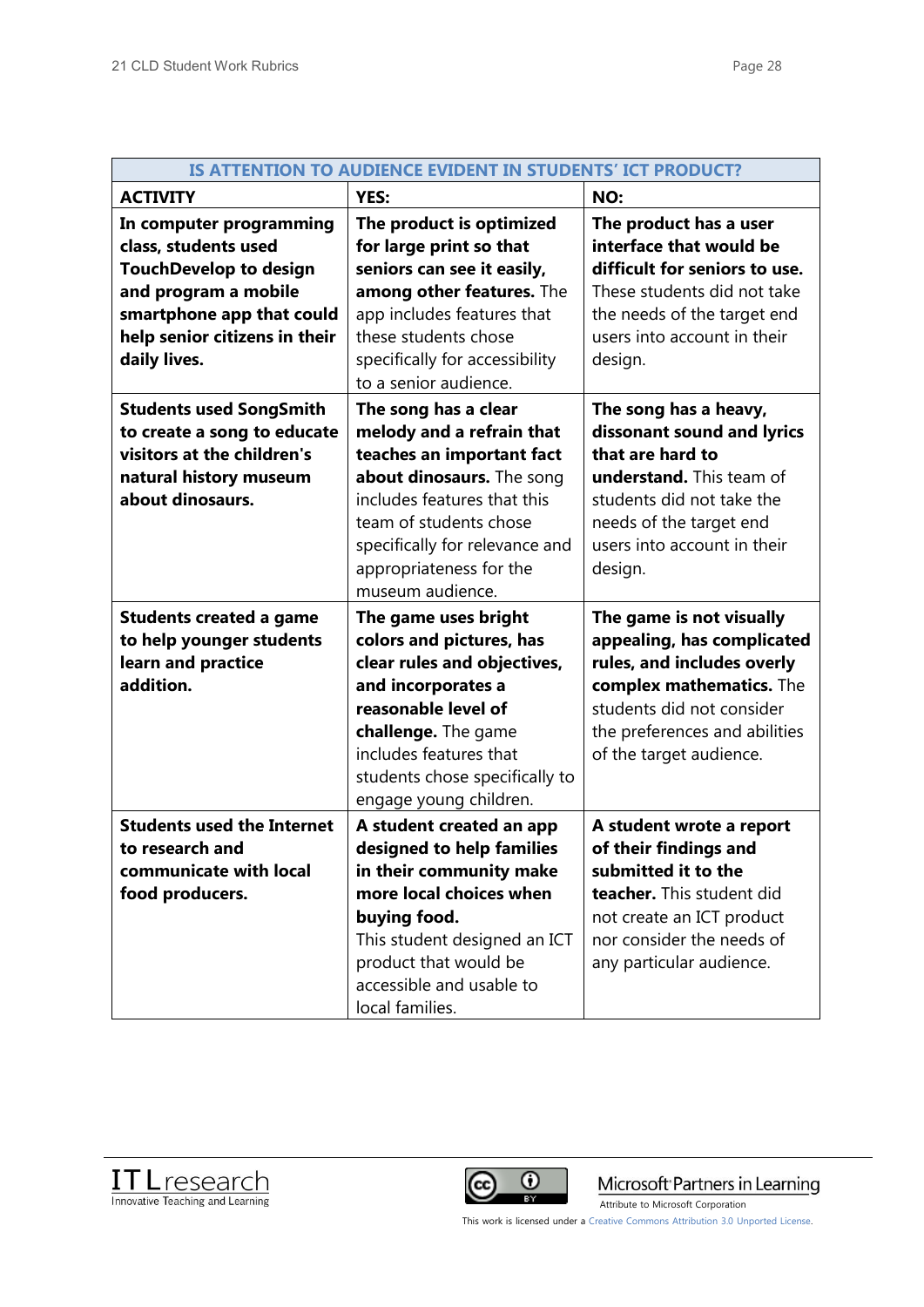## Use of ICT for Learning: Rubric

- 1 Student work does NOT demonstrate ICT use.
- 2 Students **used ICT** 
	- BUT the work does NOT demonstrate knowledge construction supported by ICT.
- **3** Student work demonstrates **knowledge construction supported by ICT**
	- BUT students could have constructed the same knowledge without using ICT.
- **4 Example 3 Student work demonstrates knowledge construction supported by ICT**
	- **•** AND the ICT WAS required for constructing this **knowledge**
	- BUT students did NOT design an ICT product for authentic users.
- **5**
- **•** Student work demonstrates use knowledge construction **supported by ICT**
- **AND the ICT WAS required for constructing this knowledge**
- x AND students designed a **product** that **demonstrates attention to authentic users** in its design.





Microsoft Partners in Learning

[Attribute to Microsoft Corporation](http://www.pil-network.com/)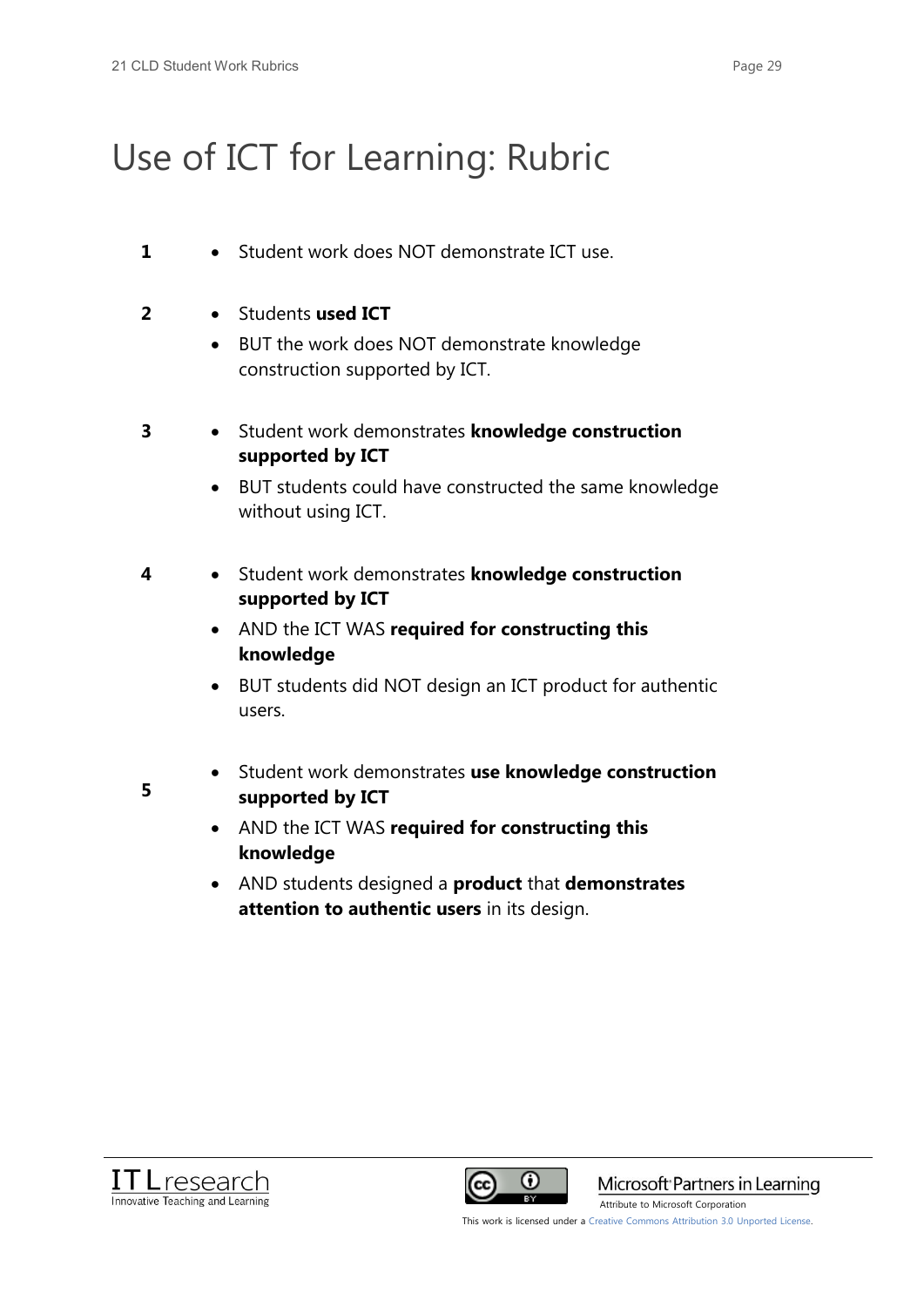## Use of ICT for Learning: Decision Steps

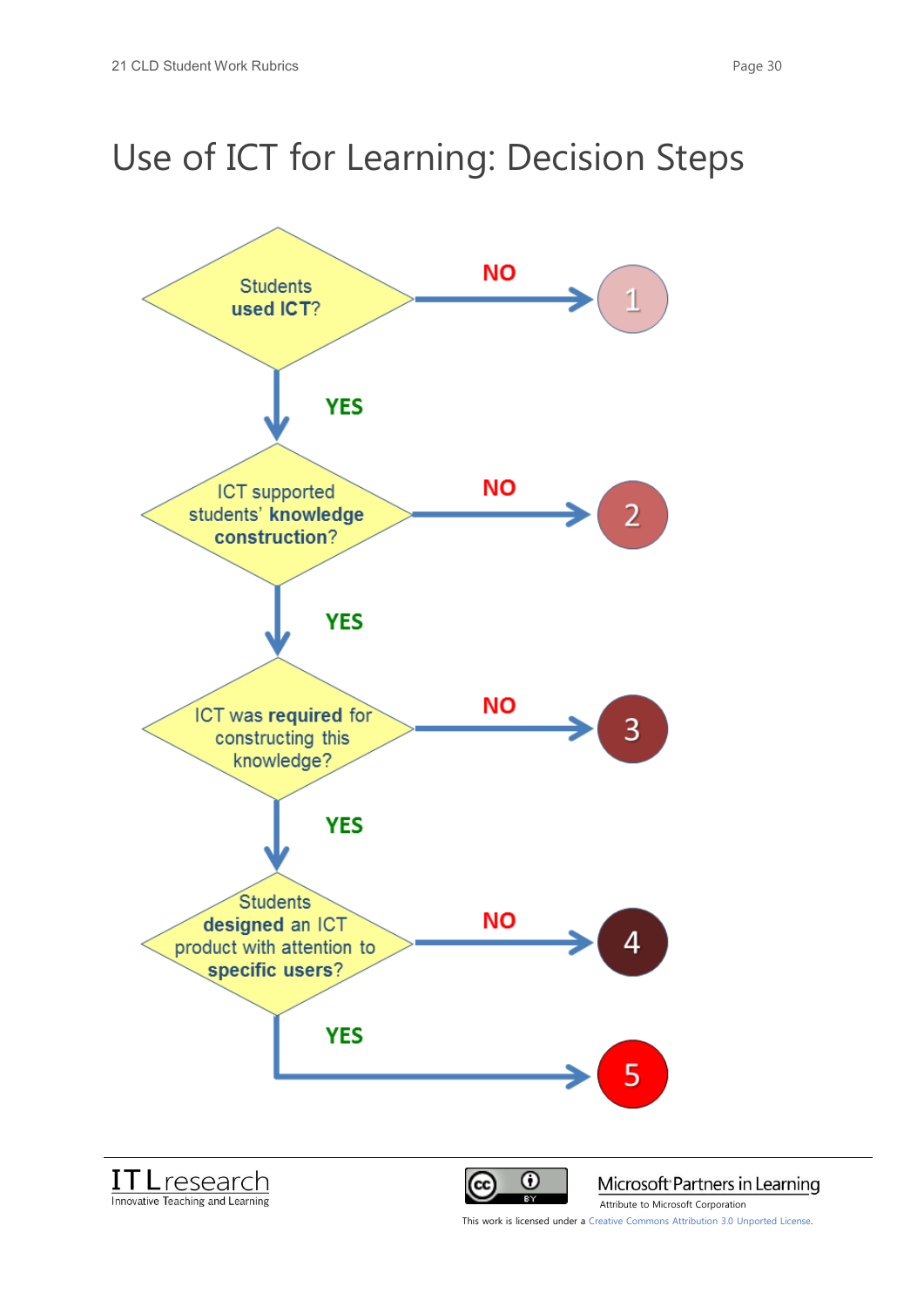# Self-Regulation

Are students aware of learning goals and success criteria in advance? Did they successfully plan and monitor their own work, and improve their product by incorporating feedback?

## Overview

Today's complex world demands self-regulated thinkers and learners who can take responsibility for their lives, their work, and their ongoing learning. It requires individuals to monitor their own work and to incorporate feedback to develop and improve their work products.

These skills often take time for students to develop, particularly if their earlier schooling mainly asked them to follow the teacher's instructions. This rubric looks at the development of increasingly sophisticated self-regulation skills. The first step is awareness of the "big picture" of the learning process they are about to engage in, including learning goals for the activity and how they will be assessed. At higher levels of this rubric, students take responsibility for planning their own work, and improve the quality of their work by incorporating feedback or self-reflection.

It may not be possible to evaluate these skills on the basis of students' work products alone. Useful data sources include:

- **Direct observation** of classroom activities by another educator or other in-person observer
- **A videotape** of students' planning and monitoring activities during the class
- x **Questionnaires completed by students**, asking about the process and direction of their work.





Microsoft Partners in Learning

[Attribute to Microsoft Corporation](http://www.pil-network.com/)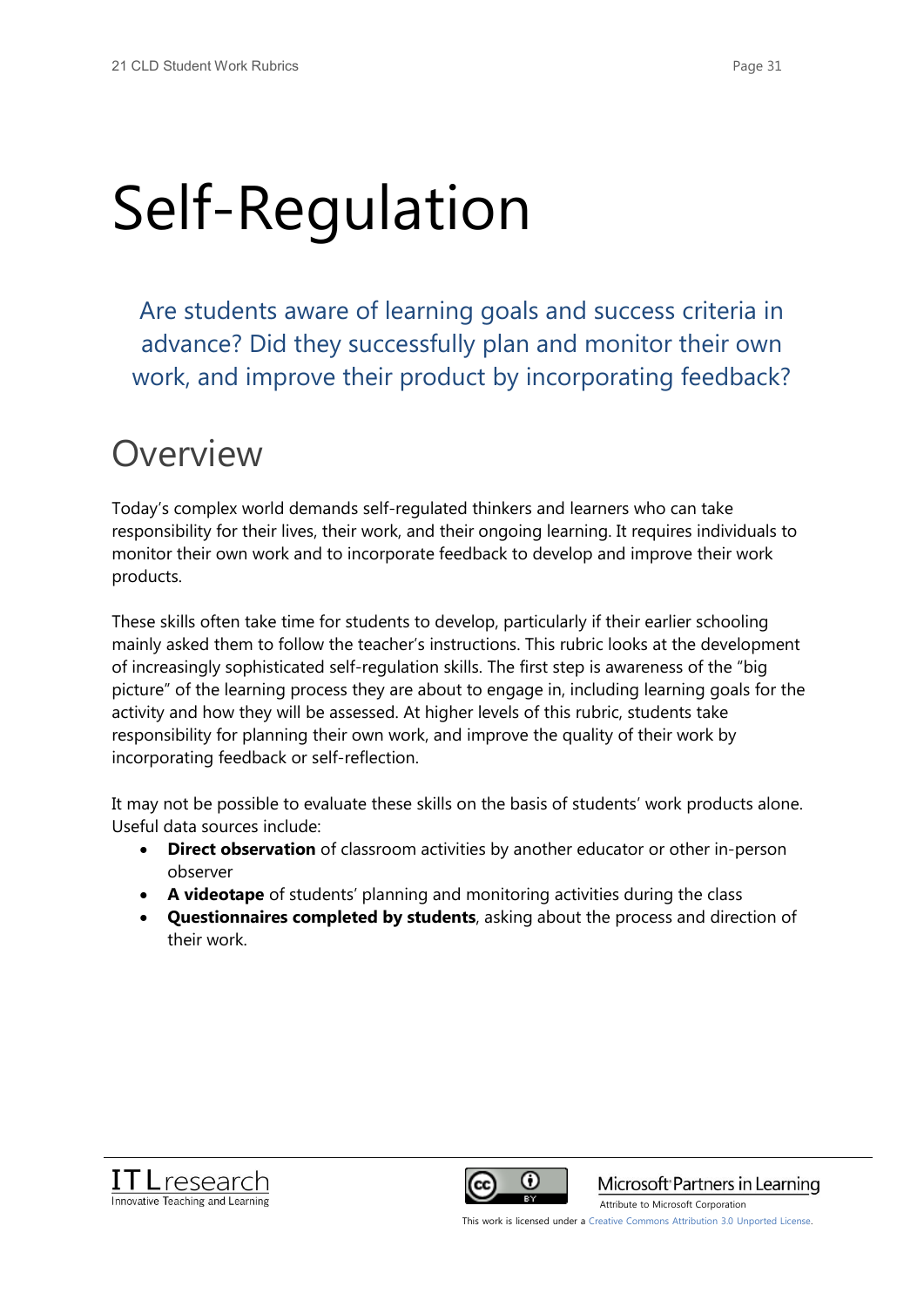## Big Ideas

**Learning goals** define what is to be learned in this activity and how these goals fit with prior and future learning.

**Success criteria** are the factors that will be considered to determine whether the learning goals have been met: the evidence of student progress and success in this learning activity.

When students are aware of these important learning parameters before they complete the work, they can begin to consider how to manage and monitor their own learning. This rubric looks at whether students are **aware of learning goals and associated success criteria** in advance of completing their work. Ideally, students have been involved in the determination of learning goals and development of success criteria, co-constructing them with the teacher. Student awareness is a first step.

Evidence that a student was aware of the learning goals and success criteria might include, for example, that the student:

- x participated in a class discussion about the learning goals and success criteria;
- was seen to read them after they were provided by the teacher;
- $\bullet$  was able to describe them in an interview;
- was observed to consult them as he or she completed the work.

When students **plan their own work**, they make decisions about the schedule and steps they will follow to accomplish the task. Planning their own work may involve:

- *Deciding how:* Students break down a complex task into simpler sub-tasks, or choose the tools they will use.
- *Deciding when:* Students create a schedule for their work and set interim deadlines.
- *Deciding who:* A group of students determines how to divide work among themselves.
- *Deciding where:* Students decide what pieces of the work would be done inside or outside of the school building or the school day.

If students follow detailed instructions and timelines from the teacher, they are NOT planning their own work. Students making decisions about small aspects of tasks does NOT qualify as planning their own work.

When students **monitor their own work**, they use the plan they developed as a guide to complete their activities. Students at advanced stages of self-regulation will carry out tasks according to the plan, consult the plan to see what to do next and how to do it, and make changes to the plan as needed when unforeseen circumstances arise. It is the students who are taking responsibility for the process of their work.





Microsoft Partners in Learning

[Attribute to Microsoft Corporation](http://www.pil-network.com/)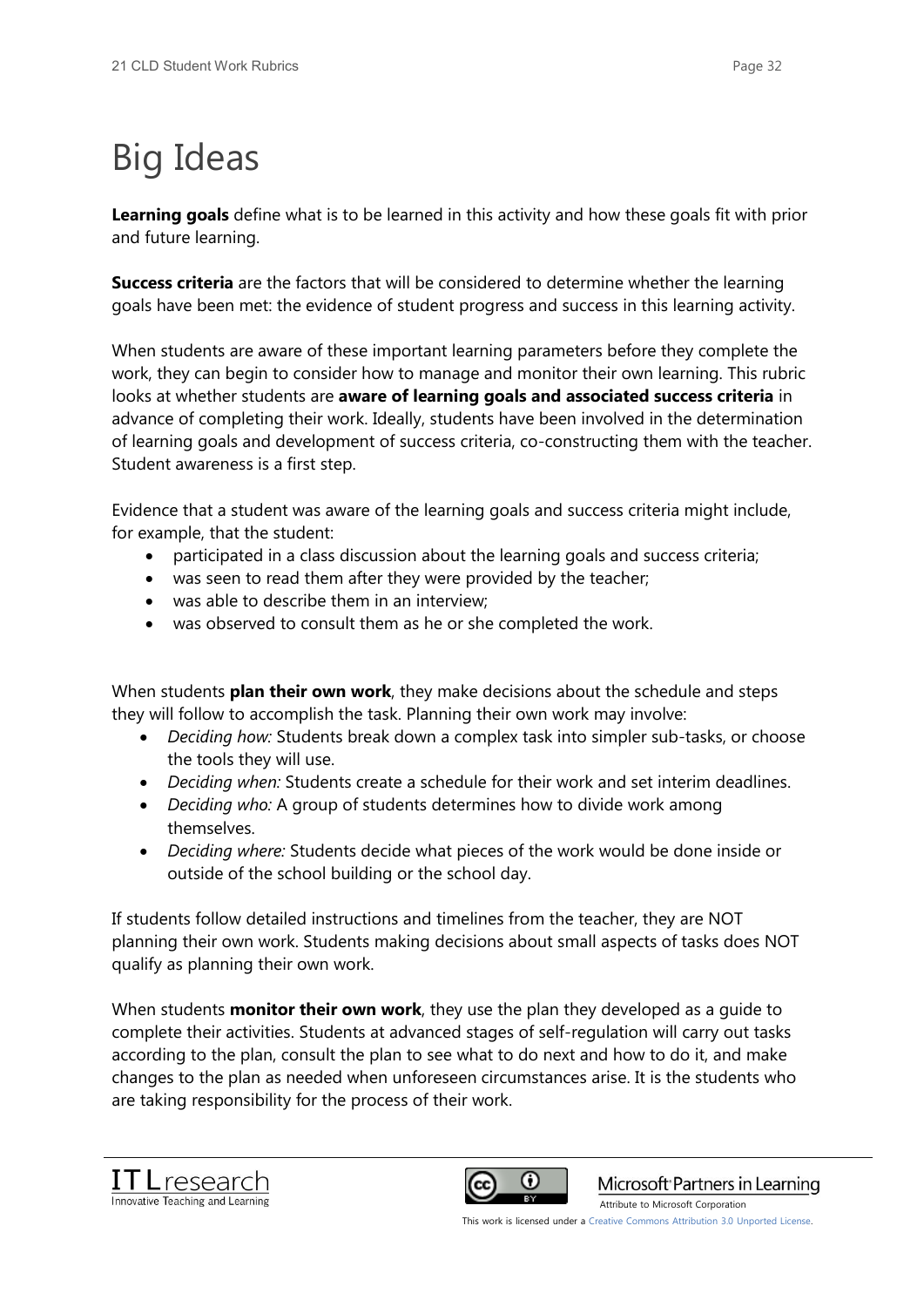Students' planning and monitoring is **successful** when they achieve the target outcome of the process. Their work is completed on time, appropriate milestones are achieved, and members of the team each contribute as planned. This is in contrast to students who fail to complete the work, or who leave much of the work to the last minute.

| <b>Learning Activity:</b>                                              | <b>YES:</b>                                                                                                                                                                                                           | NO:                                                                                                                                                                 |
|------------------------------------------------------------------------|-----------------------------------------------------------------------------------------------------------------------------------------------------------------------------------------------------------------------|---------------------------------------------------------------------------------------------------------------------------------------------------------------------|
| Over two weeks, students<br>worked in groups to<br>research and debate | This group of students<br>decided who would research<br>which aspects of the topic<br>and who would speak at<br>different points in the<br>debate, and carried out<br>these roles as they prepared<br>for the debate. | The teacher assigned<br>specific roles to each<br>student in the group.                                                                                             |
| climate change with their<br>classmates.                               | This group of students made<br>and followed their own<br>deadlines for completing<br>their research, writing their<br>speech, and practicing it.                                                                      | This group of students did<br>not plan any particular<br>timeline, and ended up<br>writing their speech the<br>night before the debate<br>with no time to practice. |

When students **improve the quality of their product by incorporating feedback**, they are taking responsibility for the quality of their work and for continuing to improve it. Usually, this includes the following conditions:

- Students have received feedback from the teacher or from peers, or have conducted an explicit process of self-assessment against the learning goals and success criteria.
- Students consider the feedback, and use it to improve the next draft of their work before they have completed the final product. Evidence that students incorporated the feedback should be present in the students' final work.
- The revisions actually improved the quality of the product, according to the learning goals of the activity and the success criteria for the students' work. If students incorporate a correction by rote or do not deeply consider the implications for their work deeply, they are not taking responsibility for managing the quality of their work.





Microsoft Partners in Learning

[Attribute to Microsoft Corporation](http://www.pil-network.com/)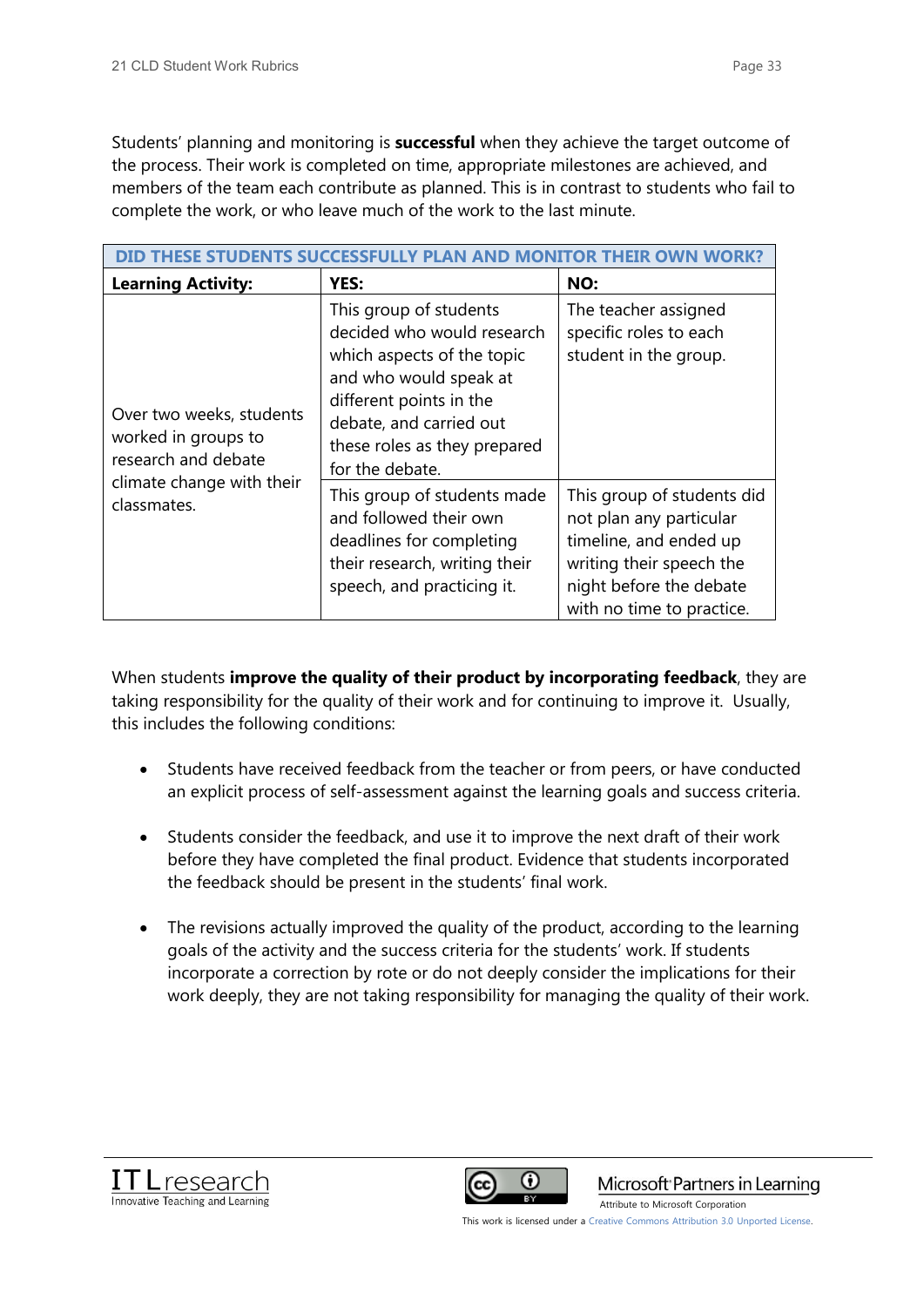| DID THESE STUDENTS IMPROVE THE QUALITY OF THEIR WORK BASED ON<br><b>FEEDBACK?</b>                                                                                                                                                                                                  |                                                                                                                                                                                                                                                                                         |                                                                                                                                                                                                        |
|------------------------------------------------------------------------------------------------------------------------------------------------------------------------------------------------------------------------------------------------------------------------------------|-----------------------------------------------------------------------------------------------------------------------------------------------------------------------------------------------------------------------------------------------------------------------------------------|--------------------------------------------------------------------------------------------------------------------------------------------------------------------------------------------------------|
| <b>Learning Activity:</b>                                                                                                                                                                                                                                                          | <b>YES:</b>                                                                                                                                                                                                                                                                             | NO:                                                                                                                                                                                                    |
| Students learned about<br>environmental<br>conservation and created<br>games in Kodu where<br>players make decisions to<br>preserve the environment.                                                                                                                               | After developing a beta<br>version of their game, a<br>student traded games with a<br>partner and incorporated the<br>partner's feedback to<br>improve the game before<br>turning it in.                                                                                                | A student posted the first<br>version of her game for<br>classmates to play.                                                                                                                           |
| Pairs of students created<br>PowerPoint presentations<br>about a topic in world<br>history.                                                                                                                                                                                        | A pair did a practice<br>presentation to the class.<br>Their final presentation<br>included substantive<br>changes based on the<br>feedback they received from<br>their teacher and peers; for<br>example, it now includes<br>multiple perspectives on the<br>war they were describing. | A pair did a practice<br>presentation to the class.<br>Their final presentation<br>was not substantively<br>different, even though<br>they had received several<br>good suggestions from<br>the class. |
| Students were writing<br>persuasive essays. At the<br>beginning of the activity<br>the students participated<br>in the development of the<br>rubric that would be used<br>to judge the quality of<br>their essays.                                                                 | A student consulted the<br>rubric as he was drafting his<br>essay to guide the quality of<br>his work.                                                                                                                                                                                  | A student wrote and<br>submitted his essay<br>without consulting the<br>rubric.                                                                                                                        |
| Students were writing<br>persuasive essays. After<br>they had completed a first<br>draft the teacher handed<br>out the rubric that would<br>be used to judge the<br>quality of their essays, and<br>asked students to use it to<br>revise their essay before<br>they submitted it. | A student used the rubric<br>and it gave her ideas for<br>ways to improve the<br>evidence she had included in<br>her essay; she implemented<br>these changes before she<br>submitted the final draft.                                                                                   | A student looked at the<br>rubric as instructed. But<br>the final draft of her essay<br>contained only cosmetic<br>changes, even though it<br>would not receive a high<br>score on the rubric.         |

### **DID THESE STUDENTS IMPROVE THE QUALITY OF THEIR WORK BASED ON**





Microsoft Partners in Learning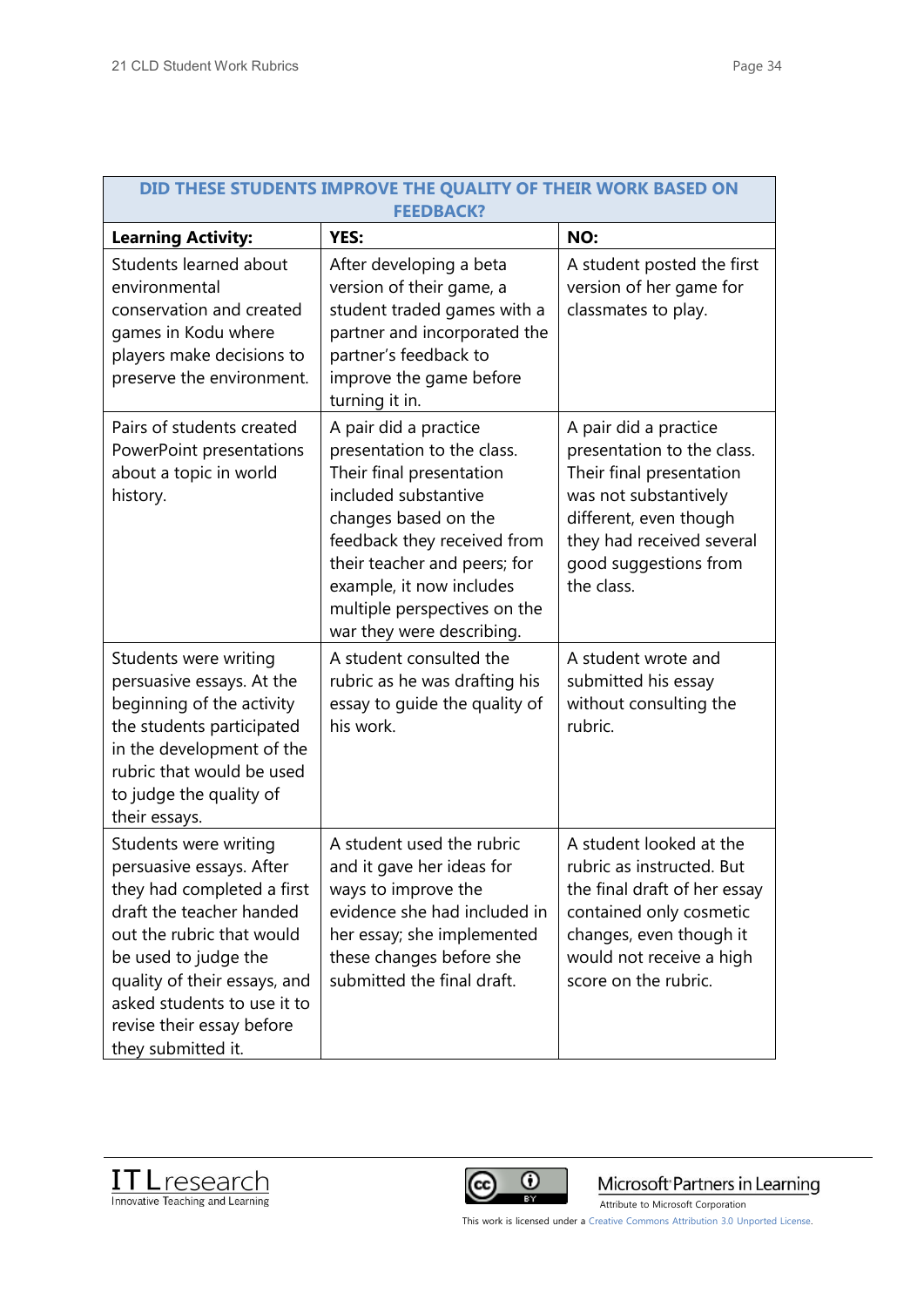## Self Regulation: Coding Rubric

| $1 =$ | • Students did NOT show evidence that they were aware of both<br>learning goals and associated success criteria in advance of<br>completing their work.                                                                                                                                                        |
|-------|----------------------------------------------------------------------------------------------------------------------------------------------------------------------------------------------------------------------------------------------------------------------------------------------------------------|
| $2 =$ | Students DID show evidence that they were aware of learning<br>$\bullet$<br>goals and associated success criteria in advance of completing<br>their work<br>BUT they DID NOT successfully plan and monitor their own<br>$\bullet$<br>work.                                                                     |
| $3 =$ | Students DID show evidence that they were aware of learning<br>$\bullet$<br>goals and associated success criteria in advance of completing<br>their work<br>AND they DID successfully plan and monitor their own work<br>$\bullet$<br>BUT they did NOT improve the quality of their work based on<br>feedback. |
| $4 =$ | Students DID show evidence that they were aware of learning<br>$\bullet$<br>goals and associated success criteria in advance of completing<br>their work                                                                                                                                                       |

- x AND they DID **successfully plan and monitor their own work**
- x AND they DID **improve the quality of their work based on feedback**.





Microsoft Partners in Learning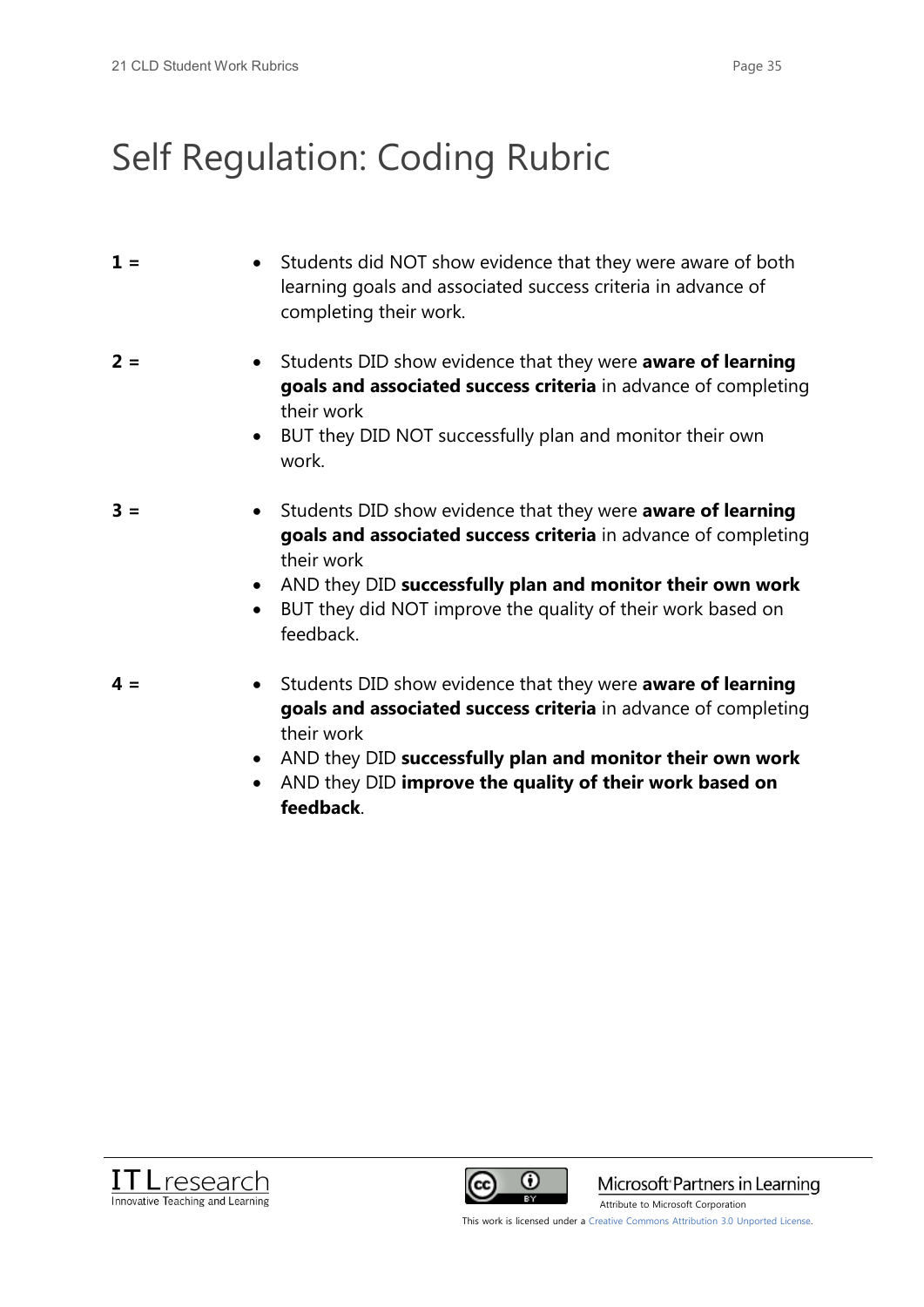## Self-Regulation: Decision Steps







Microsoft Partners in Learning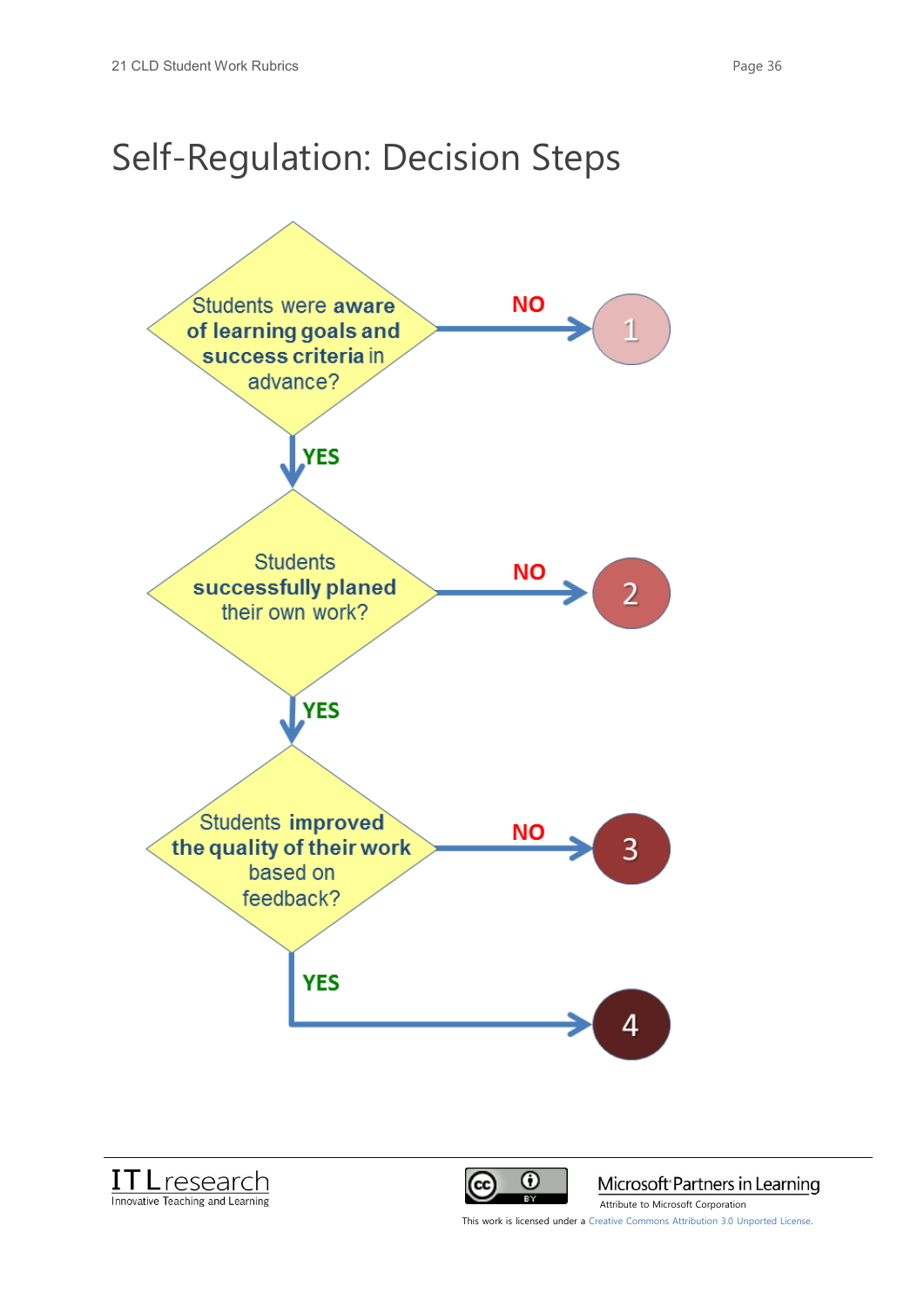# Skilled Communication

Did students produce extended or multi-modal communication? Was their communication supported with sufficient evidence and designed with a particular audience in mind?

## **Overview**

This rubric examines whether students produced extended or multi-modal communication, and whether the communication includes a logical explanation or examples or evidence that supports a central thesis. At higher levels of the rubric, students designed their communication for a particular audience.

21st century communication can take many different forms. For example, as part their work students may have a discussion with a peer over Skype. In this rubric, we don't focus on informal classroom talk, whether face-to-face or electronic. Instead, we focus on students' articulation of their ideas in a permanent form: a presentation, a podcast, a written document, an email, etc. A performance (for example, a skit or oral debate) would also be considered in this rubric. We recognize that less formal conversational media are also very important aspects of communication. But effective uses of Skype will have an outcome related to the learning goals of the activity: did students produce a summary of what they learned through Skype, or build that learning into the final product they created? This rubric evaluates the skilled communication exhibited in the products or outcomes of the students' work.

## Big Ideas

**Extended communication** is communication that represents a set of connected ideas, not a single simple thought. In written work, extended communication is the equivalent of one or more complete paragraphs rather than a sentence or phrase. In electronic or visual media, extended communication might take the form of a sequence of video, a podcast, or 1 or more pages of a presentation that connects or illustrates several ideas.





Microsoft Partners in Learning

This work is licensed under a Creative Commons Attribution 3.0 Unported License.

[Attribute to Microsoft Corporation](http://www.pil-network.com/)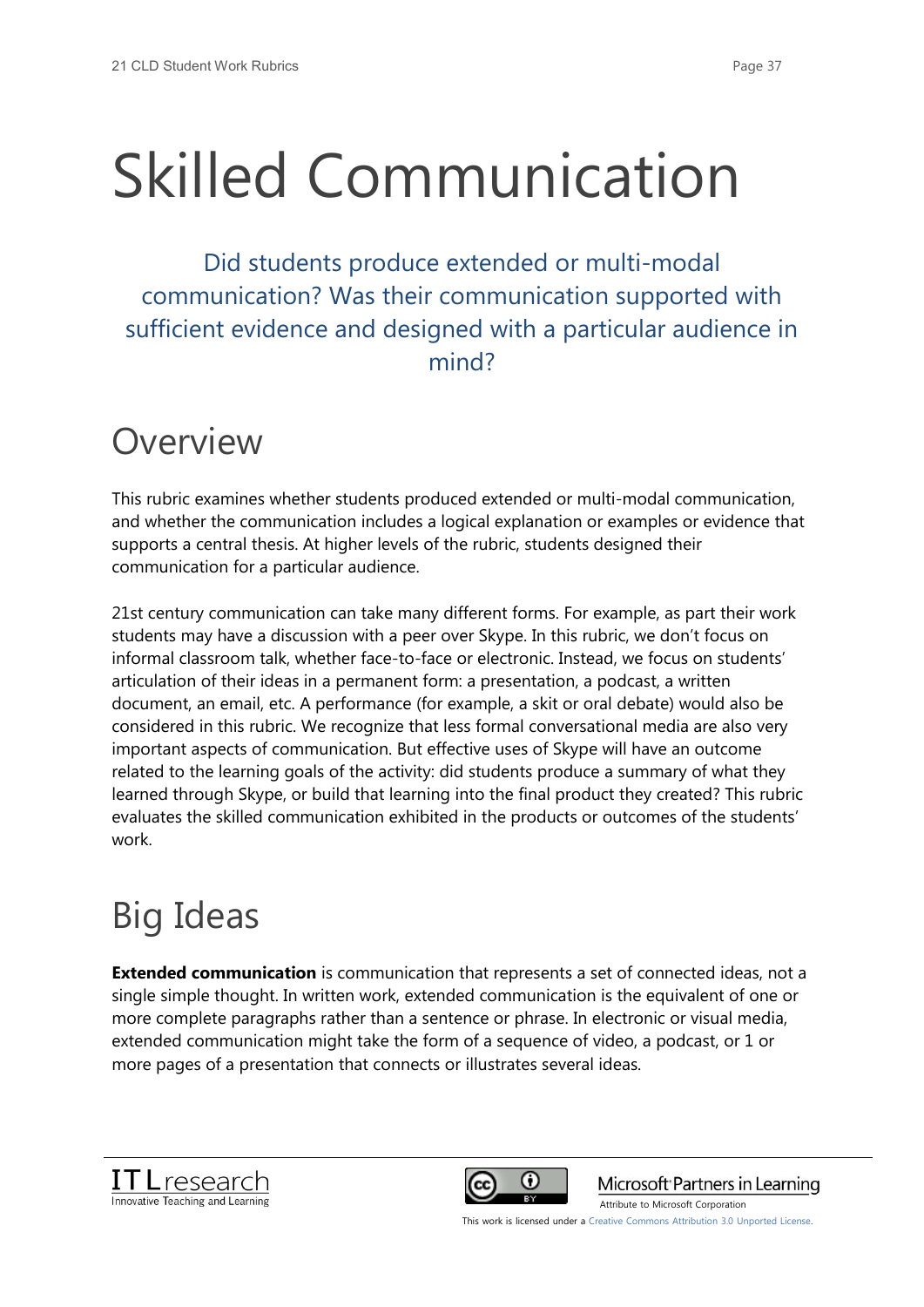A single text message or tweet is NOT extended communication. If students engaged in electronic communication, this is ONLY considered extended communication if they produced an outcome that connects the ideas they discussed (for example, documentation of what they learned or next steps for resolving an issue that arose). The duration of an electronic chat is not considered in evaluating extended communication.

The communication must be the **student's own work**. If there is evidence that the work was simply copied from the Internet, this would not count as extended communication.

| IS THIS EXTENDED COMMUNICATION?                |                                           |  |
|------------------------------------------------|-------------------------------------------|--|
| YES:                                           | NO:                                       |  |
| A student wrote a paragraph in response        | A student wrote one sentence for          |  |
| to an essay prompt.                            | each of several short-answer              |  |
|                                                | <b>responses on a test.</b> Together, the |  |
|                                                | sentences contain the same amount of      |  |
|                                                | information as a paragraph, but they are  |  |
|                                                | not presented together.                   |  |
| Students hosted a webinar to present on        | Students participated in a webinar        |  |
| different topics about their city to peers     | where they listened to presentations      |  |
| in their sister-city and then answered         | by peers from their sister-city and       |  |
| follow-up questions.                           | then asked follow-up questions.           |  |
| A student wrote an extended proof to           | A student solved a geometry               |  |
| demonstrate the solution to a geometry         | problem, but did not write any proof.     |  |
| problem.                                       |                                           |  |
| <b>Students held a Skype conversation with</b> | <b>Students held a Skype conversation</b> |  |
| peers from another school to create a          | with peers from another school to         |  |
| plan for the performance they will put on      | talk about the novel they read.           |  |
| together about the novel they read.            |                                           |  |





Microsoft Partners in Learning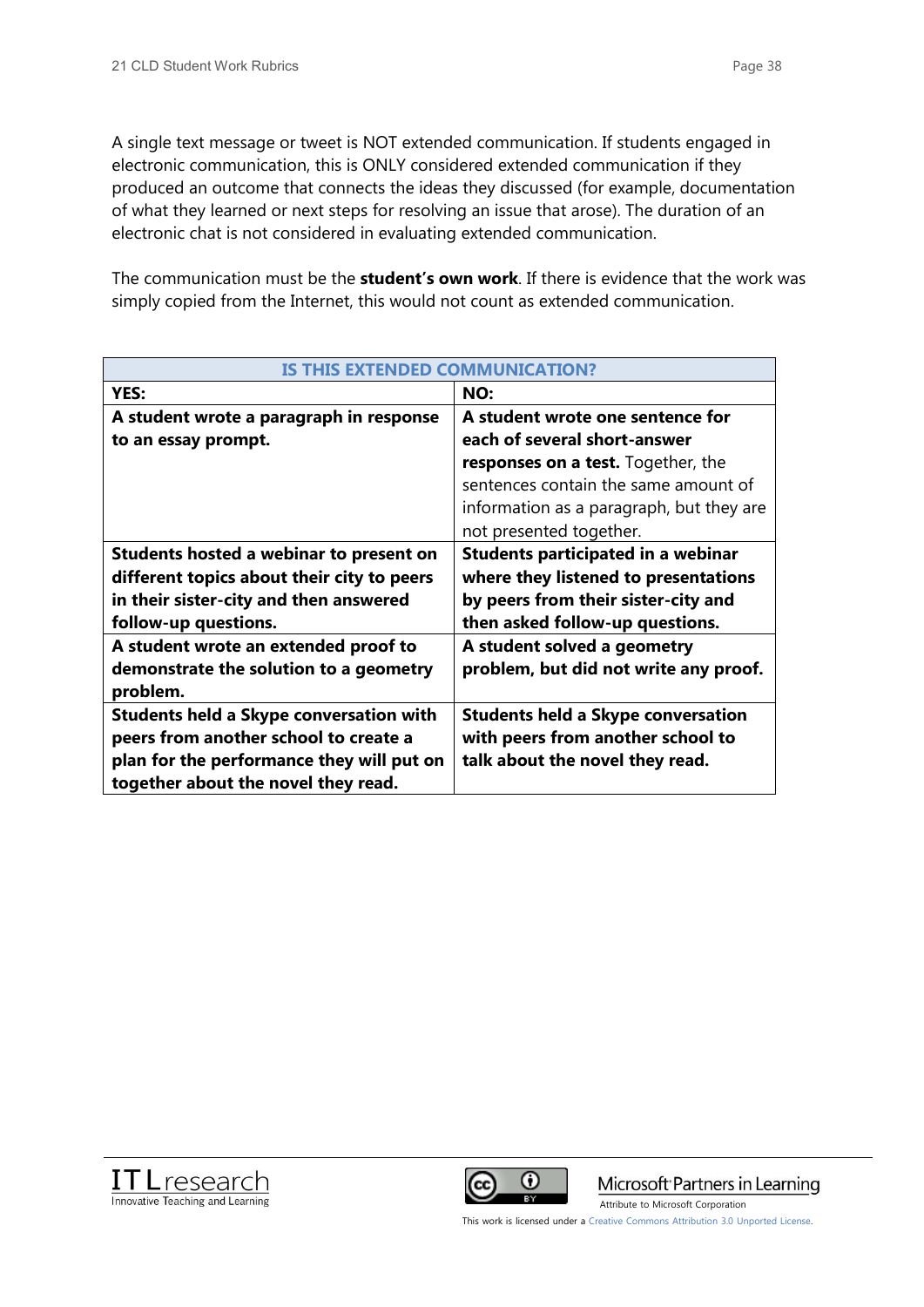Communication is **multi-modal** when it includes more than one type of communication mode or tool used to communicate a coherent message. For example, students might create a presentation that integrates video and text, or embed a photograph into a blog post. The communication is considered multi-modal only if the elements work together to produce a stronger message than any one element alone.

If students **chose the tool or tools** they would use to communicate, we consider it to be a multi-modal communication opportunity.

| <b>IS THIS COMMUNICATION MULTI-MODAL?</b>                                                                                                                                                                                                                                                              |                                                                                                                                                                                                                                                                                                        |  |
|--------------------------------------------------------------------------------------------------------------------------------------------------------------------------------------------------------------------------------------------------------------------------------------------------------|--------------------------------------------------------------------------------------------------------------------------------------------------------------------------------------------------------------------------------------------------------------------------------------------------------|--|
| YES:                                                                                                                                                                                                                                                                                                   | NO:                                                                                                                                                                                                                                                                                                    |  |
| A team of students created a radio<br>advertisement for their new invention,<br>choosing to use an audio rather than<br>print medium because they thought it<br>would be most compelling if they could<br>use sound. The students chose what type<br>of media would be best to use for the<br>purpose. | Students created a radio<br>advertisement for their new<br>invention as assigned by the teacher.<br>Students did not choose what type of<br>media to use, and their product was not<br>multi-modal.                                                                                                    |  |
| A student wrote a lab report about her<br>science lab on density of matter,<br>including narrative text and screen shots<br>of real-time data displays. In this student<br>work product, narrative and visual displays<br>of data work together for a more complete<br>description of the experiment.  | A student wrote a lab report about<br>her science lab on density of matter,<br>including only narrative text. The<br>student used only one mode of media.                                                                                                                                              |  |
| A team of students produced a blog post<br>on a hurricane, including a written<br>description of the conditions as well as<br>sound and photos. Multiple modes of<br>media add depth to the students'<br>description.                                                                                  | A team of students produced a<br>podcast on a hurricane, and turned in<br>a written script and the final audio<br>podcast. The story is the same whether<br>written out (in the script) or spoken (in<br>the podcast); multiple media were not<br>used to enhance the content of the<br>communication. |  |





Microsoft Partners in Learning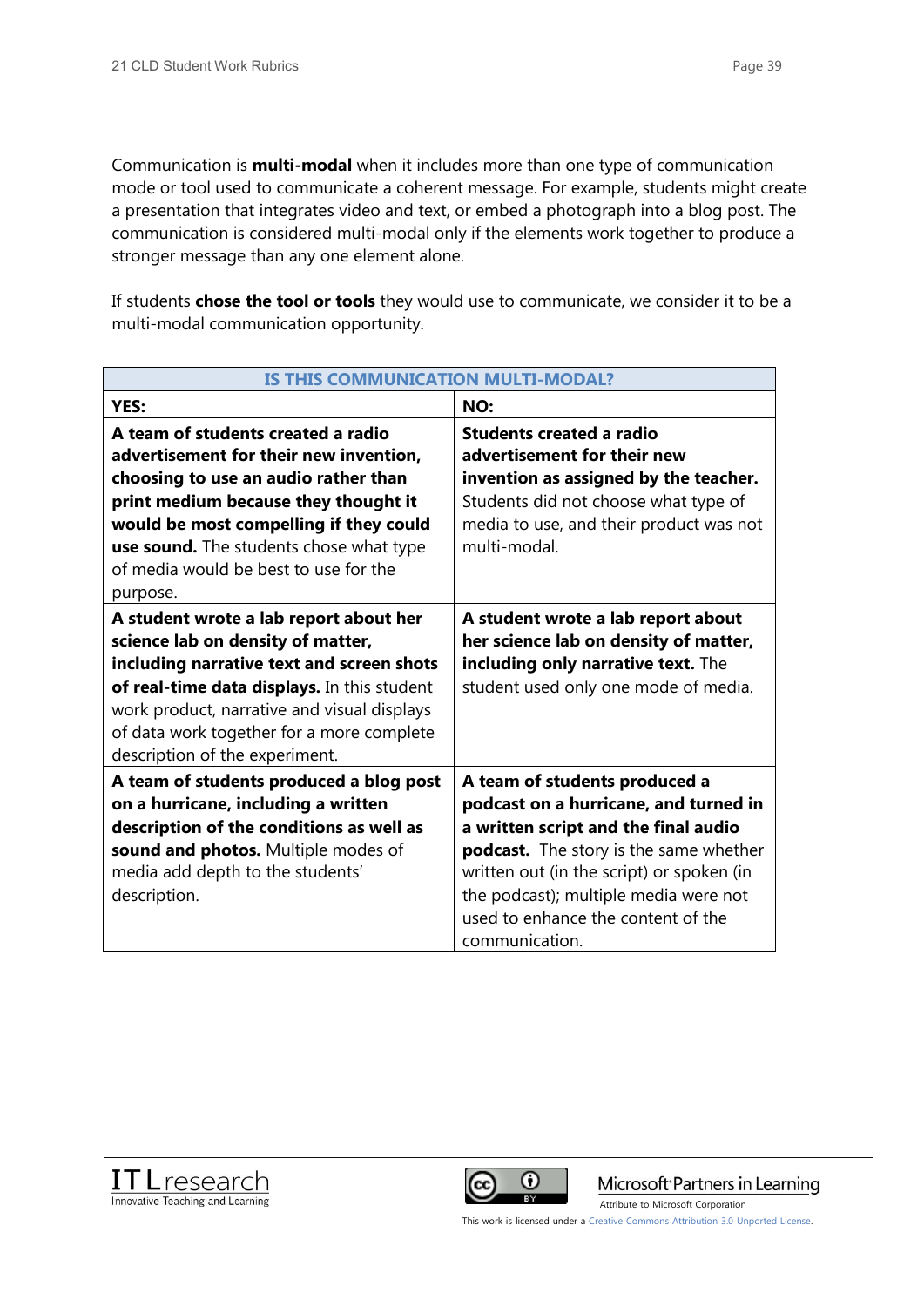Communication includes **supporting evidence** when students explained their ideas, described their reasoning, or provided supporting facts or examples.

For this rubric, a "thesis" is a claim, hypothesis, or conclusion. Students must have a thesis when they are asked to state a point of view, make a prediction, or draw a conclusion from a set of facts or a chain of logic. The communication includes evidence if students described their reasoning or provided supporting facts or examples.

The evidence is **sufficient** if it successfully supports the claim that the student is making or explains the student's reasoning. The reasoning must be coherent and logical, and include enough detail that it might be expected to succeed in explaining or persuading the audience.

Consider the age of the students when deciding whether supporting evidence is sufficient. Older students would typically be expected to provide more extensive and persuasive evidence than younger students.

Spelling and grammar are important communication skills but are not the focus here. If a communication provides sufficient coherent evidence to support a thesis, it would score well on this rubric despite poor spelling and grammar.

| <u>DID THIS STUDENT PROVIDE SUFFICIENT SUPPORTING EVIDENCE?</u>                        |                                                                                                                                                                                                                                                       |                                                                                                                                                                                                                                                                                  |
|----------------------------------------------------------------------------------------|-------------------------------------------------------------------------------------------------------------------------------------------------------------------------------------------------------------------------------------------------------|----------------------------------------------------------------------------------------------------------------------------------------------------------------------------------------------------------------------------------------------------------------------------------|
| <b>ACTIVITY</b>                                                                        | YES:                                                                                                                                                                                                                                                  | NO:                                                                                                                                                                                                                                                                              |
| 15-year-old students<br>wrote essays about why<br>global warming is a<br>problem.      | The essay states a claim<br>about global warming and<br>provides evidence from<br>scientific articles about<br>changing climate patterns<br>and their impact on the<br>global ecosystem. The paper<br>uses scientific evidence to<br>support a claim. | The essay states a claim<br>about global warming,<br>and notes that the<br>weather had been hot<br>that week. Students at this<br>age level would be<br>expected to go beyond<br>anecdotal evidence from<br>one point in time to<br>support a scientific claim<br>about climate. |
| <b>Students wrote blog posts</b><br>about the main themes<br>from Alice in Wonderland. | The post includes written<br>text, with examples from the<br>story to illustrate each point.<br>The post provides evidence to<br>support each proposed theme.                                                                                         | The post includes a list of<br>themes, without any<br>additional information to<br>explain the theme or<br>show how that theme<br>appears in the book. The<br>post does not provide<br>evidence to support the list<br>of themes.                                                |





Microsoft Partners in Learning

[Attribute to Microsoft Corporation](http://www.pil-network.com/)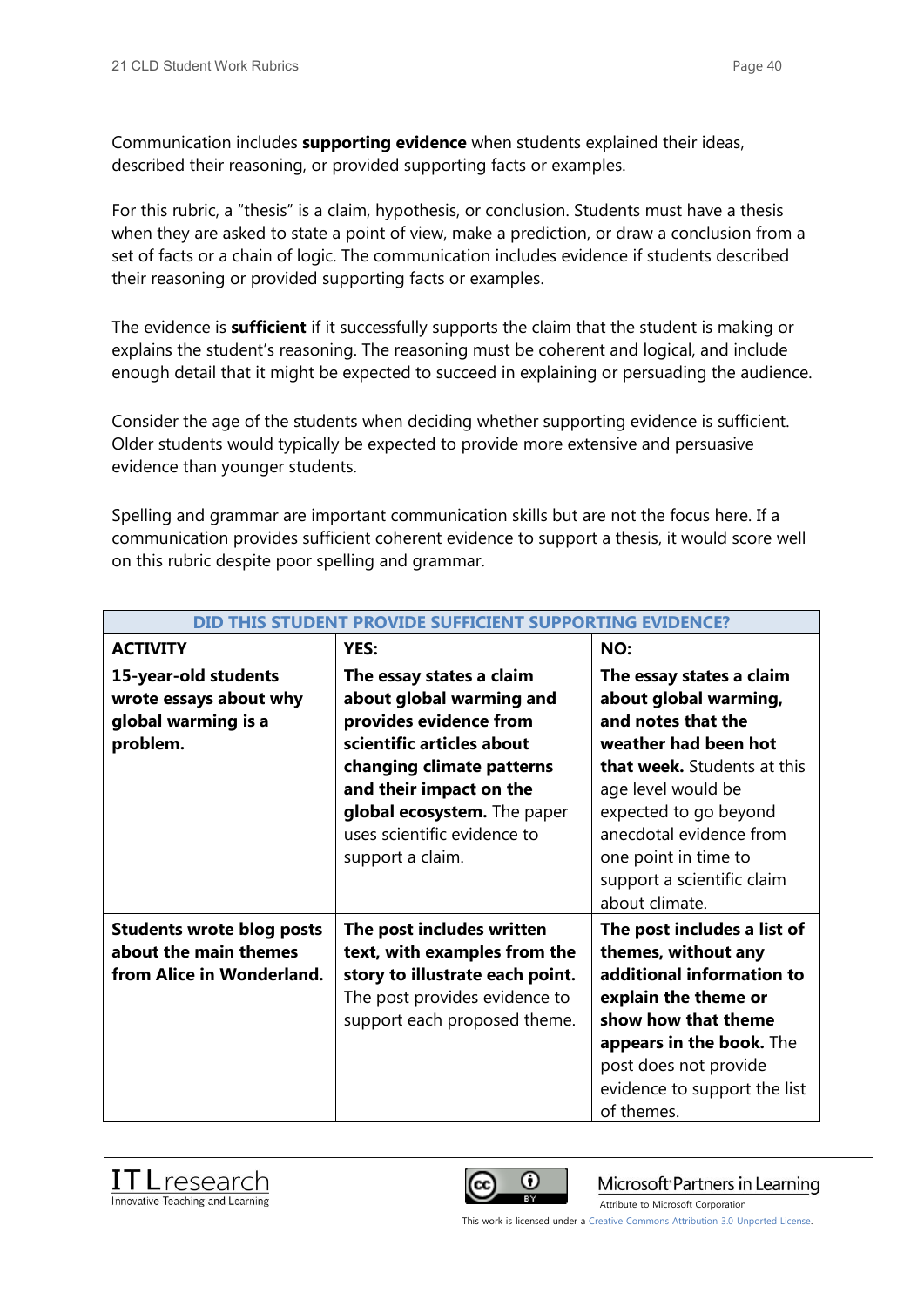| <b>Students wrote journal</b><br>entries from the<br>perspective of a slave.                          | The journal entry states a<br>perspective about the<br>imagined life of a slave and<br>describes historically accurate<br>activities to substantiate that<br><b>perspective.</b> The journal entry<br>has a thesis and uses detail to<br>help the reader understand<br>how the author feels and why. | The journal entry includes<br>a list of activities that a<br>slave might have<br>performed, but does not<br>incorporate those<br>activities into a broader<br>perspective. The journal<br>entry does not have a thesis<br>and does not use detail to<br>describe and support any<br>claims. |
|-------------------------------------------------------------------------------------------------------|------------------------------------------------------------------------------------------------------------------------------------------------------------------------------------------------------------------------------------------------------------------------------------------------------|---------------------------------------------------------------------------------------------------------------------------------------------------------------------------------------------------------------------------------------------------------------------------------------------|
| <b>Students used OneNote to</b><br>create a video of<br>themselves solving a<br>mathematical problem. | The video includes an<br>explanation of the steps the<br>student took and their<br><b>reasoning.</b> The video provides<br>an explanation of both the<br>process and the rationale,<br>enabling the viewer to follow<br>the student's thought process.                                               | The video only includes<br>the steps the student<br>took to solve the<br>problem, without any<br>explanation of their<br>reasoning. The video does<br>not provide sufficient<br>evidence to explain the<br>student's thinking.                                                              |

Student communication demonstrates that is was **designed appropriately for a particular audience** if it provides evidence that students paid attention to the specific readers, listeners, viewers, or others with whom they were communicating. It is not sufficient that students were communicating to a general audience on the internet. They must have had in mind a specific group with specific needs, and shaped their communication appropriately.

Evidence that students designed their communication appropriately for a particular audience might include their choice of **tools, content,** or **style** that they used to reach the audience. They might have considered what tools the audience has access to or uses on a regular basis; the type of information they must present in order for the audience to understand their thesis; or the formality or informality of the language they chose in order to be appropriate to the audience.

It is ideal, but not essential, if the communication was actually seen by the audience for which it was designed. The requirement is that the students must have developed their communication with that audience in mind. For example, students might develop some type of presentation to teach younger students about how to divide fractions. Their design might demonstrate that they made a thoughtful selection of what medium to use to reach those students (for example, a podcast), and what type of language and content the students would understand and relate to. This satisfies the requirement even if the podcast is never used by younger students.





Microsoft Partners in Learning

[Attribute to Microsoft Corporation](http://www.pil-network.com/)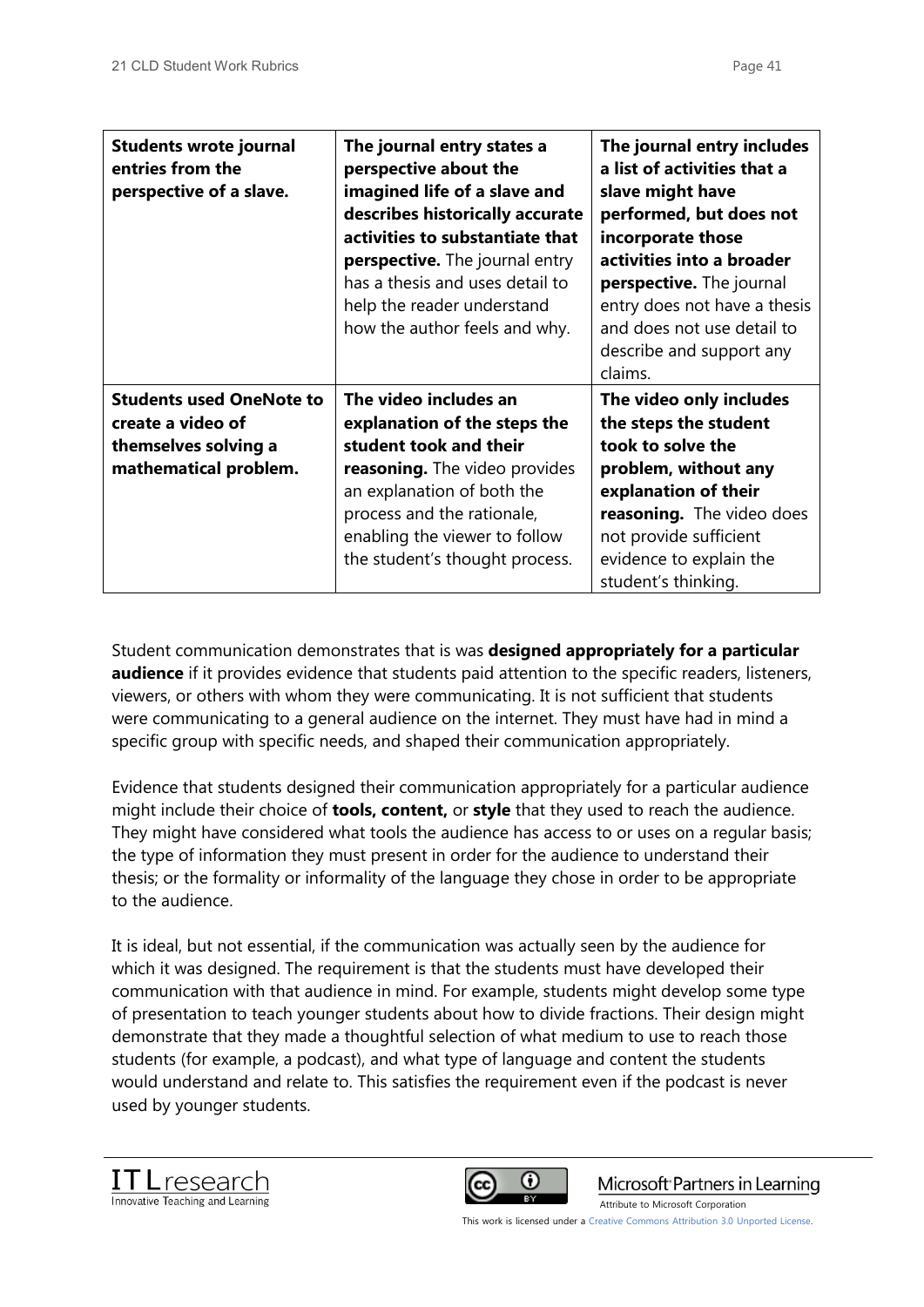| <b>DID STUDENTS DESIGN THEIR</b><br>UNICATION APPROPRIATELY FOR A<br><b>PARTICULAR AUDIENCE?</b>                  |                                                                                                                                                                                                                                                                                                  |                                                                                                                                                                                                                                               |
|-------------------------------------------------------------------------------------------------------------------|--------------------------------------------------------------------------------------------------------------------------------------------------------------------------------------------------------------------------------------------------------------------------------------------------|-----------------------------------------------------------------------------------------------------------------------------------------------------------------------------------------------------------------------------------------------|
| <b>ACTIVITY</b>                                                                                                   | <b>YES:</b>                                                                                                                                                                                                                                                                                      | NO:                                                                                                                                                                                                                                           |
| <b>Students created videos</b><br>about their school to<br>welcome incoming<br>students.                          | The video includes a friendly<br>"host" who provides key<br>information about the school<br>and shows images from life at<br>the school. The video is<br>designed both to make<br>incoming students feel<br>welcome and to provide them<br>with important information<br>about their new school. | The video does not<br>welcome or engage the<br>viewer and shows images<br>only of the playground.<br>The students did not<br>consider the perspective or<br>needs of the target audience.                                                     |
| <b>Students wrote emails to</b><br>a product manager of a<br>company, suggesting<br>improvements to a<br>product. | The email clearly explains the<br>suggested improvements for<br>the product, positioning them<br>as having widespread appeal<br>for consumers. Students<br>considered the arguments and<br>perspectives that would be<br>most compelling to the<br>manager.                                      | The email makes a<br>personal demand for an<br>improvement that is not<br>likely to apply to the<br><b>broader public.</b> Students<br>did not consider the<br>arguments and perspectives<br>that would be most<br>compelling to the company. |
| <b>Students designed a</b><br>"rocks and minerals"<br>exhibit for the town<br>library.                            | The exhibit provides clear<br>take-home messages through<br>high-interest content like<br>rock and mineral samples and<br>interactive displays. Students<br>designed their exhibit to<br>capture the interest of the<br>museum audience.                                                         | The exhibit presents dense<br>information through text-<br>heavy printouts mounted<br>on the walls. Students did<br>not design their exhibit to be<br>appropriate for the museum<br>audience.                                                 |





Microsoft Partners in Learning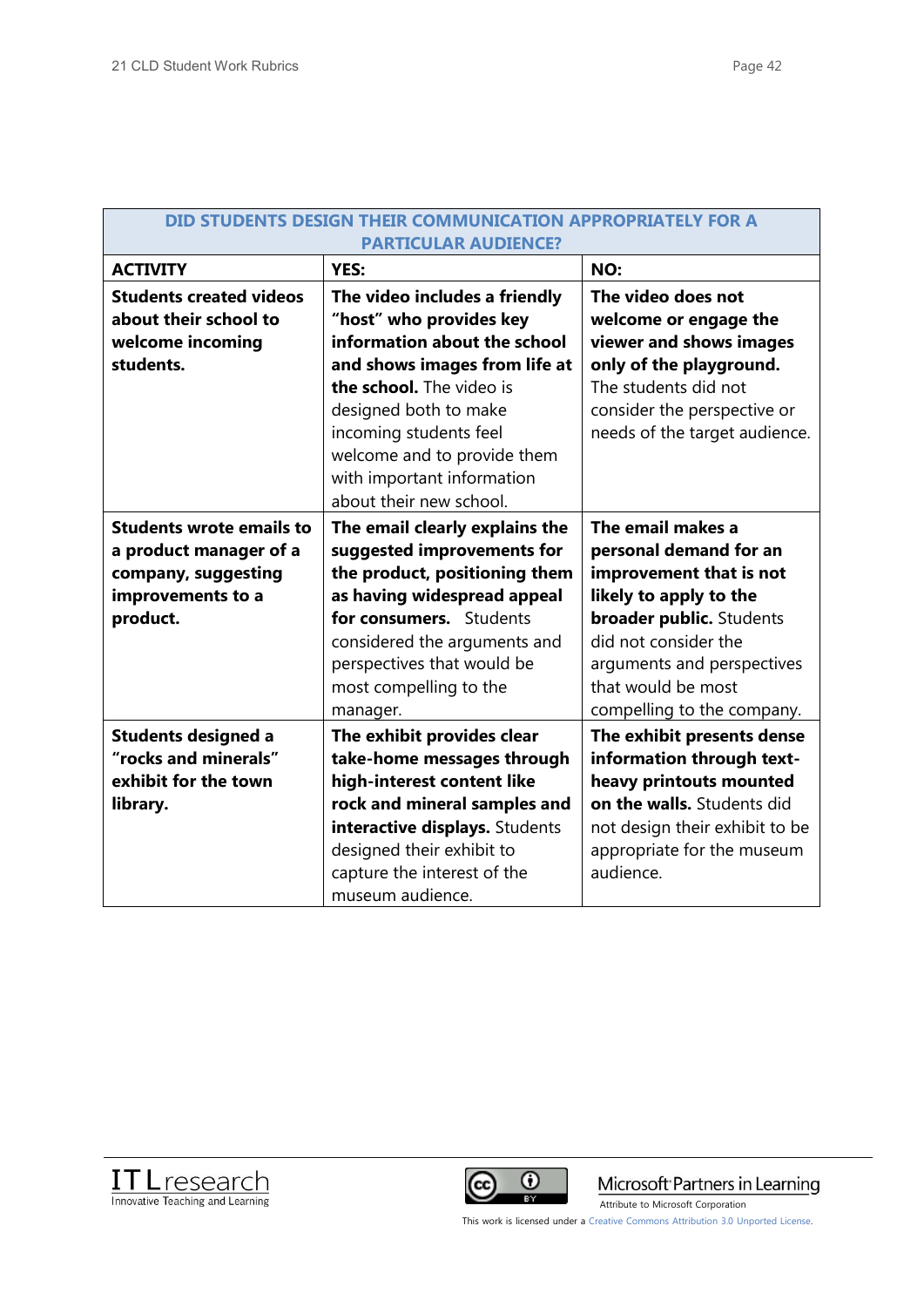## Skilled Communication: Rubric

| 1              | The communication is NOT extended or multi-modal.<br>$\bullet$                                                                                                                                                   |
|----------------|------------------------------------------------------------------------------------------------------------------------------------------------------------------------------------------------------------------|
| $\overline{2}$ | The communication IS extended or multi-modal<br>$\bullet$<br>BUT it does NOT contain sufficient supporting evidence<br>$\bullet$<br>AND it is NOT designed appropriately for a particular audience.              |
| 3              | The communication IS extended or multi-modal<br>$\bullet$<br>AND it DOES contain sufficient supporting evidence<br>$\bullet$<br>OR.<br>it IS designed appropriately for a particular audience<br>• BUT not both. |
| 4              | The communication IS extended or multi-modal<br>$\bullet$<br>AND it DOES contain sufficient supporting evidence                                                                                                  |

x AND it IS **designed appropriately for a particular audience.**





Microsoft Partners in Learning